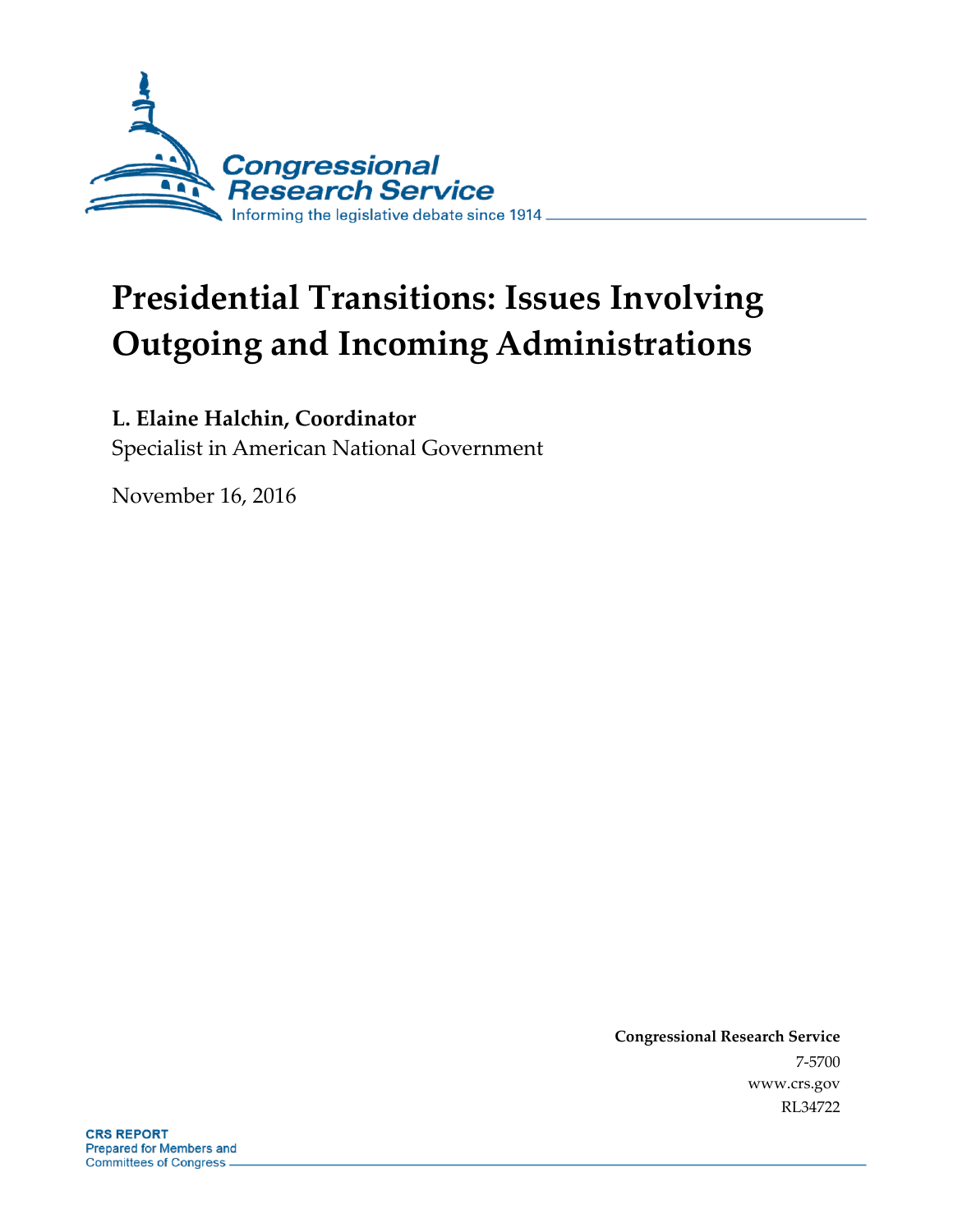### **Summary**

The crux of a presidential transition is the transfer of executive power from the incumbent to the President-elect. Yet the transition process encompasses a host of activities, beginning with preelection planning and continuing through inauguration day. The process ensures that the federal government provides resources to presidential candidates' transition teams, and, eventually, the President-elect's team; and includes close coordination between the outgoing and incoming Administrations. The Presidential Transition Act (PTA) of 1963, as amended, established formal mechanisms to facilitate presidential transitions and authorizes the Administrator of General Services to provide facilities and services to eligible presidential candidates and the Presidentelect. A presidential transition facilitates the establishment of a new Administration and prepares it to govern. Additionally, as noted by the Senate Committee on Homeland Security and Governmental Affairs in a report on S. 1172 (114<sup>th</sup> Congress, Presidential Transitions Improvements Act of 2015), planning for a presidential transition helps to ensure the nation's security.

The smooth and orderly transfer of power generally is a notable feature of presidential transitions, and a testament to the legitimacy and durability of the electoral and democratic processes. Yet, at the same time, a variety of events, decisions, and activities contribute to what some may characterize as the unfolding drama of a presidential transition. Interparty transitions in particular might be contentious. Using the various powers available, a sitting President might use the transition period to attempt to secure his legacy or effect policy changes. Some observers have suggested that, if the incumbent has lost the election, he might try to enact policies in the waning months of his presidency that would "tie his successor's hands." On the other hand, a Presidentelect, once in office, and eager to establish his policy agenda and populate his Administration with his appointees, will be involved in a host of decisions and activities, some of which might modify or overturn the previous Administration's actions or decisions.

The President's authority to exercise power begins immediately upon being sworn into office and continues until he is no longer the office holder. By the same token, while congressional oversight of the executive branch is continuous, some activities may take on special significance at the end or beginning of an Administration. The disposition of government records (including presidential records and vice presidential records), protections against "burrowing in" (which involves the conversion of political appointees to career status in the civil service), the granting of pardons, and the issuance of "midnight rules" are four activities associated largely with the outgoing President's Administration. The incumbent President may also submit a budget to Congress, or he may defer to his successor on this matter. Continuing this transition process, the first actions of a new President generally focus on establishing the priorities and leadership of the Administration. These can include executive orders, appointments to positions that require Senate confirmation as well as those that do not, and efforts to influence the pace and substance of agency rulemaking.

Depending upon the particular activity or function, the extent and type of Congress's involvement in presidential transitions may vary. As an example of direct involvement, the Senate confirms the President's appointees to certain positions. On the other hand, Congress is not involved in the issuance of executive orders, but it may exercise oversight, or take some other action regarding the Administration's activities.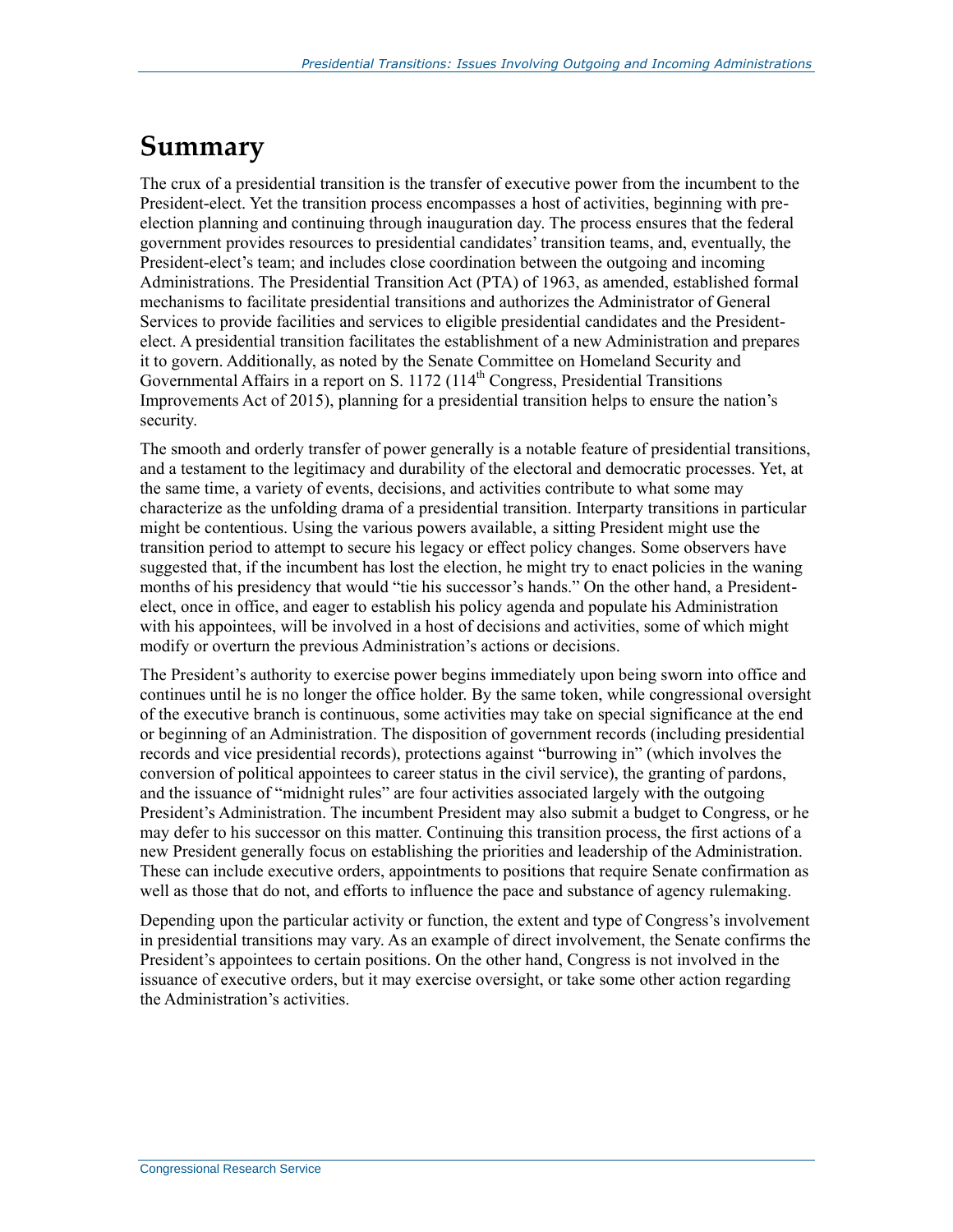## **Contents**

| Acts of Clemency Might Restrict Oversight of the Executive Branch  21   |  |
|-------------------------------------------------------------------------|--|
| Acts of Clemency Might Have Implications for U.S. Foreign Relations  21 |  |
|                                                                         |  |
|                                                                         |  |
|                                                                         |  |
|                                                                         |  |
|                                                                         |  |
|                                                                         |  |
|                                                                         |  |
|                                                                         |  |
|                                                                         |  |
|                                                                         |  |
|                                                                         |  |
|                                                                         |  |
|                                                                         |  |
|                                                                         |  |
|                                                                         |  |
|                                                                         |  |
|                                                                         |  |
|                                                                         |  |
|                                                                         |  |
|                                                                         |  |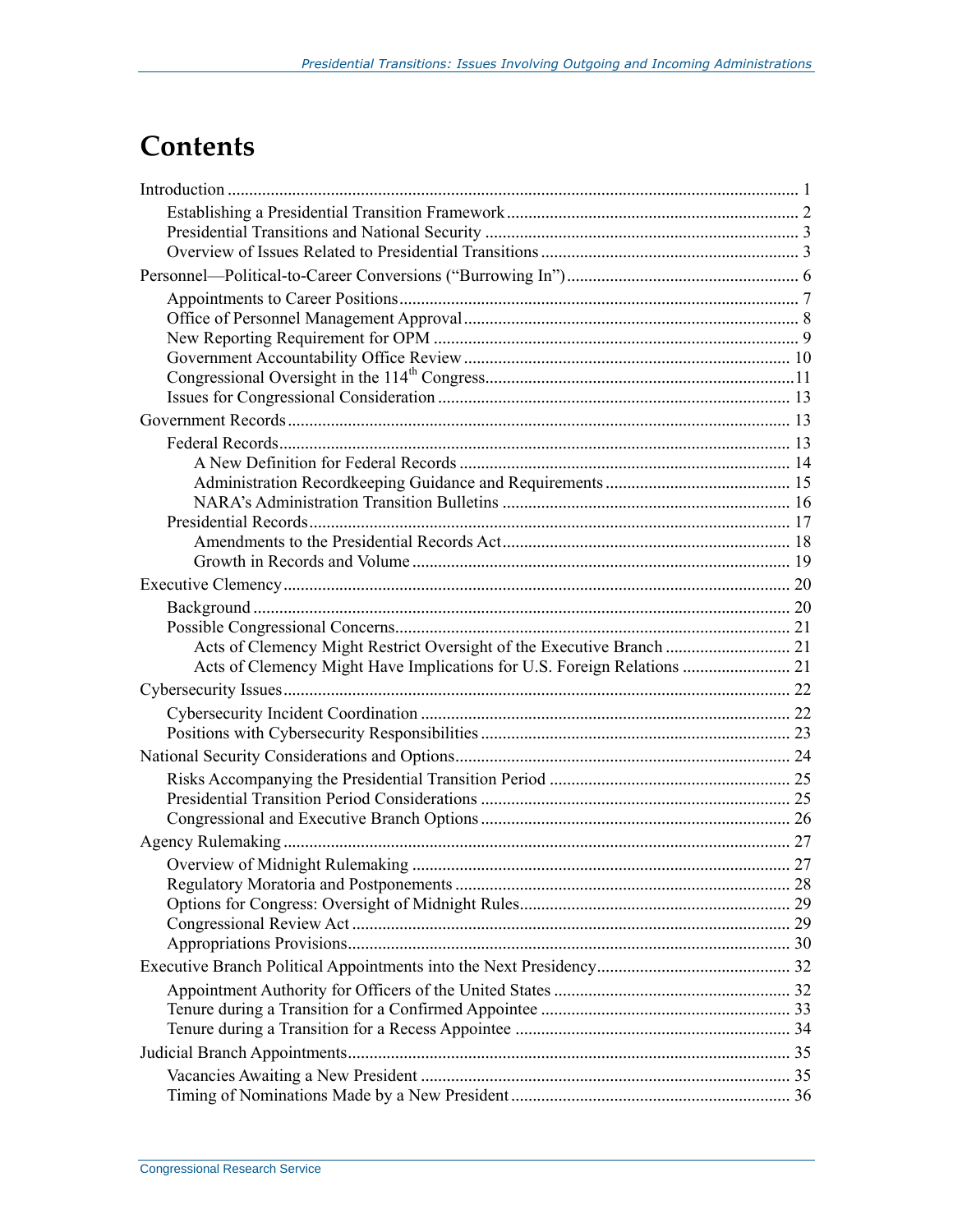| Transition Year Budgets: Deadlines and Timing of Recent Submissions  42 |  |
|-------------------------------------------------------------------------|--|
|                                                                         |  |

### **Tables**

| Table 1. Average Monthly Clemency Petitions Granted, Prior to and During the Final |  |
|------------------------------------------------------------------------------------|--|
|                                                                                    |  |
| Table 2. Number of Executive Orders Issued During Presidential Transitions, 1977 - |  |
|                                                                                    |  |
|                                                                                    |  |

### **Contacts**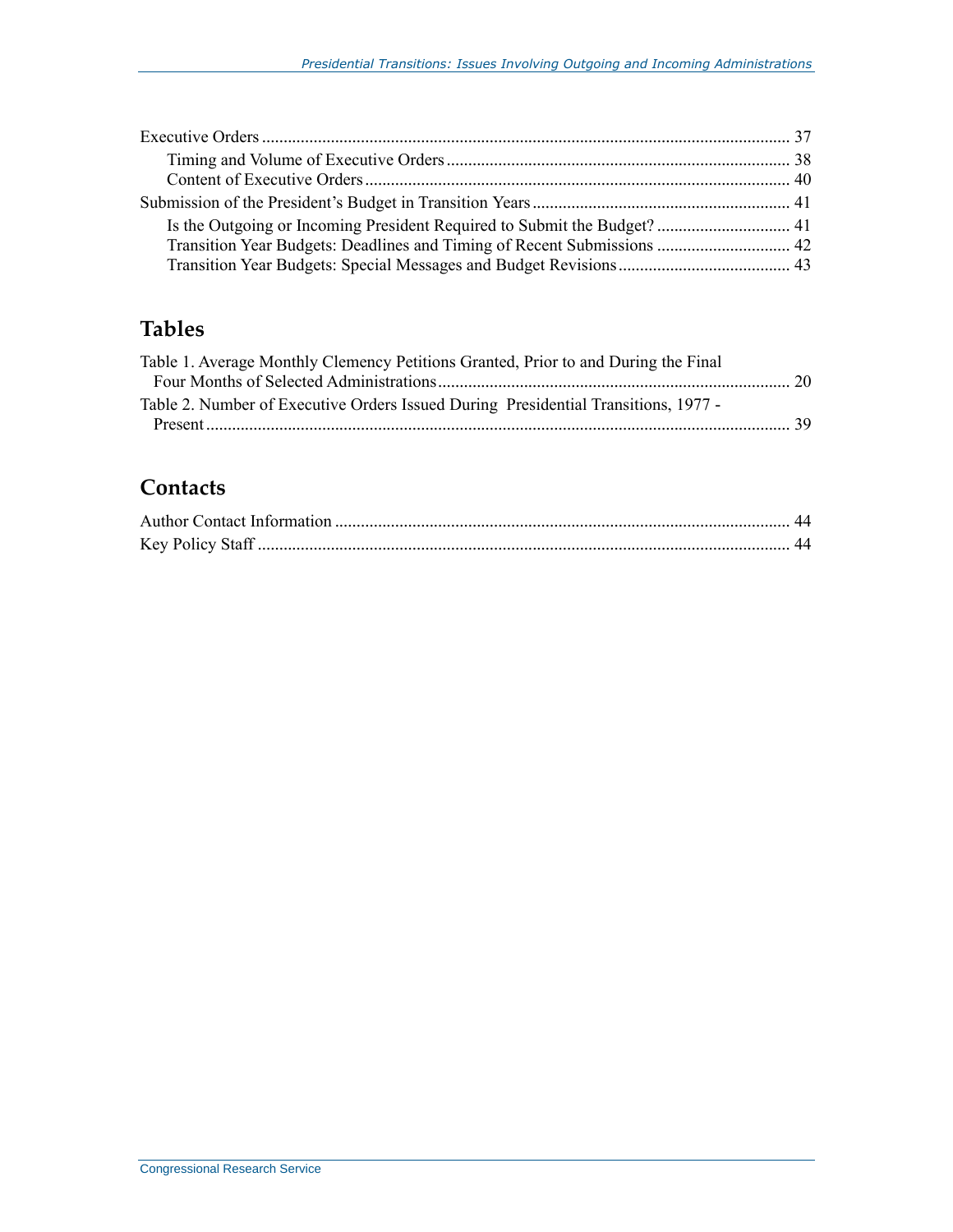## **Introduction**

At its heart, a presidential transition is the transfer of executive power from the incumbent President to his or her successor. A single step—taking the oath of the office of President accomplishes this transfer. However, a successful transition between the incumbent Administration and the incoming Administration begins with pre-election planning and continues through inauguration day. It involves key personnel from the outgoing and incoming Presidents' staffs, requires resources, and includes a host of activities, such as vetting candidates for positions in the new Administration, helping to familiarize the incoming Administration with the operations of the executive branch, and developing a comprehensive policy platform. The importance of a well-organized, coherent transition has been underscored by the ongoing security concerns following the terrorist attacks of September 11, 2001. In 2015, the Senate Committee on Homeland Security and Governmental Affairs (HSGAC) acknowledged the importance of presidential transition planning in "prevent[ing] disruptions that can create vulnerabilities to the nation's security," adding that "[t]he challenges and risks identified by the Committee have only increased since 2010."<sup>1</sup>

Over the years, presidential administrations' commitment to and involvement in transition activities have varied. As the Partnership for Public Service has noted,

For much of American history, presidential transitions were carried out without very much advance planning or even cooperation from the sitting chief executive. A presidentelect was not expected to come to the nation's capital until the inauguration and had few if any substantial policy or procedural discussions with the outgoing administration.<sup>2</sup>

Additionally, presidential candidates generally have eschewed pre-election planning. Their reluctance to begin transition activities prior the general election appears to stem from, at least in part, a concern that the appearance of presuming victory could lead to criticism or possibly even a backlash at the polls. Other possible reasons why they might defer transition activities until after the election include concerns that such activities "could tax limited resources, [or] distract or conflict key campaign staff.... "<sup>3</sup>

Growing recognition of the necessity of a well-planned, organized, and coordinated transition to a new Administration's ability to assume responsibility on inauguration day for governing has shifted stakeholders' perspectives. Contributing to the impetus for a more robust transition with a longer lead time (i.e., pre-election planning) was the realization that the period of time between the date of the general election and inauguration day is insufficient for accomplishing necessary tasks and activities given the complexity of a presidential transition and the federal government. In its report on legislation that subsequently was enacted as P.L. 111-283, Pre-Election Presidential Transition Act of 2010, HSGAC wrote: "By codifying Congress's view that candidates should start transition planning before the election, this legislation seeks to remove the

<sup>1</sup> U.S. Congress, Senate Committee on Homeland Security and Governmental Affairs, *Presidential Transitions Improvements Act of 2015*, report to ac company S. 1172,  $114<sup>th</sup>$  Cong., 1<sup>st</sup> sess., July 27, 2015, S.Rept. 114-94 (Washington: GPO, 2015), pp. 2-3.

<sup>2</sup> Partnership for Public Service, *Ready to Govern: Improving the Presidential Transition*, January 2010, p. 1.

<sup>3</sup> U.S. Congress, Senate Homeland Security and Governmental Affairs Committee, *Pre-Election Presidential Transition Act of 2010*, report to accompany S. 3106, 111<sup>th</sup> Cong., 2<sup>nd</sup> sess., August 2, 2010, S.Rept. 111-239 (Washington: GPO, 2010), p. 3.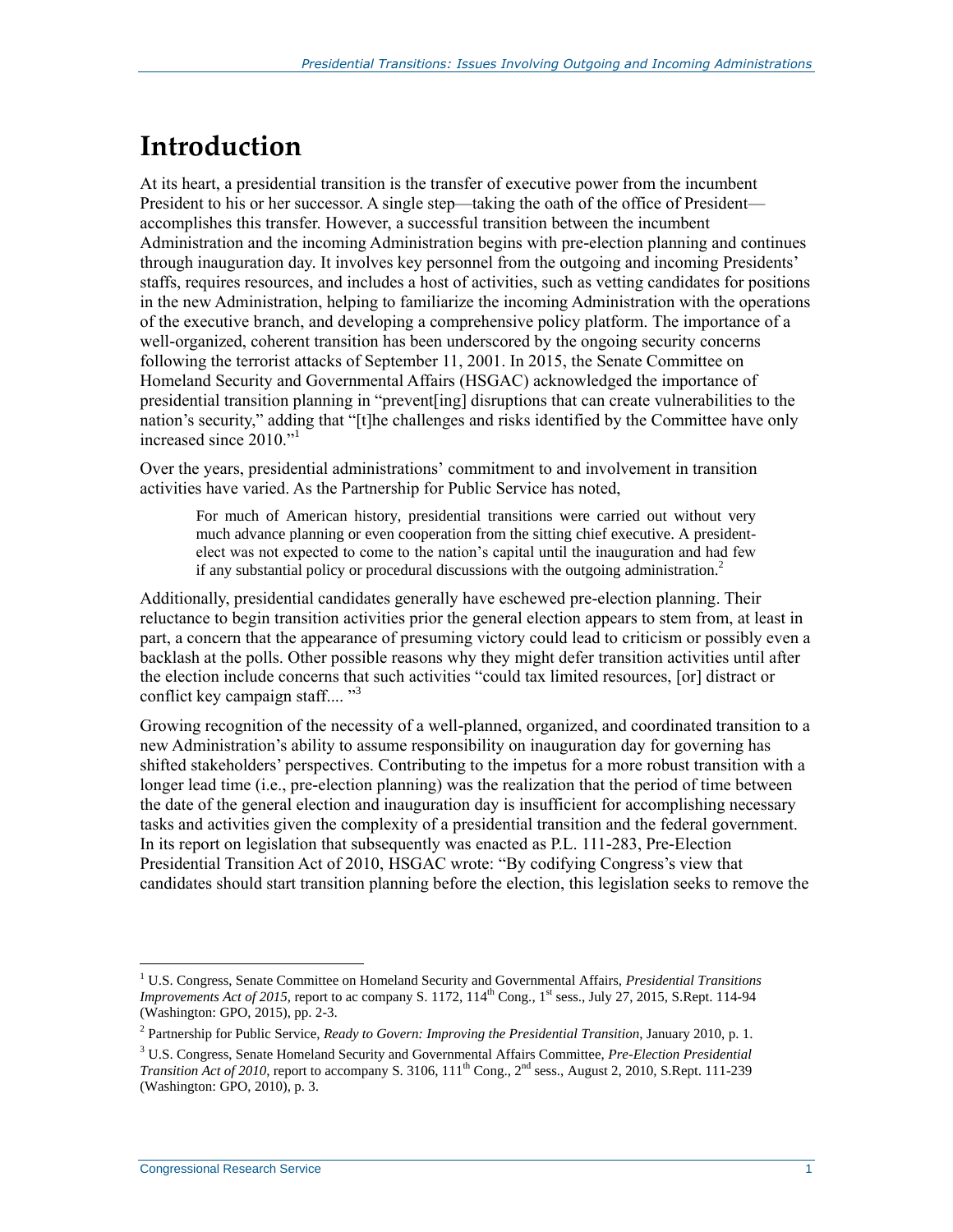stigma related to it and make pre-election transition planning an accepted part of a successful transition process."<sup>4</sup>

#### **Establishing a Presidential Transition Framework**

The passage and implementation of the Presidential Transition Act (PTA) of 1963 and subsequent amendments led to the provision of services and facilities to transition teams and the establishment of formal mechanisms to facilitate presidential transitions while legitimizing preelection planning by candidates.<sup>5</sup> Under this statute, the Administration is authorized to provide pre-election transition support to eligible candidates, required to establish a White House Transition Coordinating Council and an Agency Transition Directors Council, and authorized to provide transition-related facilities and services to the incoming Administration. This commitment of resources on the part of the federal government (particularly the White House), as well as on the part of the presidential candidates, and, ultimately, the President-elect, highlights the importance of the presidential transition to the continuity of operations of the federal government. A successful transition facilitates the formation of a new Administration, familiarizes top-level personnel (who may not have prior public service experience) with the operations of the federal government generally or particular agencies, and prepares the incoming Administration to govern.

Governing presents its own challenges to a new Administration. The Partnership for Public Service notes that an incoming President "is responsible for making more than 4,000 appointments and managing an organization with a budget of nearly \$4 trillion and more than 2 million civilian employees performing missions as diverse as national defense, securing our borders, conducting medical research and reducing homelessness." <sup>6</sup> The number of federal agencies and the variety of their missions serve as a proxy for the complexity of the federal government. The 15 executive departments alone are responsible for a broad range of missions, policies, functions, and programs, yet they represent a small percentage of the hundreds of federal government entities. <sup>7</sup> As suggested above, reviewing the staffing needs of a new Administration provides another perspective on the complexity of the federal government. Bradley Patterson estimated that, in 2008, 7,854 positions were to be filled by the President and the White House staff.<sup>8</sup> This figure included 1,756 presidential appointees requiring Senate confirmation, 2,530 presidential appointees that did not require Senate confirmation, 400 federal judicial appointees,

 4 Ibid.

<sup>5</sup> P.L. 88-277, Presidential Transition Act of 1963; P.L. 100-398, Presidential Transition Effectiveness Act of 1988; P.L. 106-293, Presidential Transition Act of 2000; Section 7601 of P.L. 108-458, Intelligence Reform and Terrorism Prevent Act (IRTPA) of 2004; P.L. 111-283 , Pre-Election Presidential Transition Act of 2010; and P.L. 114-136, Edward "Ted" Kaufman and Michael Leavitt Presidential Transitions Improvements Act of 2015. The Presidential Transition Act of 1963, as amended, may be found in 3 U.S.C. §102 note. For information regarding the Presidential Transition Act, as amended, see CRS Report RS22979, *Presidential Transition Act: Provisions and Funding*, by Henry B. Hogue.

<sup>&</sup>lt;sup>6</sup> Center for Presidential Transition, Partnership for Public Service, *Presidential Transition Guide*, April 2016, 2<sup>nd</sup> ed., p. 10.

<sup>7</sup> The executive departments are Agriculture, Commerce, Defense, Education, Energy, Health and Human Services, Homeland Security, Housing and Urban Development, Interior, Justice, Labor, State, Transportation, Treasury, and Veterans Affairs. See https://www.usa.gov/federal-agencies/a for a list of federal government organizations.

<sup>8</sup> Martha Joynt Kumar, *Before the Oath: How George W. Bush and Barack Obama Managed a Transfer of Power* (Baltimore: Johns Hopkins University Press, 2015), p. 19.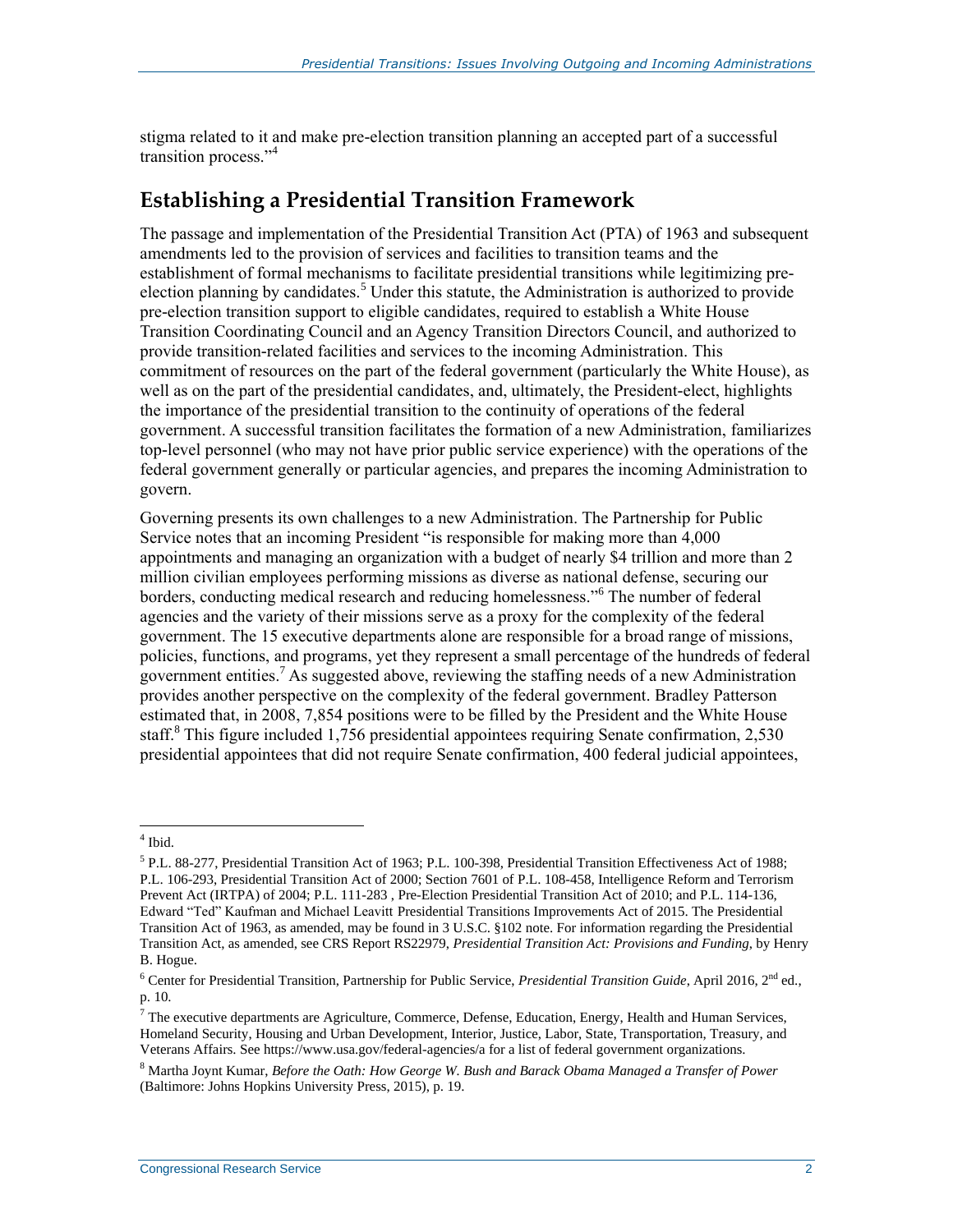944 White House staff positions, and 2,224 noncareer Senior Executive Service and Schedule C positions.<sup>9</sup>

#### **Presidential Transitions and National Security**

In light of the terrorist attacks of September 11, 2001, recent terrorist incidents in the United States and abroad, and the threat of a terrorist attack on the 2009 inauguration, an overarching issue for presidential transitions is national security. During the hours leading up to the January 20, 2009, inauguration of Barack Obama, the Federal Bureau of Investigation (FBI) briefed senior officials with the Bush Administration and the President-elect's team on a threat involving a possible attack on the National Mall during the ceremony.<sup>10</sup> An attack did not materialize, but the identification of a threat emphasized the need for both the outgoing and incoming Administrations to be "well prepared for the events of the day ahead of them" to ensure everyone's safety.<sup>11</sup> The 2009 threat might indicate that, despite the robust nature of the federal government (including, notably, the Department of Defense (DOD) and the Department of Homeland Security (DHS)), America's adversaries may perceive that the United States could be particularly vulnerable during a presidential transition.

Amendments to the PTA have addressed, in part, the need to bolster the federal government's readiness for possible transition-related incidents and the need for the incoming Administration to be prepared to take responsibility for national security immediately following the inauguration. The most recent amendment to the PTA, P.L. 114-136, required the Secretary of Homeland Security to submit a report no later than February 15, 2016, to HSGAC, the House Committee on Organization and Government Reform, and the House Committee on Homeland Security on the "threats and vulnerabilities facing the United States during a presidential transition."<sup>12</sup> Another amendment to the PTA requires the appropriate government officials to provide a summary of "specific operations threats to national security; major military or covert operations; and pending decisions on possible uses of military force" to the President-elect.<sup>13</sup>

#### **Overview of Issues Related to Presidential Transitions**

For a sitting President who is not re-elected (and barring any electoral disputes), or is concluding a second term, election day marks the beginning of the end of his presidency. While some commentators would argue that a lame duck President can accomplish little during the 11 weeks between election day and inauguration day, William G. Howell and Kenneth R. Mayer offer an alternative perspective:

Portraits of outgoing presidents going quietly into the night overlook an important feature of American politics, and of executive power—namely, the president's ability to unilaterally set public policy.... Using executive orders, proclamations, executive agreements, national security directives, memoranda, and other directives, presidents

<sup>9</sup> Bradley H. Patterson, James P. Pfiffner, and David E. Lewis, *The White House Office of Presidential Personnel*, The White House Transition Project, Report 2009-27, 2008, p. 5, at http://whitehousetransitionproject.org/wp-content/ uploads/2016/03/WHTP-2009-27-Presidential-Personnel.pdf.

<sup>10</sup> Ibid., p. 3.

 $11$  Ibid.

<sup>&</sup>lt;sup>12</sup> Sec. 6(a) of P.L. 114-136. The Office of Intelligence and Analysis, Department of Homeland Security, produced the report, *Analysis of Threats and Vulnerabilities During the Presidential Transition*, which is dated August 8, 2016.  $^{13}$  Sec. 7601 of P.L. 108-458 (a)(1).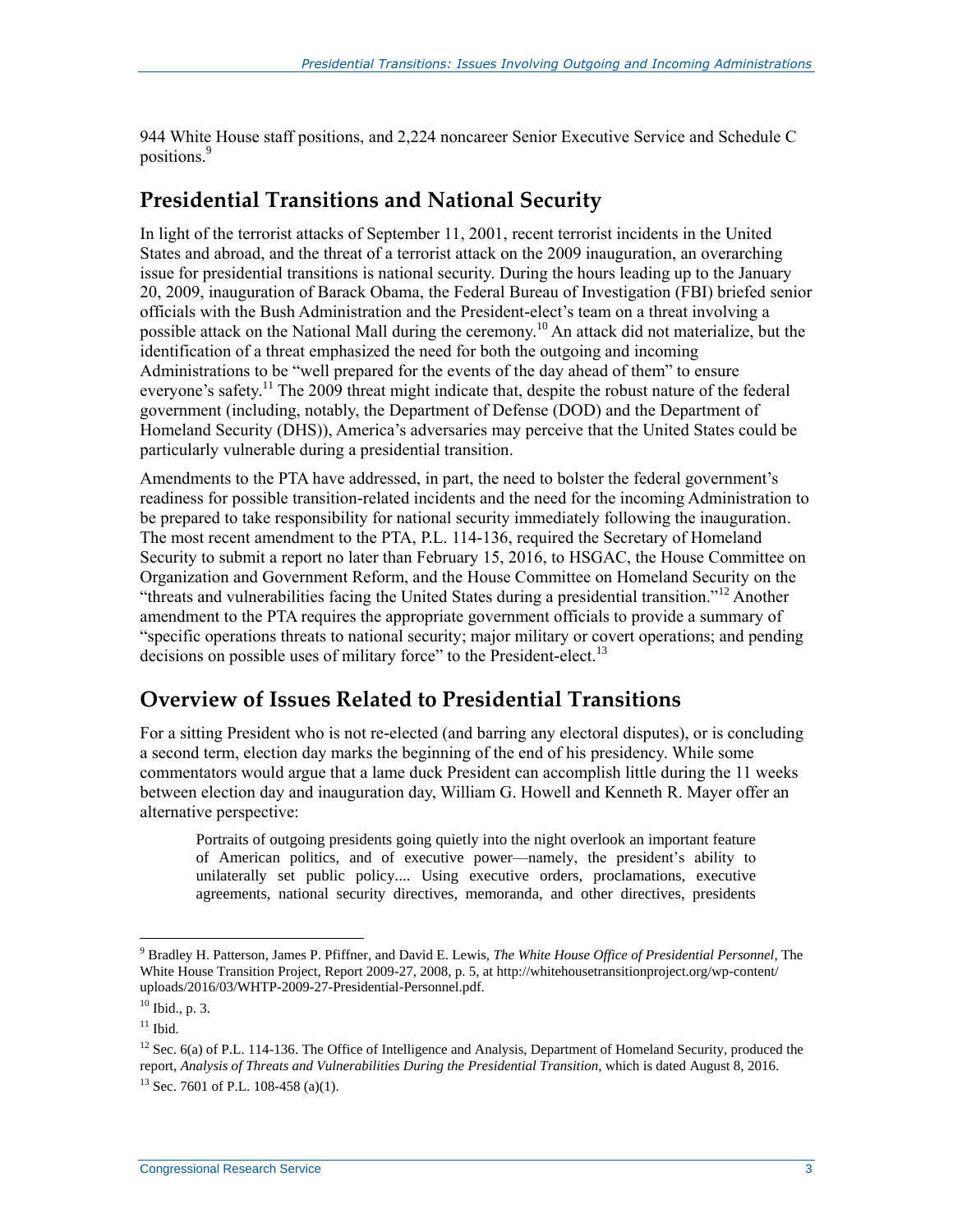have at their disposal a wide variety of means to effectuate lasting and substantive policy changes, both foreign and domestic.<sup>14</sup>

Howell and Mayer also note that an outgoing President's level of activity during his final months in office is influenced by the party of his successor. An outgoing President whose successor is from the same political party "has little cause to hurry through a slew of last-minute directives."<sup>15</sup> When the opposing party is poised to regain control of the White House, however, the sitting President might "exercise these powers with exceptional zeal, making final impressions on public policy in the short time" available before inauguration day.<sup>16</sup> Moreover, the incumbent might use the transition period to enact policies and effect changes that might stymie his successor.

A curious thing happens during the last one hundred days of a presidential administration: political uncertainty shifts to political certitude. The president knows exactly who will succeed him—his policy positions, his legislative priorities, and the level of partisan support he will enjoy within the new Congress. And if the sitting president (or his party) lost the election, he has every reason to hurry through last-minute public policies, doing whatever possible to tie his successor's hands.<sup>1</sup>

During the  $20<sup>th</sup>$  and  $21<sup>st</sup>$  centuries, beginning with Theodore Roosevelt, who took office in 1901, there have been 18 presidential transitions, 11 of which were interparty transitions. The Presidents who came into office and replaced a President of another party include the following: Woodrow Wilson, Warren G. Harding, Franklin D. Roosevelt, Dwight D. Eisenhower, John F. Kennedy, Richard M. Nixon, Jimmy Carter, Ronald W. Reagan, William J. Clinton, George W. Bush, and Barack H. Obama.

Regardless of an incumbent President's intentions, however, his decisions and actions in several areas—as well as the activities of his Administration—could affect his successor, and could be a cause for congressional concern. Acting unilaterally, a President can issue executive orders,

 $16$  Ibid.

<sup>14</sup> William G. Howell and Kenneth R. Mayer, "The Last One Hundred Days," *Presidential Studies Quarterly*, vol. 35 (2005), p. 537. Notable examples of "last-minute presidential actions" include the following:

It was President John Adams's 'Midnight' appointments, which [his successor Thomas] Jefferson refused to honor, that prompted the landmark *Marbury v. Madison* Supreme Court decision. Grover Cleveland created a twenty-one-million-acre forest reserve to prevent logging, an act that lead to an unsuccessful impeachment attempt and the passage of legislation annulling the action. Then, in response to the congressional uprising, 'Cleveland issued a pocket veto and left office'.... Jimmy Carter negotiated for the release of Americans held hostage in Tehran, implementing an agreement on his last day in office with ten separate executive orders, many of which sharply restricted the rights of private parties to sue the Iranian government for expropriation of their property.... In late December 1992, George Bush pardoned six Reagan administration officials who were involved in the Iran-Contra scandal, a step that ended Independent Counsel Lawrence Walsh's criminal investigation. '[In] a single stroke, Mr. Bush swept away one conviction, three guilty pleas, and two pending cases, virtually decapitating what was left of Mr. Walsh's effort, which began in 1986'.... [D]uring his final days in office Clinton 'issued scads of executive orders' on issues ranging from protecting the Hawaiian Islands Coral Reef Ecosystem Reserve to prohibiting the importation of rough cut diamonds from Sierra Leone to curbing tobacco use both domestically and abroad. Ibid., pp. 534-535.

<sup>15</sup> Ibid., p. 538.

 $17$  Ibid., p. 533. On the other hand, the incumbent Administration might be a significant resource for the President-elect and his team: "One of the most important transition opportunities an incoming President and his team has is the outgoing administration. They are a source of valuable information on personnel positions and can be used to take some actions smoothing the path of the incoming administration." Martha Joynt Kumar et al., *Meeting the Freight Train Head On: Planning for the Transition to Power*, The White House 2001 Project, White House Interview Program, Report No. 2, August 18, 2000, p. 9.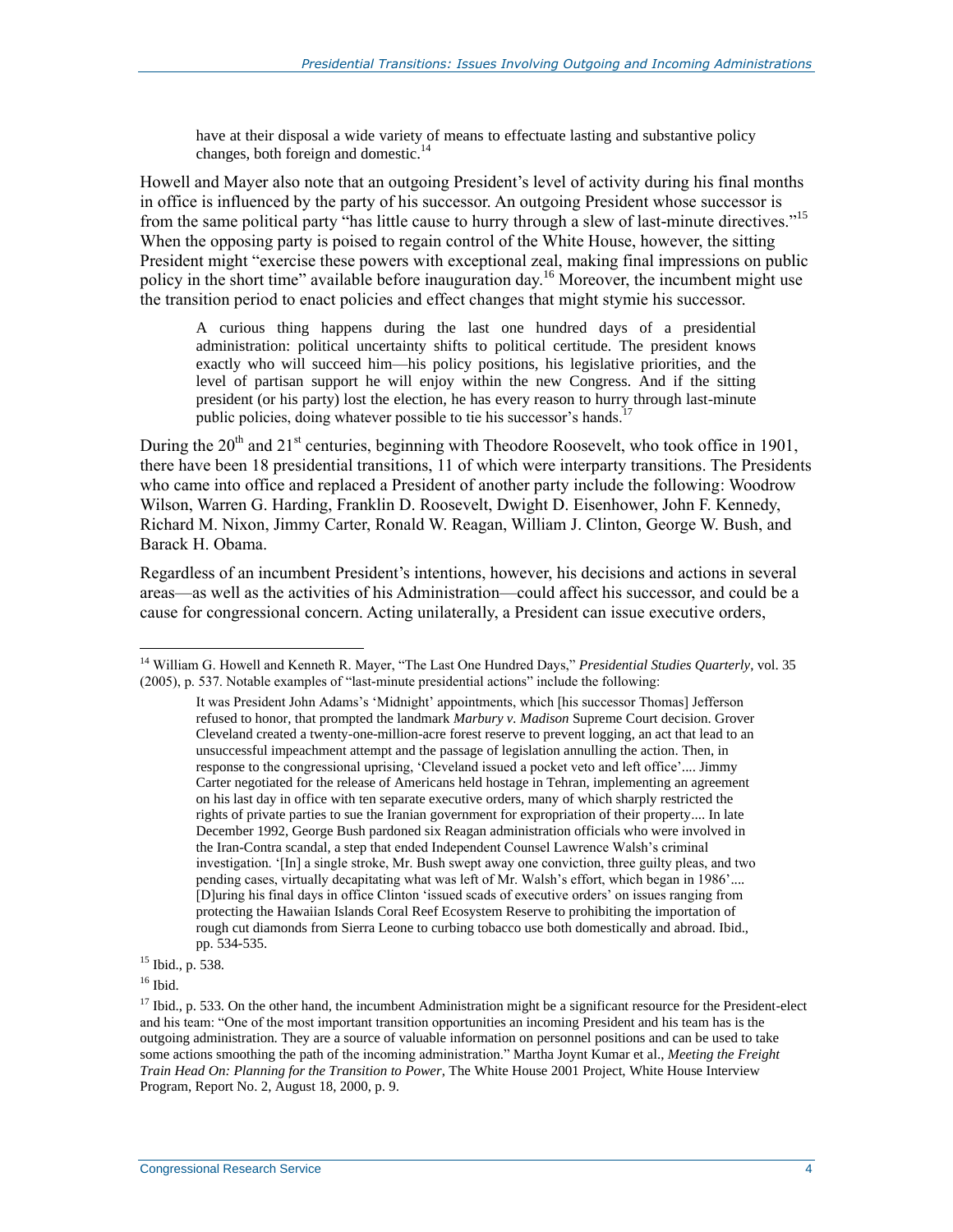appoint individuals to positions that do not require Senate confirmation (PA positions), and make recess appointments. Additionally, the President can appoint individuals to positions which require Senate approval (PAS positions); the Administration can influence the pace of agency rulemaking; significant decisions regarding presidential and vice presidential records may be made; and some political appointees might be converted to civil service positions in a practice known as "burrowing in."

Depending upon the timing, frequency, content (in the case of executive orders and regulations), and other salient features of certain presidential or Administration actions or decisions, some may question the propriety of an outgoing Administration's actions during the presidential transition period. Certain decisions or actions could affect the incoming President, "forcing [him] to choose between accepting objectional policies as law or paying a steep political price for trying to change them. $v^{18}$ 

In addition to the possibility of having to address certain actions taken by the outgoing Administration, a new President and his staff have to deal with "the challenges of moving from a campaign to a governing stance," which can include handling "the issues of staffing, management, agenda setting, and policy formulation.... "<sup>19</sup> Eager to hit the ground running, an incoming President can use the same tools his predecessor did during the transition period—for example, executive orders, agency rulemaking, and political appointments—to establish his policy agenda, populate the executive branch with his appointees, and possibly overturn or modify some of his predecessor's policies and actions. If the sitting President defers to his successor regarding the submission of a budget, this is an additional task for the newly elected President. Alternatively, if the incumbent submits a budget, his successor may revise it.

In sum, the significance of the transition period for the President-elect cannot be overstated: "Since the advent of the modern presidency under Franklin D. Roosevelt, the actions that presidents-elect undertake before inauguration day have been seen by scholars, journalists, other observers, and even presidents themselves as critical in determining their successes—and failures—once in office."<sup>20</sup>

Congress has a role to play in presidential transitions, though the extent and type of its involvement varies. It is most directly involved in the confirmation of presidential appointees (that is, individuals appointed to PAS positions), the budget process, and, under certain circumstances, oversight of agency rulemaking. Other Administration activities, such as the issuance of executive orders, the disposition of presidential records and vice presidential records, and the granting of pardons, may be of interest to Congress, and, in some cases, might become the subject of congressional oversight or other congressional action. Even the practice of "burrowing in" has warranted congressional interest.

Even though, generally, overlap exists among presidential transition-related topics and issues, the sections in this report are grouped into three categories. Issues that primarily or solely involve the outgoing Administration include personnel (political-to-career conversions), government records, and executive clemency. Cybersecurity and national security are related to the actual transition. The remaining category includes issues that span the outgoing and incoming Administrations:

 $\overline{a}$  $18$  Howell and Mayer, "The Last One Hundred Days," p. 535.

 $19$  Ibid.

<sup>20</sup> John P. Burke, *Becoming President: The Bush Transition, 2000-2003* (Boulder, CO: Lynne Rienner Publishers, 2004), p. 1.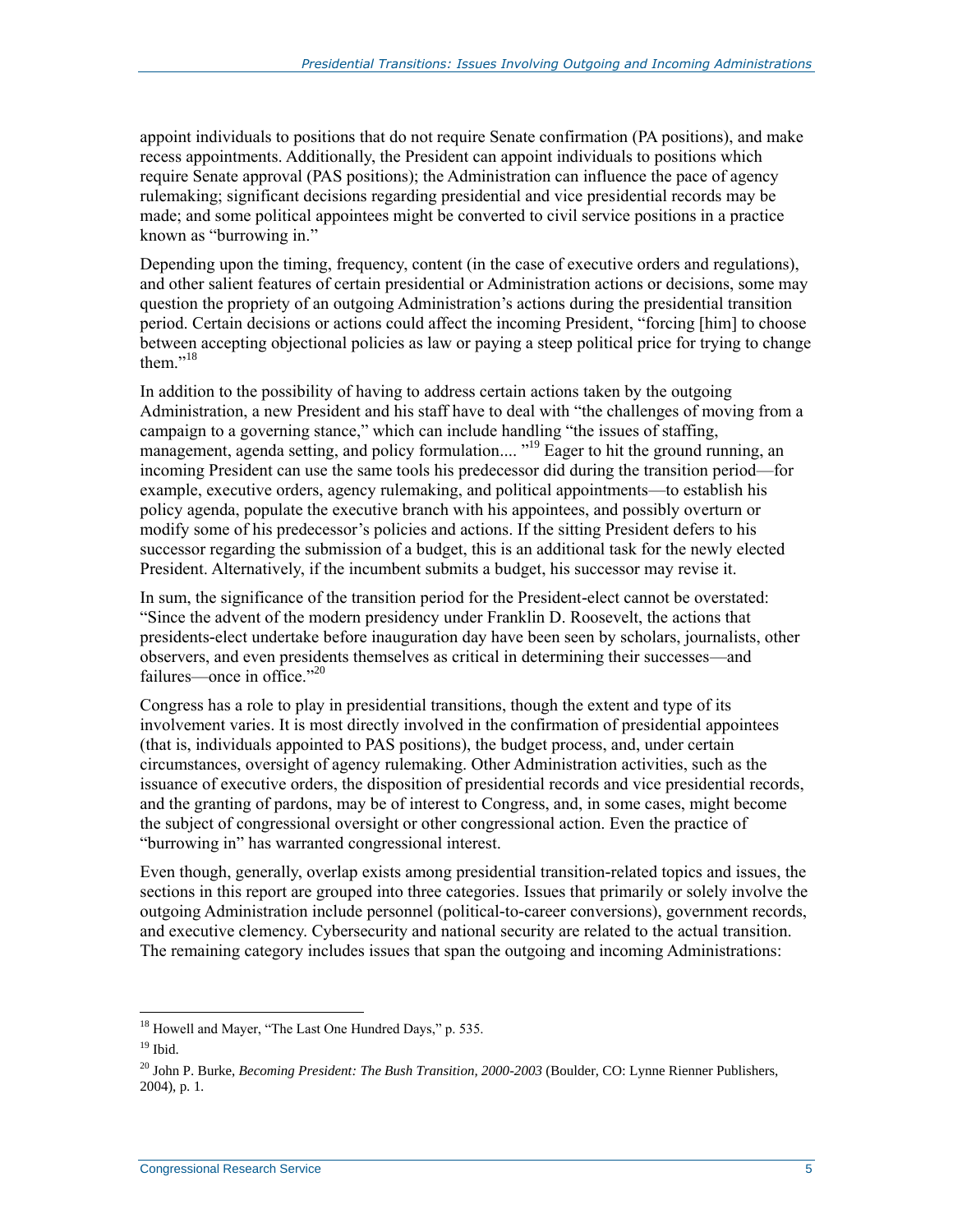agency rulemaking, executive branch appointments, judicial branch appointments, executive orders, and submission of the President's budget.

## **Personnel—Political-to-Career Conversions ("Burrowing In") 21**

Some individuals, who are serving in appointed (noncareer) positions in the executive branch, convert to career positions in the competitive service, the Senior Executive Service (SES), or the excepted service.<sup>22</sup> This practice, commonly referred to as "burrowing in," is permissible when laws and regulations governing career appointments are followed. While such conversions may occur at any time, frequently they do so during the transition period when one Administration is preparing to leave office and another Administration is preparing to assume office.

Generally, these appointees were selected noncompetitively and are serving in such positions as Schedule  $C<sub>2</sub><sup>23</sup>$  noncareer SES, or limited tenure SES<sup>24</sup> that involve policy determinations or require a close and confidential relationship with the department or agency head and other top officials. Many of the Schedule C appointees receive salaries at the GS-12 through GS-15 pay levels.<sup>25</sup> The noncareer and limited tenure members of the SES receive salaries under the pay schedule for senior executives that also covers the career SES.<sup>26</sup> Career employees, on the other hand, are to be selected on the basis of merit and without political influence following a process that is to be fair and open in evaluating their knowledge, skills, and experience against that of other applicants. The tenure of noncareer and career employees also differs. The former are generally limited to the term of the Administration in which they are appointed or serve at the pleasure of the person who appointed them. The latter constitute a work force that continues the operations of government without regard to the change of Administrations. In 2007, Paul Light, a professor of government at New York University who studied appointees over several Administrations, indicated that the pay, benefits, and job security of career positions underlie the desire of individuals in noncareer positions to "burrow in."<sup>27</sup>

<sup>&</sup>lt;sup>21</sup> Prepared by Barbara L. Schwemle, Analyst in American National Government, Government and Finance Division.

 $^{22}$  Appointments to career competitive service positions include requirements for approved qualification standards, public announcement of job vacancies, rating of applicants, and completion of a probationary period and three years of continuous service; career SES positions include review by the Office of Personnel Management (OPM) and certification of a candidate's ability by a Qualifications Review Board (QRB); and career excepted service positions allow agencies to establish their own hiring procedures, but require those systems to conform to merit system principles and veterans preference. During agency head transitions, OPM suspends the processing of QRB cases under the authority of 5 C.F.R. §317.502(d).

<sup>23</sup> 5 C.F.R. §213.3301.

 $24$  Appointments to SES positions that have a limited term may be for up to 36 months, and those that are to meet an emergency (unanticipated or urgent need) may be for up to 18 months  $(5 \text{ U.S.C. } §3132(a)(5)(6))$ .

 $^{25}$  GS refers to the General Schedule, the pay schedule that covers white-collar employees in the federal government. As of January 2016, the salaries from GS-12, step 1, to GS-15, step 10, in the Washington, DC, pay area ranged from \$77,490 to \$160,300.

<sup>&</sup>lt;sup>26</sup> Salaries for members of the SES are determined annually by agency heads "under a rigorous performance management system," and range from the minimum rate of basic pay for a senior level (SL) employee (120% of the minimum basic pay rate for GS-15; \$123,175, as of January 2016; to either EX Level III (\$170,400, as of January 2016); in agencies whose performance appraisal systems have not been certified by OPM as making "meaningful distinctions based on relative performance," or EX Level II (\$185,100, as of January 2016); in agencies whose performance appraisal systems have been so certified.

<sup>27</sup> Christopher Lee, "Political Appointees 'Burrowing In,'" *Washington Post*, October 5, 2007, p. A19.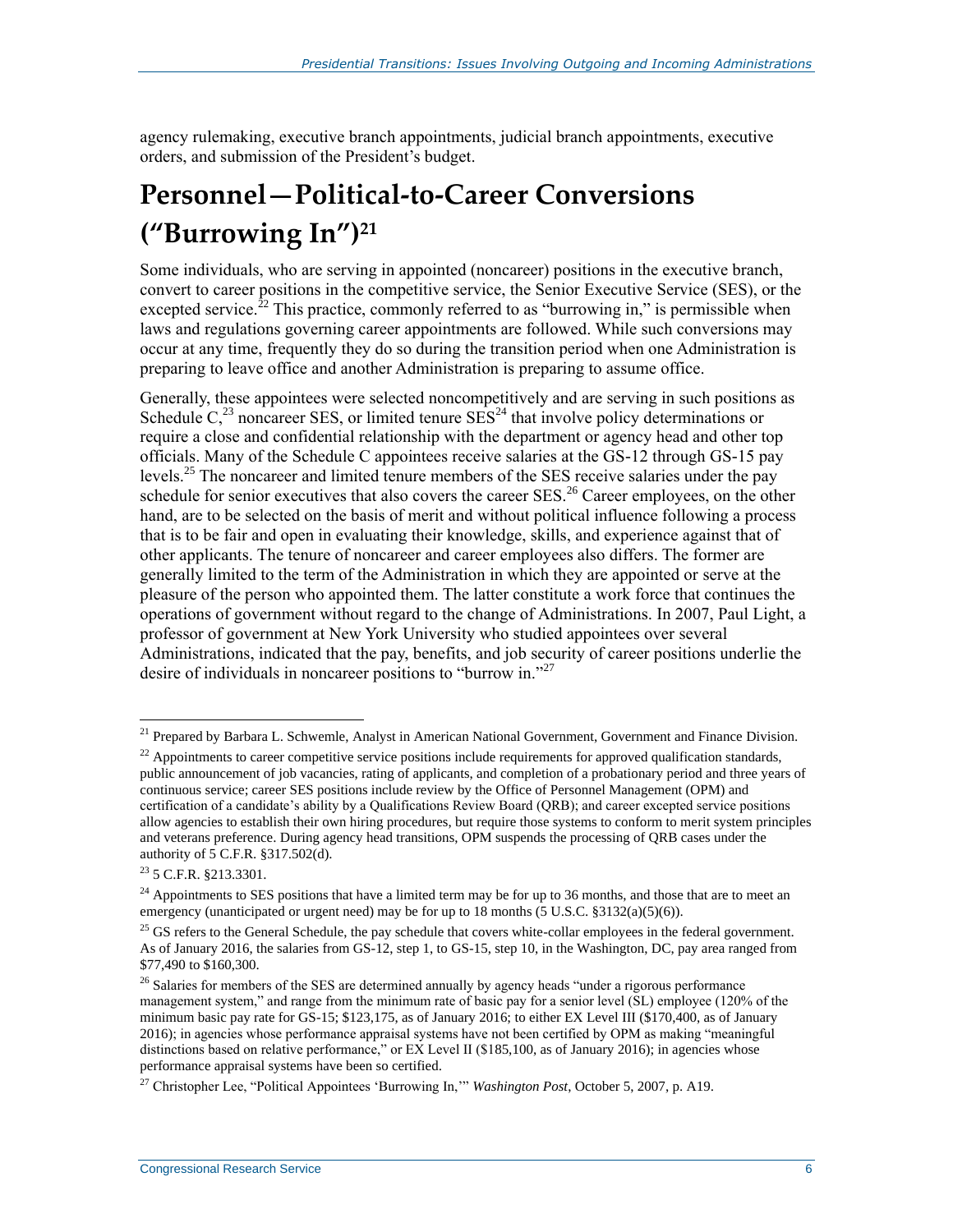Beyond the fundamental concern that the conversion of an individual from an appointed (noncareer) position to a career position may not have followed applicable legal and regulatory requirements, "burrowing in" raises other concerns. When the practice occurs, the following perceptions (whether valid or not) may result: that an appointee converting to a career position may limit the opportunity for other employees (who were competitively selected for their career positions, following examination of their knowledge, skills, and experience) to be promoted into another career position with greater responsibility and pay; or that the individual who is converted to a career position may seek to undermine the work of the new Administration whose policies may be at odds with those that he or she espoused when serving in the appointed capacity. Both perceptions may increase the tension between noncareer and career staff, thereby hindering the effective operation of government at a time when the desirability of creating "common ground" between these staff to facilitate government performance continues to be emphasized.<sup>28</sup>

#### **Appointments to Career Positions**

Appointments to career positions in the executive branch are governed by laws and regulations that are codified in Title 5 of the *United States Code* and Title 5 of the *Code of Federal Regulations*, respectively. For purposes of both, appointments to career positions are among those activities defined as "personnel actions," a class of activities that can be undertaken only in accordance with strict procedures. In taking a personnel action, each department and agency head is responsible for preventing prohibited personnel practices; for complying with, and enforcing, applicable civil service laws, rules, and regulations and other aspects of personnel management; and for ensuring that agency employees are informed of the rights and remedies available to them. Such actions must adhere to the nine merit principles and thirteen prohibited personnel practices that are codified at 5 U.S.C. §2301(b) and §2302(b), respectively. These principles and practices are designed to ensure that the process for selecting career employees is fair and open (competitive), and free from political influence.

Department and agency heads also must follow regulations, codified at Title 5 of the *Code of Federal Regulations*, that govern career appointments. These include Civil Service Rules 4.2, which prohibits racial, political, or religious discrimination, and 7.1, which addresses an appointing officer's discretion in filling vacancies. Other regulations provide that Office of Personnel Management (OPM) approval is required before employees in Schedule C positions may be detailed to competitive service positions, public announcement is required for all SES vacancies that will be filled by initial career appointment, and details to SES positions that are reserved for career employees (known as Career-Reserved) may only be filled by career SES or career-type non-SES appointees.<sup>29</sup>

During the period June 1, 2016, through January 20, 2017, which is defined as the Presidential Election Period, certain appointees are prohibited from receiving financial awards.<sup>30</sup> These

<sup>28</sup> See, for example, Robert Maranto, *Beyond a Government of Strangers: How Career Executives and Political Appointees Can Turn Conflict to Cooperation* (Lanham: Lexington Books, 2005), Chapters 2, 3, and 7 in Mark A. Abramson and Paul R. Lawrence (eds.), *Learning the Ropes: Insights for Political Appointees* (Lanham: Rowman and Littlefield Publishers, Inc., 2005), G. Edward DeSeve, *Speeding Up the Learning Curve: Observations From a Survey of Seasoned Political Appointees* (Washington: National Academy of Public Administration and the IBM Center for the Business of Government, 2009), Paul R. Lawrence and Mark A. Abramson, *Paths to Making a Difference Leading in Government* (Lanham: Rowman and Littlefield Publishers, Inc., 2011), and Partnership for Public Service, Center for Presidential Transition, "Presidential Transition Guide," January 20, 2016, available at http://presidentialtransition.org/ publications/viewcontentdetails.php?id=845.

<sup>&</sup>lt;sup>29</sup> These regulations are codified at 5 C.F.R.  $$300.301(c)$ , 5 C.F.R.  $$317.501$ , and 5 C.F.R.  $$317.903(c)$ , respectively. <sup>30</sup> 5 U.S.C. §4508 and 5 C.F.R. §451.105.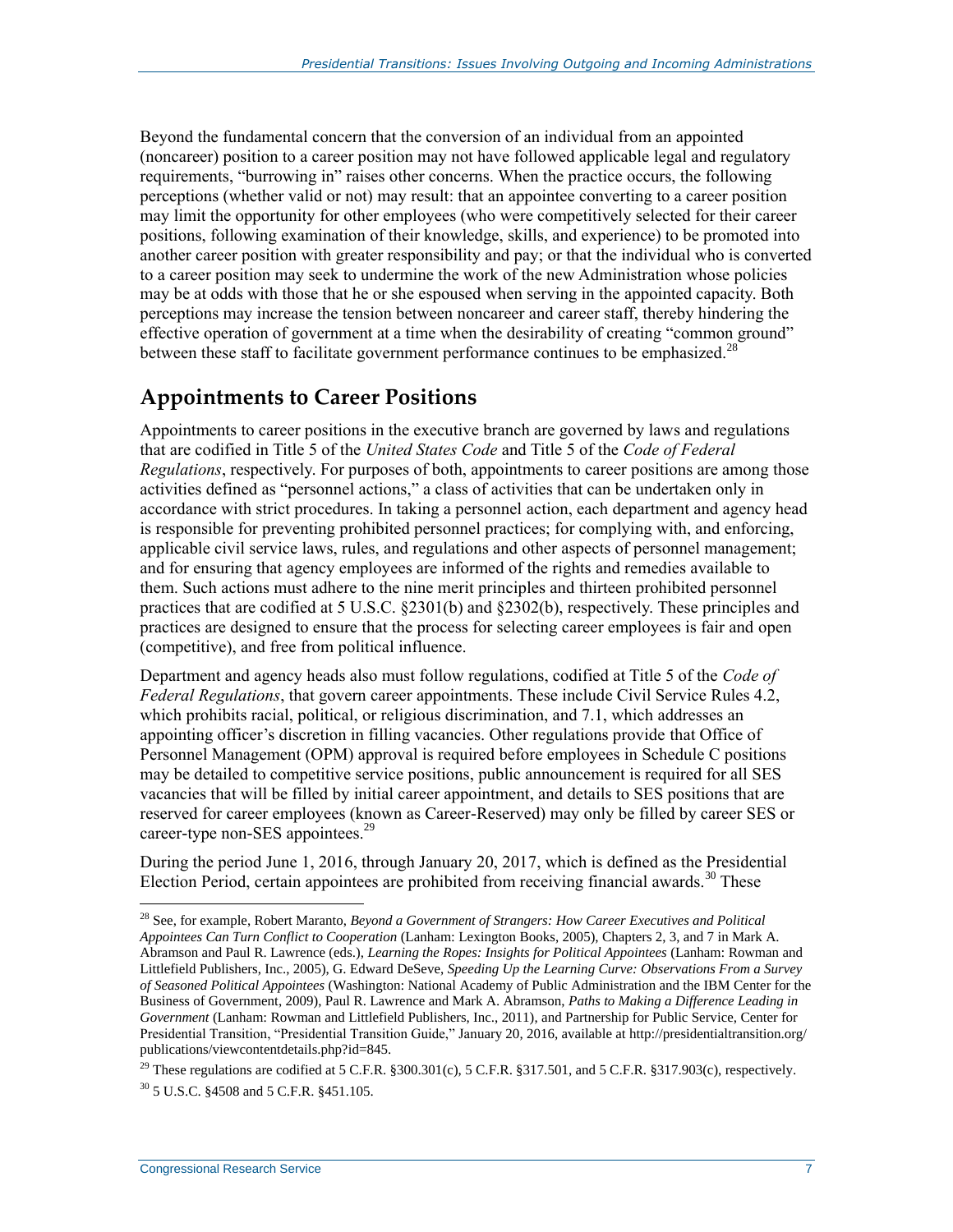appointees, referred to as senior politically appointed officers, are (1) individuals serving in noncareer SES positions; (2) individuals serving in confidential or policy determining positions as Schedule C employees; and (3) individuals serving in limited term and limited emergency positions.

When a department or agency, for example, converts an employee from an appointed (noncareer) position to a career position without any apparent change in duties and responsibilities, or the new position appears to have been tailored to the individual's knowledge and experience, such actions may invite scrutiny. OPM, on an ongoing basis, and GAO, periodically, conduct oversight related to conversions of employees from noncareer to career positions to ensure that proper procedures have been followed.

#### **Office of Personnel Management Approval**

A November 5, 2009, memorandum on "Political Appointees and Career Civil Service Positions," issued by then OPM Director John Berry to the heads of departments and agencies, established the policies that govern OPM's oversight of conversions of employees from appointed positions to career positions. The memorandum, citing Section 1104(b)(2) of Title 5, *United States Code*, and Section 5.2 of Title 5, *Code of Federal Regulations*, reiterated that "OPM requires Federal agencies to seek our approval before selecting a political appointee for a competitive service position during a Presidential election year" and "conducts merit staffing reviews of proposed  $\overline{\text{SES}}$  appointments whenever they occur."<sup>31</sup> It also noted that, "if the proposed civil service job is below the SES level, OPM's review ha<sup>[d]</sup> been limited only to competitive service appointments and only those appointments that take place during a Presidential election year."<sup>32</sup>

In a significant change to this policy, the memorandum announced that departments and agencies "must seek prior approval from OPM before they can appoint a current or recent political appointee to a competitive or non-political excepted service position at any level." This policy became effective on January 1, 2010. A written authorization from OPM is required whenever an department or agency appoints:

[a] current political Schedule A or Schedule C Executive Branch employee or a former political Schedule A or Schedule C Executive Branch employee who held the position within the last five years to a competitive or non-political excepted service position under title 5 of the U.S. Code; or

[a] current Non-career SES Executive Branch employee or a former Non-career SES Executive Branch employee who held the position within the last five years to a competitive or non-political excepted service position under title 5 of the U.S. Code.

According to the memorandum, the central personnel agency "will continue to conduct merit staffing reviews for all proposed career SES selections involving a political Schedule A, Schedule C, or non-career SES political appointee before the SES selections are presented to OPM's Qualifications Review Board (QRB) for certification of executive qualifications." OPM reminded agencies "to carefully review all proposed SES selections to ensure they meet merit system principles before such cases are forwarded to the QRB."33

<sup>&</sup>lt;sup>31</sup> U.S. Office of Personnel Management, Memorandum for Heads of Departments and Agencies, from John Berry, Director, *Political Appointees and Career Civil Service Positions*, November 5, 2009.

 $^{32}$  Ibid.

 $33$  Ibid.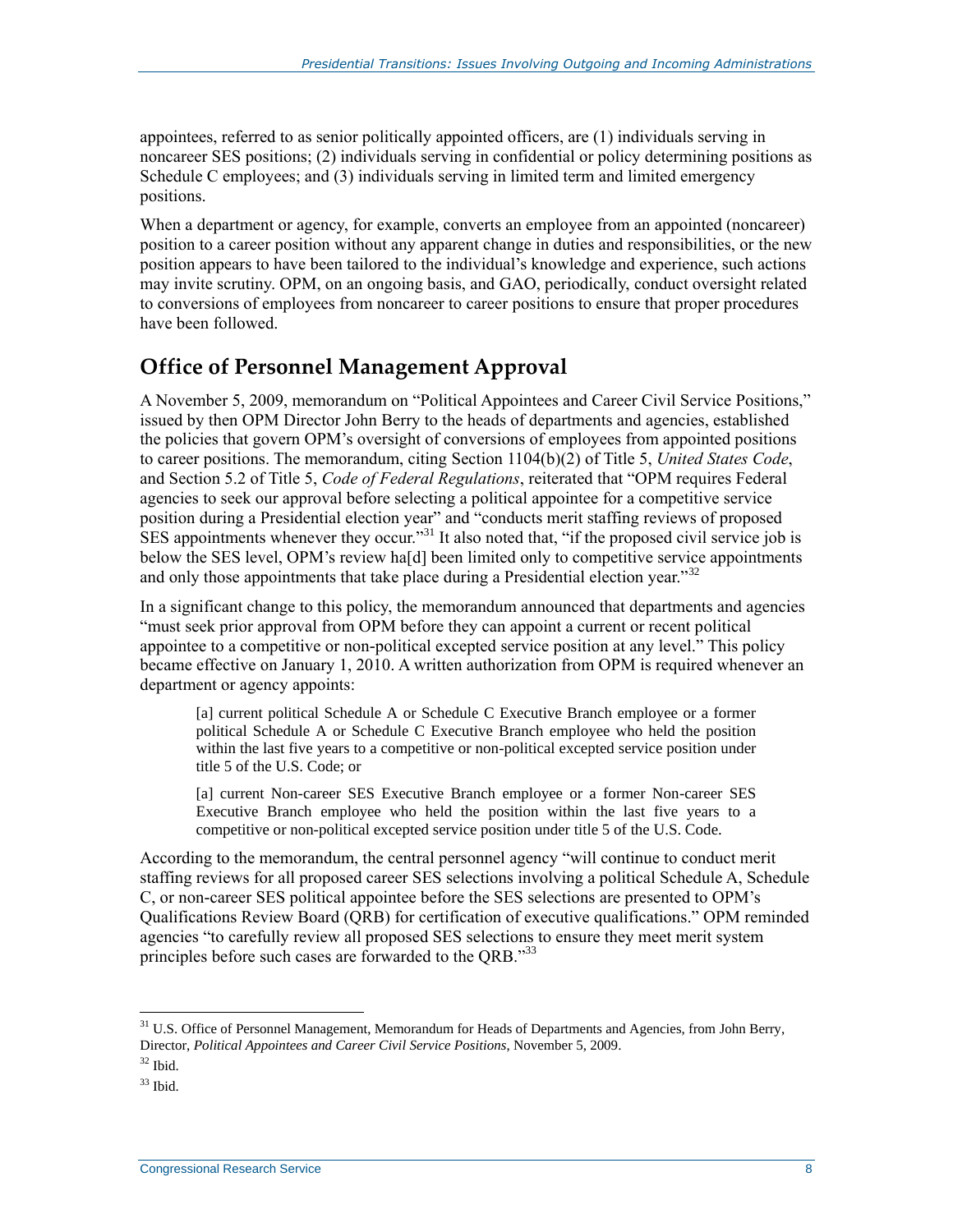OPM Director John Berry explained the policy change by saying that the agency's "responsibility to uphold the merit system is not limited to Presidential election years nor to competitive service appointments."<sup>34</sup> He also said that he "delegated decisionmaking authority over these matters to career Senior Executives at OPM to avoid any hint of political influence.<sup>35</sup> "Pre-Appointment" Checklists" for Competitive Service Positions and Non-Political Excepted Service Positions were included as attachments to the OPM memorandum and list the documentation that a department's or agency's Director of Human Resources must submit to OPM along with a dated cover letter.

For the 2016 Presidential election year, OPM reminded the heads of departments and agencies of this policy in a memorandum issued on January 11, 2016, by Acting Director Beth Cobert. Attachment 3 of the memorandum, on the "Do's and Don'ts" of the policy, OPM cautioned departments and agencies not to

[c]reate or announce a competitive or excepted service vacancy for the sole purpose of selecting a current or former political appointee, Schedule C employee or Noncareer SES employee; or

[r]emove the Schedule C or Noncareer SES elements of a position solely to appoint the incumbent into the competitive or excepted service.<sup>36</sup>

The January 2016 memorandum also again stated the policies set forth in the November 2009 memorandum.

To assist departments and agencies, OPM also publishes the *Presidential Transition Guide to Federal Human Resources Management Matters*. <sup>37</sup> The most current edition, dated September 2016, includes detailed guidance on standards of ethical conduct, appointments, and compensation for federal employees.

#### **New Reporting Requirement for OPM**

Section 4(b)(1) of P.L. 114-136 (S. 1172), the Edward "Ted" Kaufman and Michael Leavitt Presidential Transitions Improvement Act of 2015, enacted on March 18,  $2016^{38}$  requires the OPM Director to provide annual reports to the Senate Committee on Homeland Security and Governmental Affairs and the House Committee on Oversight and Government Reform on requests by agencies<sup>39</sup> to appoint political appointees<sup>40</sup> or former political appointees<sup>41</sup> to covered

 $\overline{a}$  $34$  Ibid.

 $^{35}$  Ibid.

<sup>&</sup>lt;sup>36</sup> U.S. Office of Personnel Management, Memorandum for Heads of Departments and Agencies, from Beth Cobert, Acting Director, *Appointments and Awards During the 2016 Presidential Election Period*, January 11, 2016.

<sup>&</sup>lt;sup>37</sup> U.S. Office of Personnel Management, Presidential Transition Guide to Federal Human Resources Management Matters, September 2016, available at https://www.opm.gov/about-us/our-people-organization/support-functions/ executive-secretariat/presidential-transition-guide-2016.pdf. OPM posted the document on the agency's website on November 3, 2016.

<sup>&</sup>lt;sup>38</sup> Senator Tom Carper introduced S. 1172, the Edward "Ted" Kaufman and Michael Leavitt Presidential Transitions Improvements Act of 2015, on April 30, 2015. The Senate Committee on Homeland Security and Governmental Affairs reported the bill (S.Rept. 114-94) on July 27, 2015. S. 1172 passed the Senate, with amendments, by unanimous consent on July 30, 2015. The House Committee on Oversight and Government Reform reported the bill (H.Rept. 114- 384, Part I) on December 18, 2015. The bill had also been referred to the House Committee on Homeland Security which discharged it the same day. The House of Representatives passed S. 1172, amended, under suspension of the rules by voice vote on February 29, 2016. The Senate agreed to the House amendment to the Senate bill by unanimous consent on March 8, 2016.

<sup>&</sup>lt;sup>39</sup> Agency means an Executive department, a Government corporation, or an independent establishment.

 $40$  Political appointee means an individual serving in an appointment to a political position. The term political position (continued...)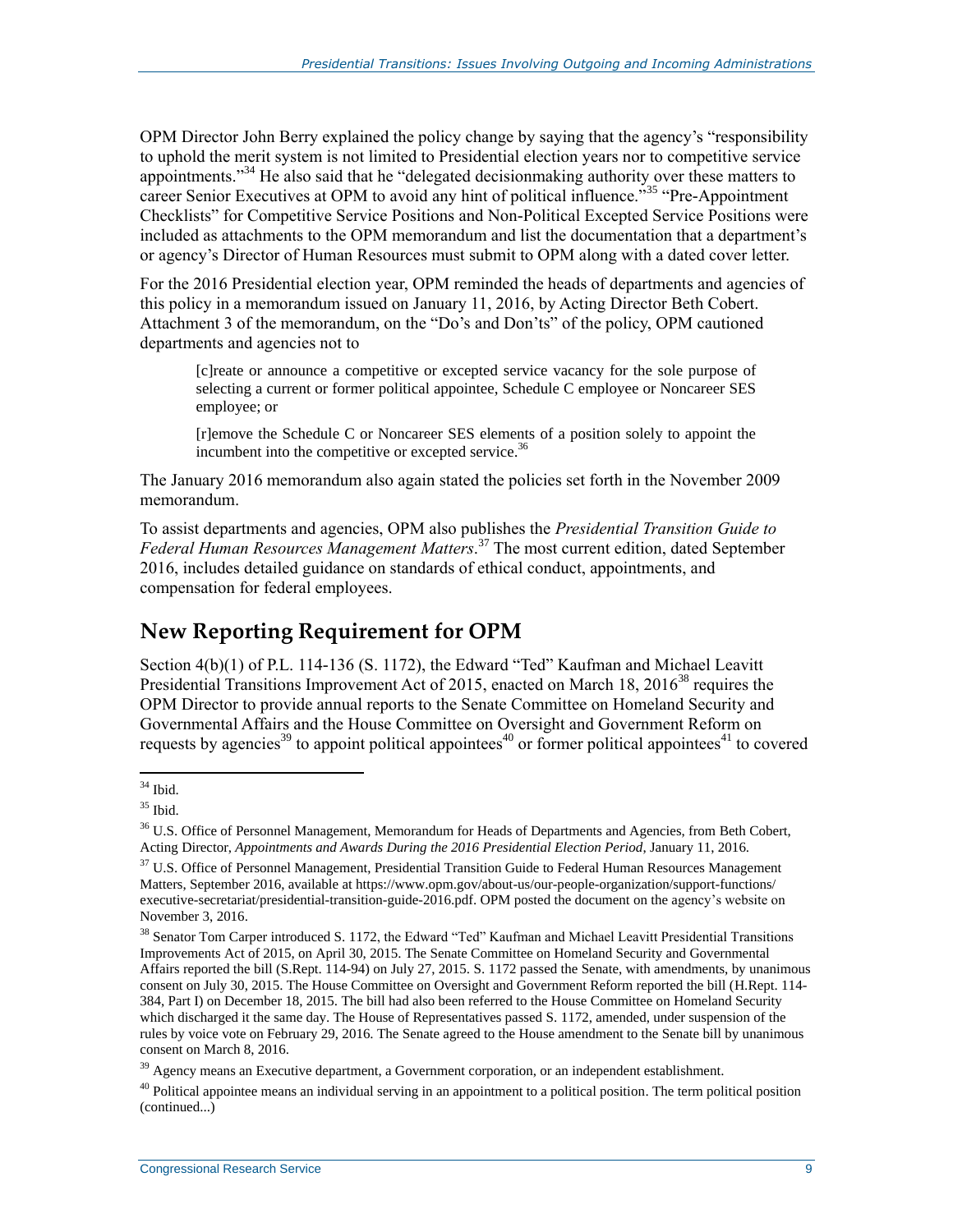civil service positions.<sup>42</sup> The reports are to cover a calendar year. The law states the data requirements for the reports.

It also requires that certain of the reports be provided quarterly, cover each quarter of the year, and the last quarterly report cover January 1 through January 20 of the following year. Such quarterly reports are required in the last term of a President or in the last year of the second consecutive term of a President, as applicable.

The name or title of a political appointee or a former political appointee may be excluded from a quarterly report if the OPM Director determines that would be appropriate. This circumstance would occur for an appointee who was requested to be appointed to a covered civil service position and was not appointed to a covered civil service position; or to whom a request to be appointed to a covered civil service position is pending at the end of the period covered by the report.

#### **Government Accountability Office Review**

Oversight by the GAO focuses on periodic review, after the fact, and, at the request of Congress, of conversions from political to career positions. The agency's most recent evaluation was published on September 30, 2016, and reported on a review of conversions at 30 agencies. The results of that audit covered the period January 1, 2010, through October 1, 2015, and provide the most current retrospective data. Twenty-eight agencies reported 69 conversions. Of that total, 34, or almost 50% occurred in six agencies—the Departments of Homeland Security (9), Justice (7), Defense (5), the Treasury (5), and Health and Human Services (4) and the Federal Deposit Insurance Corporation (4). Twenty-two agencies had three or fewer conversions and two agencies made no conversions. The evaluation found that

[I]ndividuals were converted from the following categories of noncareer positions: 42 Schedule C positions, 23 noncareer SES positions, 2 presidential appointee positions, 1 limited-term SES position, and 1 administratively determined position.

[R]eported conversions were made to the following categories of career positions: 25 competitive service positions, 29 career SES positions, and 15 career excepted service positions.

Eight agencies converted 17 political appointees (almost 25% of conversions) to career positions without first obtaining OPM approval. Agency officials said they did not seek prior approval from OPM before converting political appointees to career positions because of difficulty understanding OPM's policy for prior approval of political conversions.<sup>43</sup>

<sup>(...</sup>continued)

means an Executive Schedule position, a noncareer appointment in the Senior Executive Service, or a Schedule C position of a confidential or policy-determining character.

<sup>&</sup>lt;sup>41</sup> Former political appointee means an individual who is not serving in an appointment to a political position, and served as a political appointee during the five-year period ending on the date of the request for an appointment to a covered civil service position in any agency.

 $42$  Covered civil service position means a position in the civil service that is not a temporary position; or a political position. The civil service consists of all appointive positions in the executive, judicial, and legislative branches, except positions in the uniformed services. 5 U.S.C. §2101.

<sup>43</sup> U.S. Government Accountability Office, *Office of Personnel Management: Actions Are Needed to Help Ensure the Completeness of Political Conversion Data and Adherence to Policy*, GAO-16-859 (Washington: GAO, September 30, 2016), pp. 8 and 9, at http://www.gao.gov/assets/690/680178.pdf. The Department of Homeland Security had the highest number (6) of conversions made without OPM approval. For earlier GAO evaluations, see U.S. Government (continued...)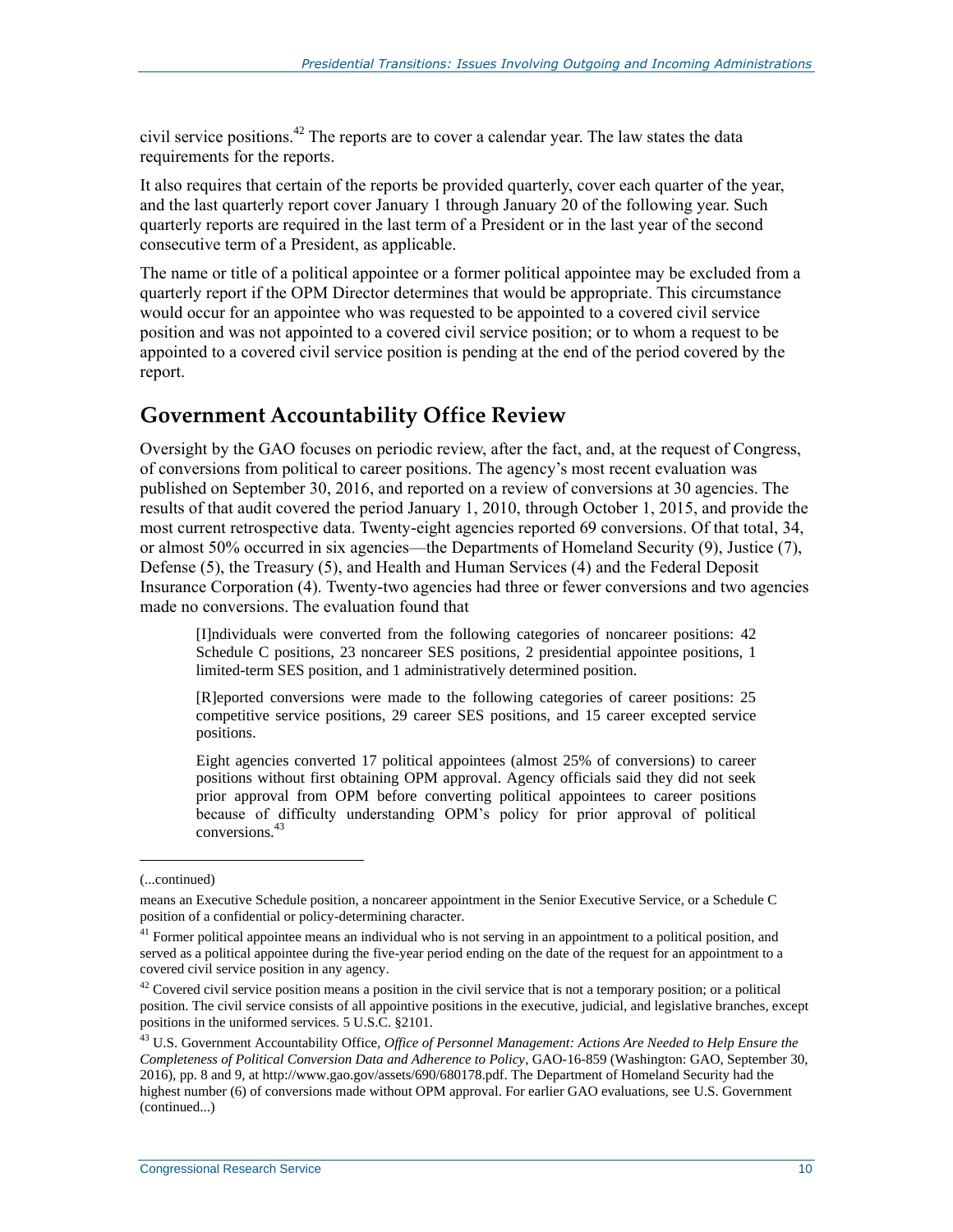As part of its oversight of government operations, Congress also monitors conversions of employees from noncareer to career positions. Such oversight occurred just before and immediately after the presidential election of 2008, and is currently ongoing as the presidential election of 2016 nears.

#### **Congressional Oversight in the 114th Congress**

Four Members of Congress requested the GAO review discussed above. In a November 30, 2015, letter to Eugene Dodaro, Comptroller General, Senator Ron Johnson, Chairman of the Senate Committee on Homeland Security and Governmental Affairs; Senator John Thune, Chairman of the Senate Committee on Commerce, Science, and Transportation; Representative Fred Upton, Chairman of the House Committee on Energy and Commerce; and Representative Jason Chaffetz, Chairman of the House Committee on Oversight and Government Reform, had asked GAO to review political appointee conversions to career federal civil service positions from June 1, 2009, through October 1, 2015. The Members also asked GAO to review the implementation and effectiveness of the OPM policy that became effective on January 1, 2010. The letter included additional requirements for GAO's review and suggested that "the GAO continue to conduct periodic reviews in the future to ensure consistent application of these rules."<sup>44</sup> It noted that the Members requested the study because "The possibility that political appointees are 'burrowing in'—through favoritism in the selection process, effectively taking civil positions that would otherwise be open to the public and awarded based on merit—may affect the integrity of the merit-based federal workforce." 45

The next day, Timothy Dirks, then Interim President of the Senior Executives Association, sent a letter to the Senators commending them for requesting the GAO review. According to Mr. Dirks:

SEA is particularly concerned about burrowing in to SES and equivalent positions. As you know, the positions that Senior Executives hold are some of the most difficult and complex in the federal government and require expertise that is built up from years of experience. We have seen some cases where political employees or candidates for employment are placed in Senior Executive positions for which they may be unqualified or less qualified than other candidates, or where their service as political appointees was given undue weight. Most of those experienced with the federal personnel system understand that this can be attempted through hiring actions with limited competitive areas of consideration, short announcement times and narrowly defined statements of required technical qualifications. Political influence and pressure can also contribute nonmeritorious selections. We fully understand that some political appointees who make the switch to the career civil service may be the best candidates for the position, and believe that providing transparency and sunlight to the conversion process can aid in preventing its abuse.<sup>46</sup>

<sup>(...</sup>continued)

Accountability Office, *Personnel Practices: Conversions of Employees from Political to Career Positions May 2005- May 2009*, GAO-10-688, (Washington: GAO, June 2010) and U.S. Government Accountability Office, *Conversions of Selected Employees from Political to Career Positions at Departments and Selected Agencies*, GAO-10-356R, (Washington: GAO, January 29, 2010).

<sup>&</sup>lt;sup>44</sup> The letter requesting the review is available at U.S. Congress, Senate Committee on Homeland Security and Governmental Affairs, "Senate and House Leaders Seek GAO Review of Political Appointee Conversions to Federal Civil Service Positions," November 30, 2015, available at https://www.hsgac.senate.gov/media/majority-media/senateand-house-leaders-seek-gao-review-of-political-appointee-conversions-to-federal-civil-service-positions.

 $^{45}$  Ibid.

<sup>&</sup>lt;sup>46</sup> Letter from Timothy M. Dirks to Senator Ron Johnson, Chairman of the Senate Committee on Homeland Security (continued...)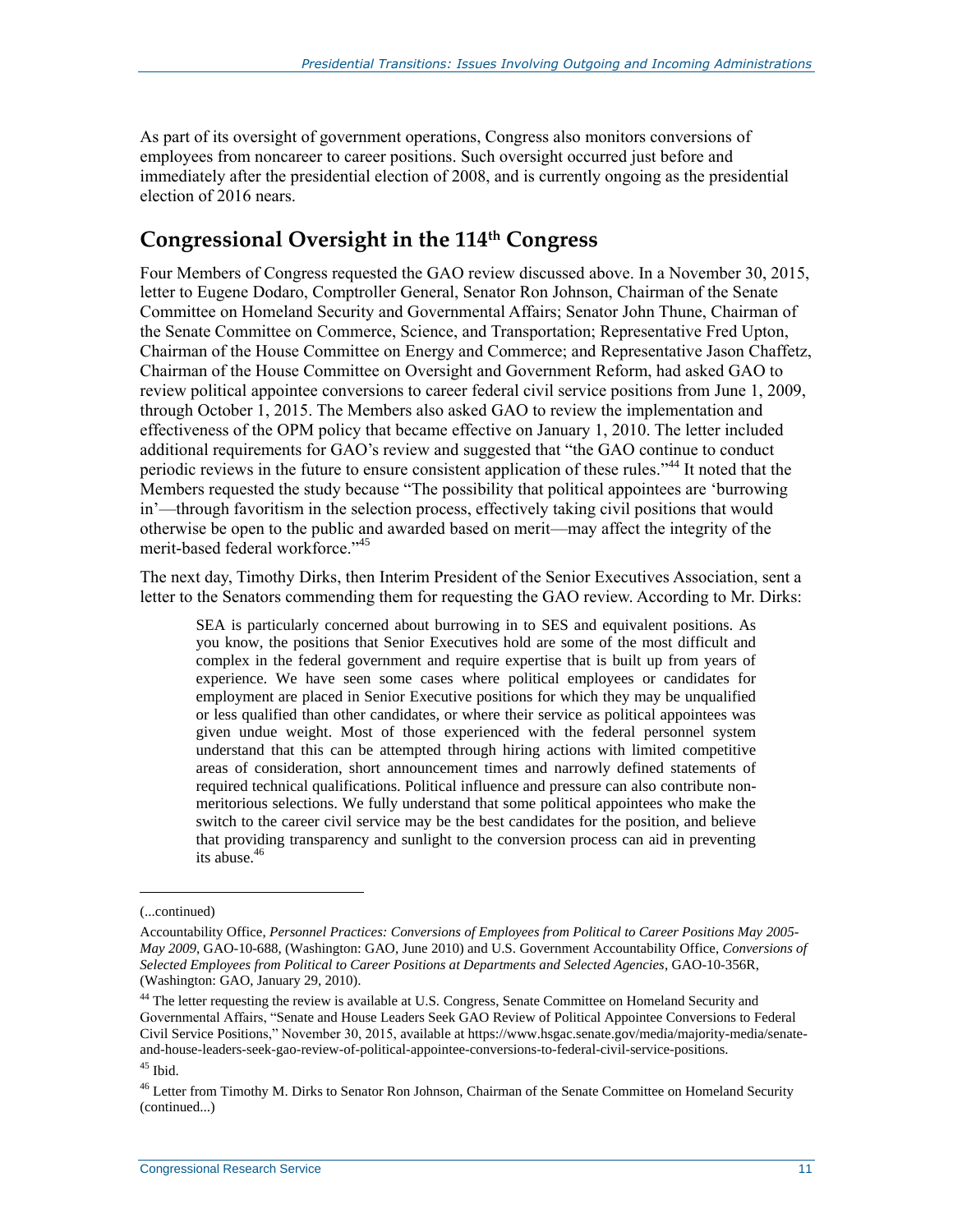Upon publication of GAO's September 30, 2016, findings, Representatives Upton and Chaffetz and Senators Thune and Johnson issued a joint press release on October 6, 2016, which stated, in part,

"Rules exist for a reason. The nonpartisan watchdog's findings that one out of every four political appointees who burrowed into the executive branch during this administration did not follow the rules is deeply troubling," said Upton. "GAO's guidance should help ensure proper procedures are followed so favoritism and bias are free from the inner workings of our government."

"Hiring decisions must be free from political interference, legitimate, and justified," said Chaffetz. "OPM should fully embrace GAO's recommendation for a more stringent process to verify all conversions are appropriate. Fair and open competition is central to the integrity of a merit-based federal workforce."

"One of the reasons the federal government has laws on merit-based hiring is to prevent cronyism and political favoritism," said Thune. "GAO's finding that the Obama administration hasn't consistently followed these rules is troubling."

"The practice of burrowing in threatens the integrity of the federal workforce, where employees need to be hired based on merit and not on partisan political beliefs," said Johnson. "I was particularly disappointed to see the Department of Homeland Security reporting the highest number of appointee-to-career employee conversions. It is critical that the administration take steps to ensure fairness and competition in federal service." 47

On February 16, 2016, Senator Orrin Hatch, Chairman of the Senate Finance Committee, and Representative Kevin Brady, Chairman of the House Ways and Means Committee, sent letters to the Department of Health and Human Services, the Department of the Treasury, the United States Trade Representative, and the Social Security Administration requesting information on personnel conversions of noncareer employees. Specifically, the letters requested information on "every non-career employee<sup>48</sup> who has converted from [a] non-career position to a career or non-political excepted service position" within the respective department or agency, from the respective department or agency to another government agency, or from another agency to the respective department or agency, from January 1, 2009 to the present:<sup>49</sup> The letters also requested that the

<sup>(...</sup>continued)

and Governmental Affairs; Senator John Thune, Chairman of the Senate Committee on Commerce, Science, and Transportation; Representative Fred Upton, Chairman of the House Committee on Energy and Commerce; and Representative Jason Chaffetz, Chairman of the House Committee on Oversight and Government Reform, December 1, 2015, available at https://seniorexecs.org/images/documents/policy\_letters/

SEALettertoChairmenonBurrowingIn00060860x87C30.pdf.

<sup>&</sup>lt;sup>47</sup> U.S. Congress, House Committee on Energy and Commerce, Press Release, "House and Senate Requestors Issue Statement on GAO Political 'Burrowing' Review Findings," October 3, 2016, at https://energycommerce.house.gov/ news-center/press-releases/house-and-senate-requestors-issue-statement-gao-political-burrowing.

<sup>&</sup>lt;sup>48</sup> A noncareer employee includes, but is not limited to, a political appointee, Senior Executive Service employee, senior-level employee, and scientific or professional employee.

<sup>&</sup>lt;sup>49</sup> The letters requesting the information are available at U.S. Congress, Senate Committee on Finance, "Hatch, Brady Call on Federal Agencies to Prevent Political Employee 'Burrowing,'" February 17, 2016, available at

http://www.finance.senate.gov/chairmans-news/hatch-brady-call-on-federal-agencies-to-prevent-political-employeeburrowing. (Hereafter referred to as Hatch, Brady Letters.)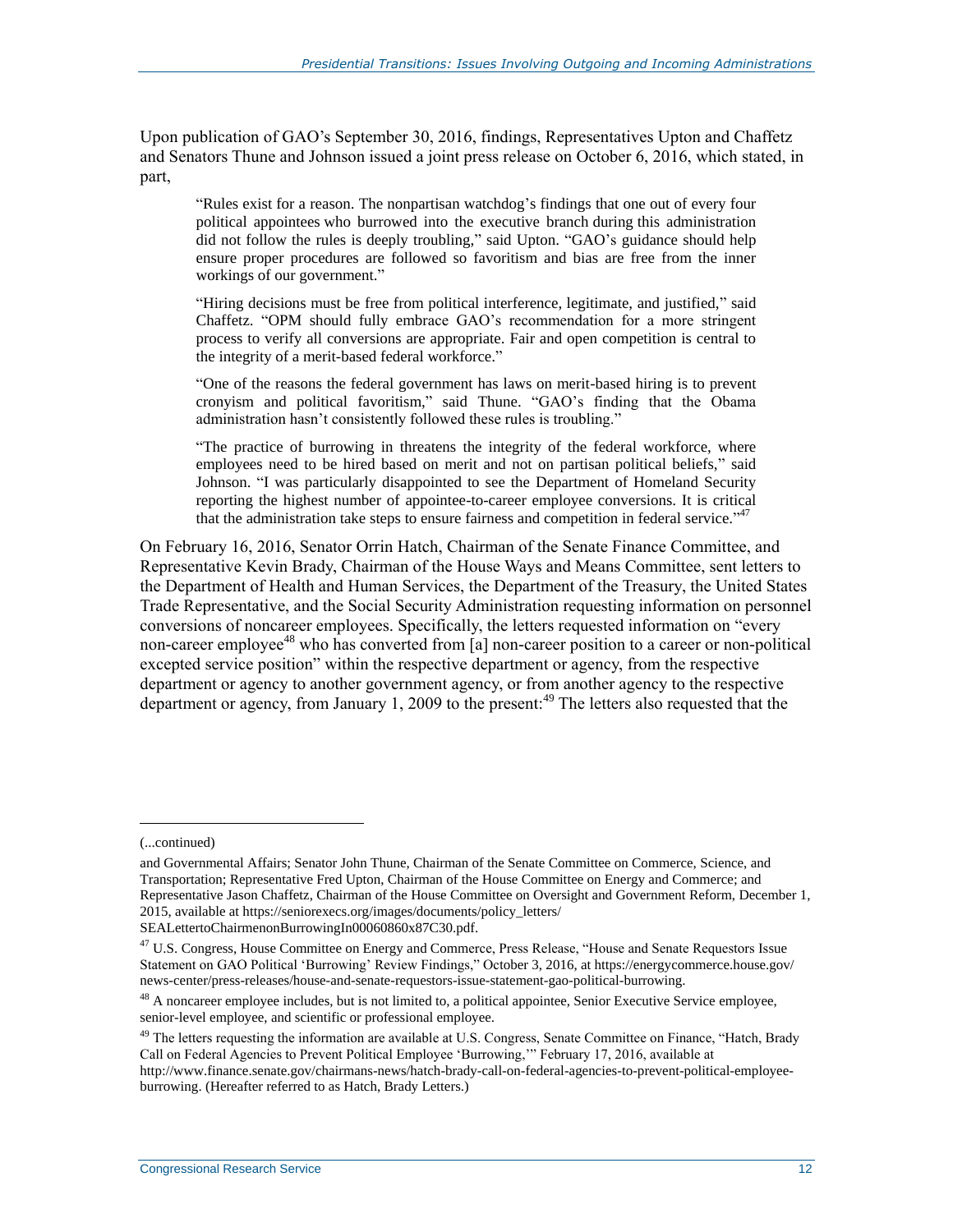departments and agencies "provide the Committees with a list of all corrective actions<sup>50</sup> requested by OPM as a result of the pre-employment review process and the status of those actions."<sup>51</sup>

#### **Issues for Congressional Consideration**

In assessing the current situation, Congress may decide that the existing oversight is sufficient. If Congress determines that additional measures are needed to ensure that conversions from appointed (noncareer) positions to career positions are conducted according to proper procedures and are transparent, OPM could be directed to report to Congress on the operation of its current policy governing pre-appointment reviews, including recommendations on whether Section 1104 of Title 5, *United States Code*<sup>52</sup> should be amended to codify the policy. Congress also could direct the central personnel agency to report on whether any changes are needed, in the Presidential Election Period, that restrict financial awards to senior politically appointed officers. As discussed above, the dates of the Presidential Election Period are defined by law, and, in a presidential election year, cover the period from June 1 through the following January 20. Congress also could increase the penalties for violating civil service laws by "creat[ing] a misdemeanor offense for agency personnel who violate or contribute to the violation of the federal hiring statutes"<sup>53</sup> or examine whether Title 5 of the *United States Code* should be amended to prohibit conversion from political to career positions.

### **Government Records<sup>54</sup>**

When a President leaves office, he and his Administration have likely generated millions of government records—some of which may be of long-term interest to Congress, federal agencies, incoming Presidents, researchers, and members of the general public. This section provides information on the laws and policies that govern these records. The section is divided into two topics—agency federal records and presidential records—because both types of records are generated during a presidential Administration and federal law places unique requirements on each.

#### **Federal Records**

Pursuant to the Federal Records Act (FRA; Chapters 21, 29, 31, and 33 of Title 44 of the U.S. Code), federal agency records in all three branches are to be created, retained, preserved, and accessed differently than records that qualify as presidential records, records of Congress, or Supreme Court records.<sup>55</sup> Responsibility for guiding and assisting the life cycle management of federal government records rests with the Archivist of the United States, who is the head of the National Archives and Records Administration (NARA).

 $50$  5 U.S.C. §1103(a)(5) provides that the Director of the Office of Personnel Management is to execute, administer, and enforce the civil service rules and regulations and the laws governing the civil service.

<sup>&</sup>lt;sup>51</sup> Hatch, Brady Letters.

 $52$  5 U.S.C. §1104, in part, covers delegations of authority for personnel management from the President to the Director of the Office of Personnel Management and from the director to agency heads.

<sup>53</sup> Lauren Mendolera, "How to Stop a Mole: A Look at Burrowing in the Federal Civil Service," *New York University Journal of Legislation and Public Policy*, Vol. 13:643, 2010, see pp. 665-671.

<sup>&</sup>lt;sup>54</sup> Prepared by Wendy Ginsberg, Analyst in American National Government, Government and Finance Division.

<sup>&</sup>lt;sup>55</sup> Laws and policies that govern presidential records are discussed in the section below.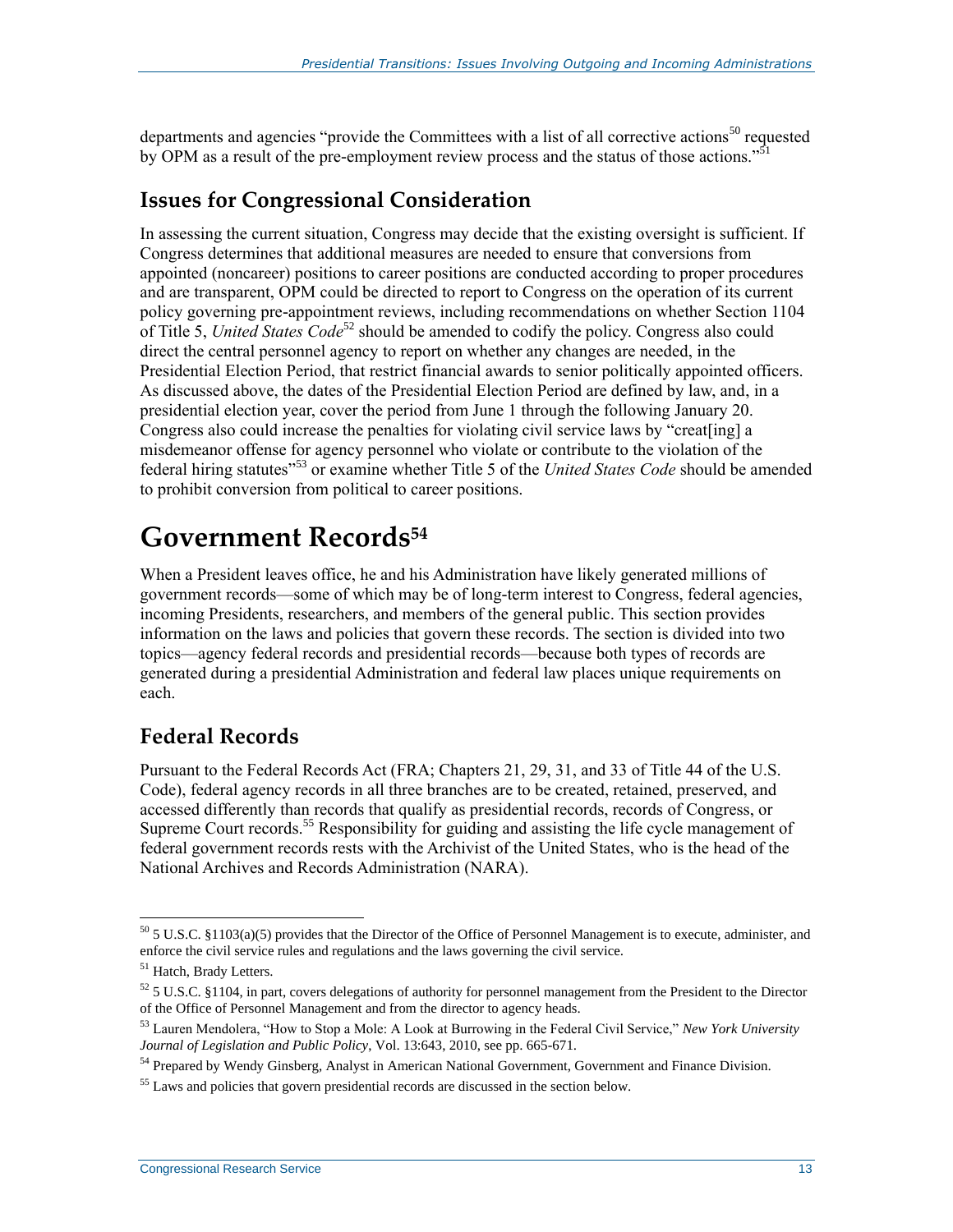The transition from one presidential Administration to another may prompt concerns that some federal records could be lost, improperly destroyed, or removed.<sup>56</sup> These concerns are heightened by the increasing number of platforms on which records can be created (e.g., Facebook, Instagram, iTunes, Flickr, Google+, Twitter, YouTube) and the increasing storage volume of records.<sup>57</sup> Since the most recent presidential transition in January 2009, several changes have occurred that directly affect the collection and retention of federal agency records. Among these changes were the enactment of a new definition of federal records and the Administration's release of various policy documents instructing executive branch agencies on various recordkeeping requirements.

#### **A New Definition for Federal Records**

Of particular concern for the 2016 transition is the updated definition of federal records, as amended by the Presidential and Federal Records Act Amendments of 2014 (P.L. 113-187).<sup>58</sup> The new definition of federal *records* reads as follows:

Records includes all recorded information,<sup>59</sup> regardless of form or characteristics, made or received by a Federal agency under Federal law or in connection with the transaction of public business and preserved or appropriate for preservation by that agency or its legitimate successor as evidence of the organization, functions, policies, decisions, procedures, operations, or other activities of the Government or because of the informational value of the data in them.

<sup>&</sup>lt;sup>56</sup> A 1989 General Accounting Office (GAO) report found that some senior Cabinet officials sought to remove federal records upon leaving office. See U.S. General Accounting Office, *Federal Records: Removal of Agency Documents by Senior Officials Upon Leaving Office*, GAO/GGD-89-91, July 1989, available at http://gao.gov/assets/150/148058.pdf. Proper management of federal records, regardless of the election cycle remains a concern for both NARA and the Government Accountability Office. In 2008, for example, GAO determined that "e-mail records were not being appropriately identified and preserved" at certain federal agencies. U.S. Government Accountability Office, *Federal Records: Agencies Face Challenges in Managing E-Mail*, GAO-08-699T, April 23, 2008, preliminary findings, available at http://www.gao.gov/assets/120/119711.pdf. In April 2010, NARA published a report on agencies' selfassessments of their recordkeeping Administration. The report found that 95% of agencies were rated as having moderate to high risk of improper records management. National Archives and Records Administration, *2010 Records Management Self-Assessment Report*, Washington, DC, February 22, 2011, p. 5, at http://www.archives.gov/recordsmgmt/pdf/rm-self-assessmemt.pdf. The study included 251 respondent agencies and found a 25% to 27% error rate in certain survey responses, which NARA stated "raises questions more about the accuracy of the scores for individual agencies than for the results of the overall survey." Ibid., p. 2. In June 2010, GAO testified that federal records management "has received low priority within the federal government." U.S. Government Accountability Office, *Information Management: The Challenges of Maintaining Electronic Records*, GAO-10-838T, June 17, 2010, p. 17, at http://www.gao.gov/assets/130/124883.pdf. In June 2011, GAO found that many agencies lacked a formal policy on how to capture and maintain federal records created on social media. U.S. Government Accountability Office, *Social Media: Federal Agencies Need Policies and Procedures for Managing and Protecting Information They Access and Disseminate*, GAO-11-605, June 2011, at http://gao.gov/assets/330/320244.pdf.

<sup>57</sup> In its *Electronic Records Project, Summary Report for FY2005-FY2009*, NARA wrote that "[w]ith the volume and complexity of e-records increasing each year, it continues to be a challenge for both NARA and [f]ederal agencies to keep pace with the requirements to identify, schedule, and transfer to NARA all existing records." National Archives and Records Administration, *NARA's Electronic Records Project*, *Summary Report FY2005-FY2009*, p. 13, Washington, DC, June 15, 2010, at http://www.archives.gov/records-mgmt/resources/e-records-report.pdf.

<sup>&</sup>lt;sup>58</sup> For more details on the Presidential and Federal Records Act Amendments of 2014, see CRS Report R43072, *Common Questions About Federal Records and Related Agency Requirements*, by Wendy Ginsberg.

<sup>59</sup> *Recorded information* is further defined in 44 U.S.C. §3301 as "all traditional forms of records, regardless of physical form or characteristics, including information created, manipulated, communicated, or stored in digital or electronic form."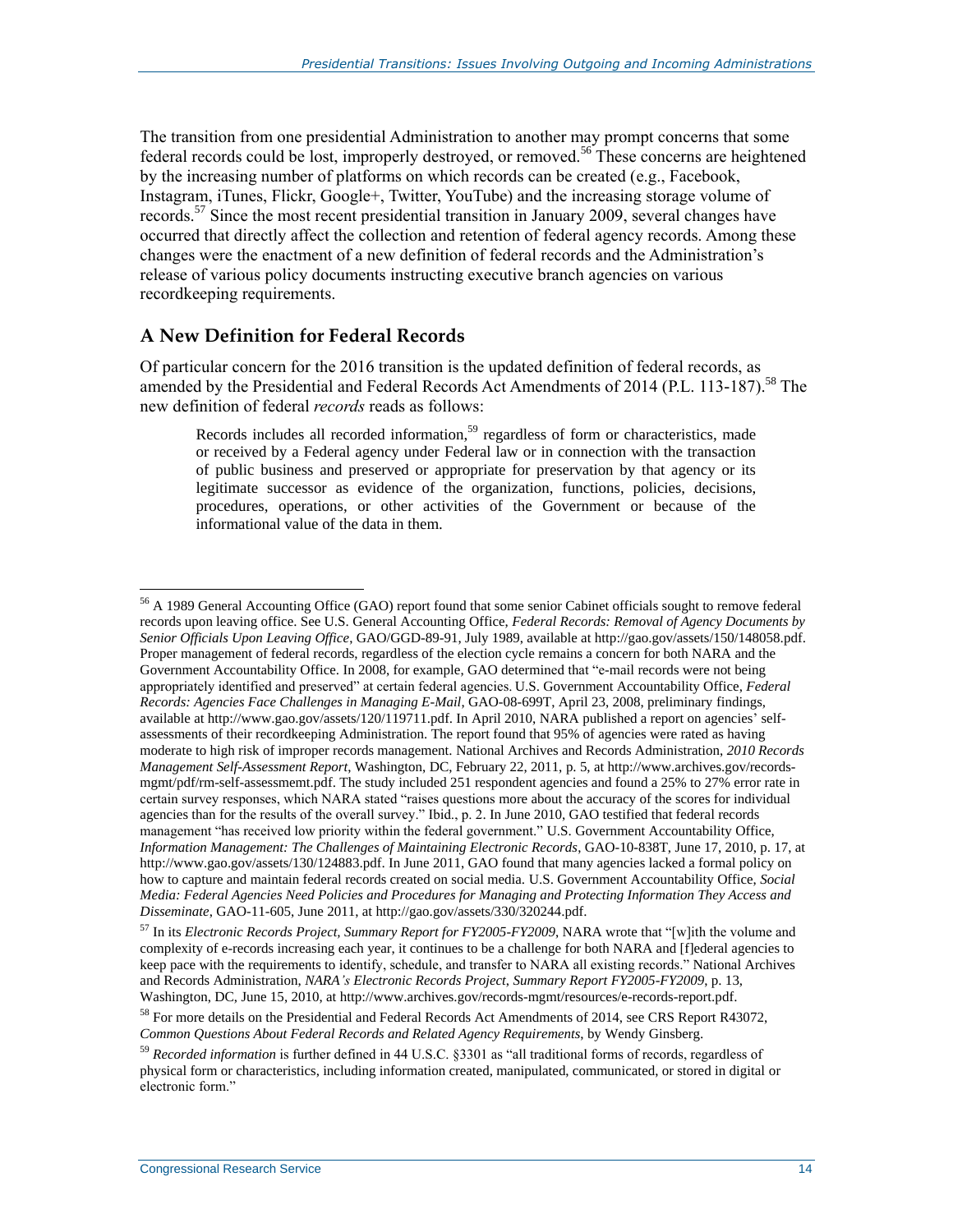According to the congressional reports to accompany P.L. 113-187, the amended definition of federal records seeks to "shift the emphasis away from the physical media used to store information to the actual information being stored, regardless of form or characteristic."<sup>60</sup> Previously, the statutory definition of records included references to certain types of materials or platforms on which records could be created or captured, such as "books, papers, photographs" and "machine-readable formats." The amended definition, instead, refers more generically to "recorded information."

Federal agency staff will have to ensure that records that meet this new definition are appropriately captured and retained for as long as necessary, pursuant to law, regulation, and internal agency policies. The transition to a new President may not appear to directly affect the collection and retention of federal records at executive branch agencies because laws governing federal records, as defined above, are not contingent upon the start and end of presidential tenures. At the end of any presidential Administration, however, many political appointees in federal agencies will leave their positions. Upon their departure from federal service, these appointees will have to ensure that the federal records they have created are properly managed and preserved pursuant to the Federal Records Act.<sup>61</sup>

Those appointed to political positions at federal agencies within the new Administration will also have to apply the provisions of the Federal Records Act to information they generate as part of their job responsibilities. Additionally, the Obama Administration is the first to have used such a varied array of electronic platforms, making collection, retention, and future access to records created by and during the Obama Administration more complex. This complexity manifests in the release of various records collection and retention guidance issued during the Obama Administration, which will be described in greater detail below.

#### **Administration Recordkeeping Guidance and Requirements**

In addition to implementing the new statutory definition of a federal record, federal government agencies will also be responsible for applying NARA's records management guidance, directives, and bulletins to existing and new federal records. Many of the NARA policy documents have addressed concerns related to the rapid growth of records in an increasing variety of electronic formats.

Among the more prominent policies published during the Obama Administration was the 2012 "Managing Government Records Directive." This directive, issued jointly by NARA and OMB, required, among other things, that all executive branch agencies must manage all email records in an electronic format by the end of 2016, and manage all permanent electronic records electronically by 2019.<sup>62</sup> The directive also called on federal officials to work with private industry to "produce economically viable automated records management" options, including technologies that would be "suitable approaches for the automated management of email, social

<sup>60</sup> U.S. Congress, Senate Committee on Homeland Security and Governmental Affairs, *Presidential and Federal Records Act Amendments of 2014*, 113th Cong., 2nd sess., July 23, 2014, S.Rept. 113-218 (Washington: GPO, 2014), p. 5.

<sup>61</sup> FRA; 44 U.S.C. Chapters 21, 29, 31, and 33.

 $62$  In 2014, a majority of federal agencies (73%, 188 agencies) reported using a "print and file" method of manage email records. See U.S. National Archives and Records Administration, "Records Management Self-Assessment 2014," p. Appendix II-29, available at http://www.archives.gov/records-mgmt/resources/self-assessment-2014.pdf.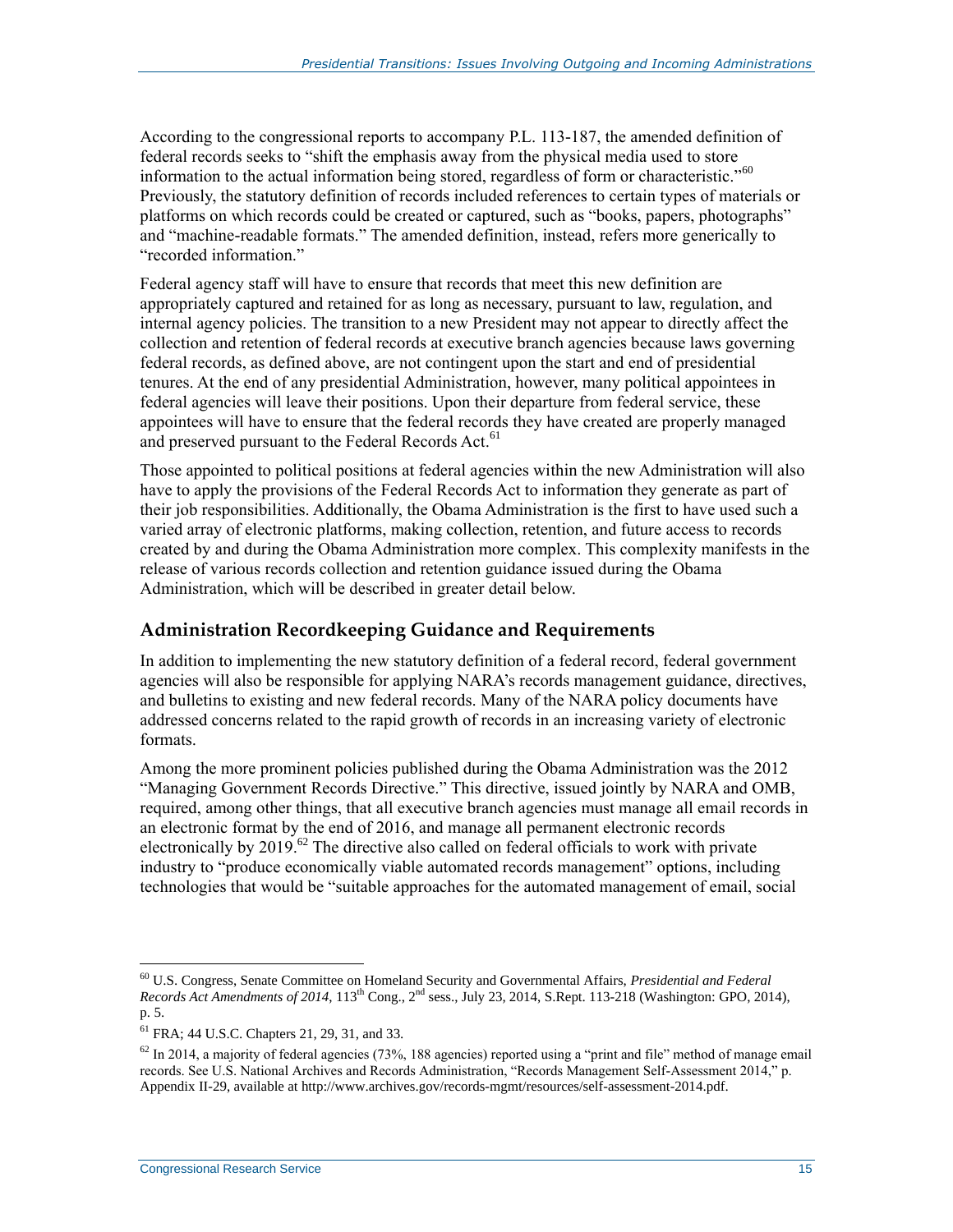media, and other types of digital record content."<sup>63</sup> In May 2015, GAO released a report stating that of the 24 agencies examined, five had yet to meet the directive's requirements.<sup>6</sup>

In 2013, NARA established the Capstone approach to help agencies meet the 2016 deadline for managing email electronically.<sup>65</sup> The Capstone approach suggests that agencies may manage email collection and retention based on the email account holder, rather than by the individual content of the email records. The approach calls for the automated capture of the email accounts of senior agency officials, thereby treating their emails presumptively as permanent records. Under this approach, other agency employee email accounts would be maintained as generating temporary records for a set period of time, e.g., seven years. In 2013 and 2014, NARA also released guidance concerning the unlawful removal of records,<sup>66</sup> managing social media records<sup>67</sup> and managing email records.<sup>68</sup>

#### **NARA's Administration Transition Bulletins**

In previous presidential election years, NARA issued a bulletin reminding agency heads of the regulations regarding proper records management.<sup>69</sup> Previous NARA bulletins have focused on which records are to remain in the custody of executive departments and agencies, and which ones may be removed by the outgoing Administration.

The 2008 bulletin, for example, stated that departing officials and employees could remove extra copies of records when they left their agencies "with the approval of a designated official of the agency, such as the agency's records officer or legal counsel."<sup>70</sup> The bulletin, however, reminded readers that if such materials were otherwise restricted—for example, because they contained

<sup>66</sup> National Archives and Records Administration, Guidance for Agency Employees on the Management of Federal Records, Including Email Accounts, and the Protection of Federal Records from Unauthorized Removal, NARA Bulletin 2013-03, September 9, 2013, at http://www.archives.gov/records-mgmt/bulletins/2013/2013-03.html. This guidance superseded Allen Weinstein, Protecting Federal Records and Other Documentary Materials from Unauthorized Removal, National Archives and Records Administration, NARA Bulletin 2008-02, Washington, DC, February 4, 2008, at http://www.archives.gov/records-mgmt/bulletins/2008/2008-02.html.

<sup>63</sup> See Jeffrey D. Zients and David S. Ferriero, *Managing Government Records Directive*, U.S. Office of Management and Budget and National Archives and Records Administration, M-12-18, Washington, DC, August 24, 2012, at http://www.whitehouse.gov/sites/default/files/omb/memoranda/2012/m-12-18.pdf.

<sup>64</sup> U.S. Government Accountability Office, *Information Management: Additional Actions Are Needed to Meet Requirements of the Managing Government Records Directive*, GAO-15-339, May 2015, at http://gao.gov/assets/680/ 670195.pdf.

<sup>65</sup> National Archives and Records Administration, *Guidance on a New Approach to Managing Email Records*, NARA Bulletin 2013-02, April 29, 2013, at http://www.archives.gov/records-mgmt/bulletins/2013/2013-02.html.

<sup>67</sup> National Archives and Records Administration, *Guidance on Managing Social Media Records*, NARA Bulletin 2014-02, October 25, 2013, at http://www.archives.gov/records-mgmt/bulletins/2014/2014-02.html..

<sup>68</sup> David Ferriero, National Archives and Records Administration, *Guidance on Managing Email*, NARA Bulletin 2014-06, September 15, 2014, at http://www.archives.gov/records-mgmt/bulletins/2014/2014-06.html; National Archives and Records Administration, *Guidance on Managing Email*.

 $69$  As stated in the first line of the 2008 bulletin, which was issued on February 4, 2008, its purpose "is to remind heads of Federal agencies that official records must remain in the custody of the agency." National Archives and Records Administration, *Protecting Federal Records and Other Documentary Materials from Unauthorized Removal*, NARA Bulletin 2008-02, February 4, 2008, at http://www.archives.gov/records-mgmt/bulletins/2008/2008-02.html?template= print. NARA did not release such a bulletin in 2012, a presidential election year in which President Obama was reelected.

<sup>70</sup> National Archives and Records Administration, *Protecting Federal Records and Other Documentary Materials from Unauthorized Removal*, NARA Bulletin 2008-02, February 4, 2008, at http://www.archives.gov/records-mgmt/ bulletins/2008/2008-02.html?template=print.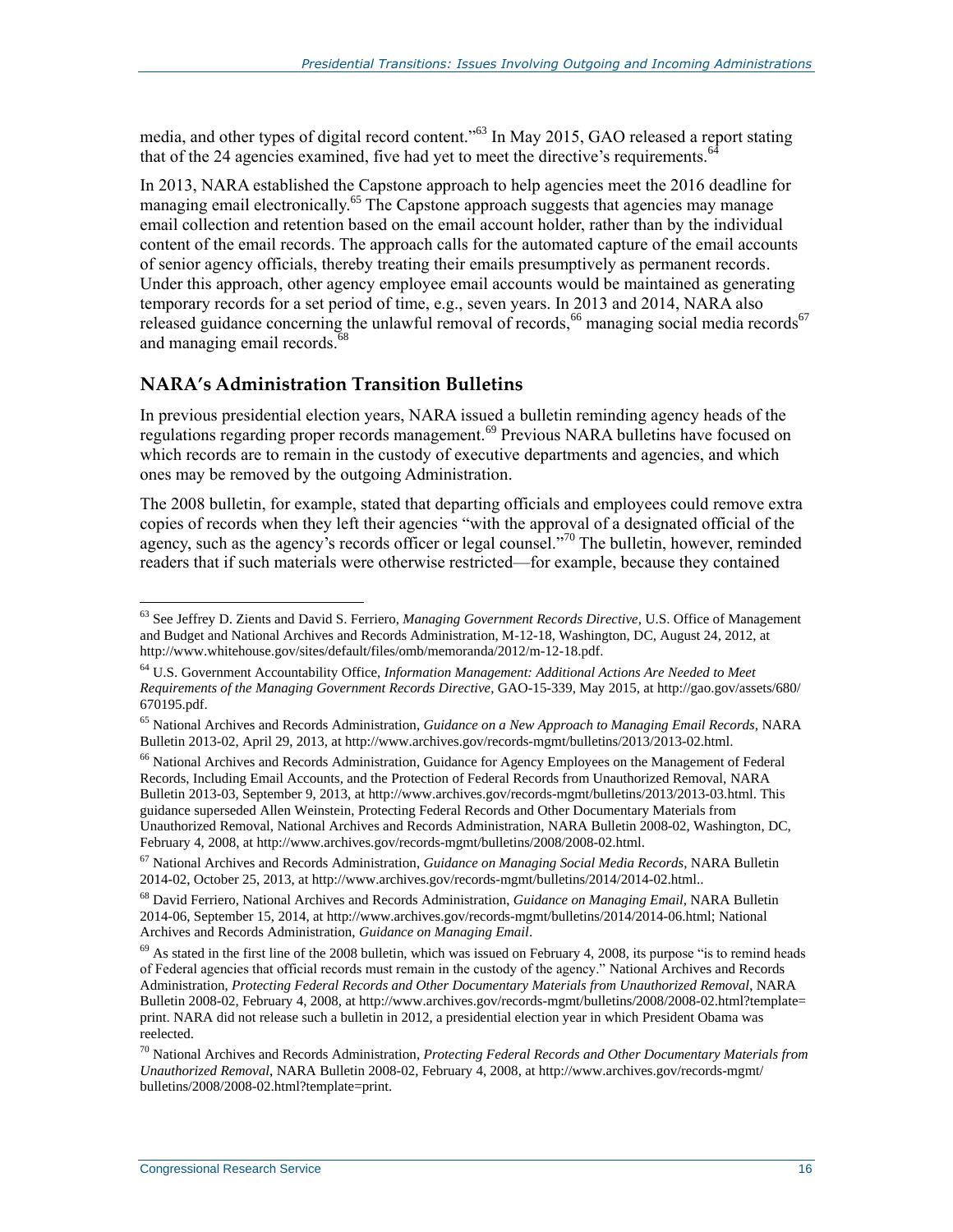personally identifiable information or classified material—they "must be maintained in accordance with the appropriate agency requirements."<sup>71</sup> The bulletin provided additional guidance detailing how to identify a federal record, how to properly store or dispose of qualifying records, and how to respond to the unauthorized removal of records. Criminal penalties can be levied for the unauthorized removal or destruction of, concealment of,<sup>72</sup> and unauthorized disclosure of federal records $^{73}$ 

In February 2016, NARA re-issued its long-standing guidance on "Documenting Your Public Service" to assist federal employees in the proper management of federal records. This guidance also stated that "It is important for agencies to ensure employees are aware of their records management responsibilities, especially as we approach the upcoming Presidential transition."<sup>74</sup>

#### **Presidential Records**

For almost two centuries, the official papers of Presidents were considered their personal property, which they could take with them when they departed from office. That practice changed with the Presidential Records Act of 1978 (PRA), which establishes that all presidential records created on or after January 20, 1981, were automatically government property that would transfer into the legal and physical control of the Archivist when a President leaves office. <sup>75</sup> The statute also covers the official records of the Vice President.<sup>76</sup> Pursuant to the PRA, incumbent Presidents are responsible for managing their records during the tenure of their Administrations. The act applies to the records of Presidents dating back to Reagan.<sup>77</sup> A 2008 article written by NARA's Director of the Presidential Materials Staff stated that

NARA works with White House and vice presidential counsels, the White House Office of Records Management, the National Security Council, the White House Gifts Office, and other White House offices and the Office of the Vice President to receive approval to move early and to coordinate on what records and artifacts can move when. Additionally, throughout the presidential administration, these offices have worked to establish initial control and arrangement over the records and artifacts, provide preliminary descriptions at the folder, box, or artifact level, and to ready these materials for eventual transfer to NARA.<sup>78</sup>

 $\overline{a}$  $71$  Ibid.

<sup>72</sup> 18 U.S.C. §2071.

<sup>73</sup> 5 U.S.C. §552a(i); 18 U.S.C. §793-794, 798.

<sup>&</sup>lt;sup>74</sup> National Archives and Records Administration, "Documenting Your Public Service," at http://www.archives.gov/ records-mgmt/publications/documenting-your-public-service.html.

<sup>75</sup> 44 U.S.C. §§2201-2207. The records for President Ronald Reagan were the first records governed by the Presidential Records Act.

<sup>76</sup> 44 U.S.C. §2207.

 $77$  All presidential records in federal presidential libraries dedicated to the records of Presidents who served prior to Ronald Reagan (Herbert Hoover through Jimmy Carter) are materials donated to the libraries' collections. Those records are released according to the dictates of the applicable President (if he is living) or the dictates of the families of the former President (if he is deceased). For more information on presidential libraries, see CRS Report R41513, *The Presidential Libraries Act and the Establishment of Presidential Libraries*, by Wendy Ginsberg, Erika K. Lunder, and Daniel J. Richardson.

<sup>78</sup> Nancy Kegan Smith, "Escorting a Presidency into History: NARA's Role in a White House Transition," *Prologue Magazine* , Winter 2008, vol. 40, no. 4, available at http://www.archives.gov/publications/prologue/2008/winter/ transitions.html.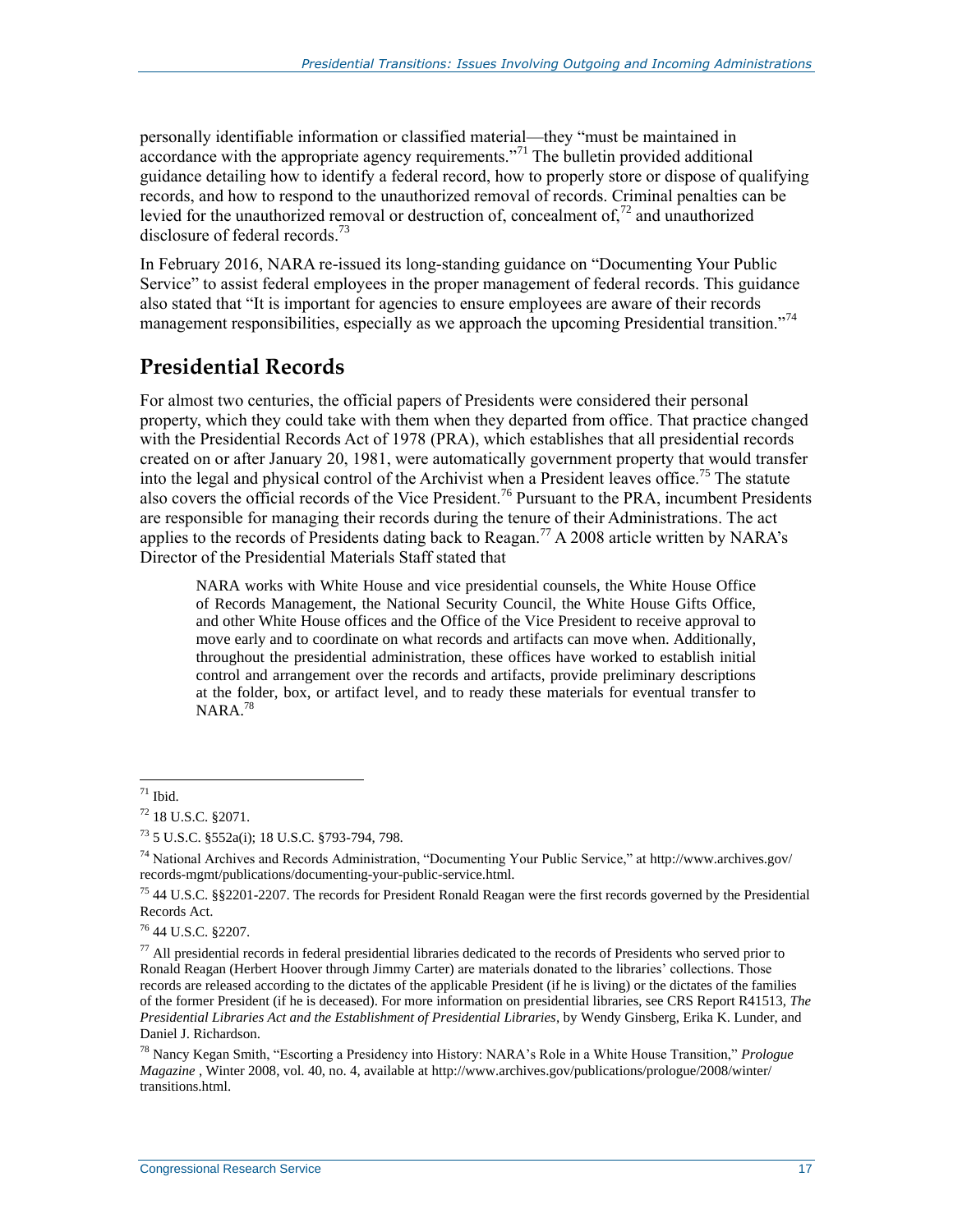The PRA defines *presidential records* as "documentary materials … created or received by the President, the President's immediate staff, or a unit or individual of the Executive Office of the President whose function is to advise or assist the President .....<sup>79</sup> In turn, the term *documentary materials* includes

all books, correspondence, memorandums, documents, papers, pamphlets, works of art, models, pictures, photographs, plats, maps, films, and motion pictures, including, but not limited to, audio, audiovisual, or other electronic or mechanical recordations, whether in analog, digital, or any other form.<sup>80</sup>

The statute further states, "Nothing in this Act shall be construed to confirm, limit, or expand any constitutionally-based privilege which may be available to an incumbent or former President."<sup>81</sup> This provision constituted a recognition of the President's historical, constitutionally-based privilege to exercise discretion regarding the provision of information sought by another co-equal branch of the federal government—i.e., executive privilege. $82$ 

For FY2017, the Executive Office of the President's Office of Administration requested \$7.6 million "for data migration services for processing of records of the department President and Vice President ... and for other transition-related administrative expenses."<sup>83</sup>

#### **Amendments to the Presidential Records Act**

Successive presidential Administrations have interpreted the PRA differently.<sup>84</sup> In November 2014, Congress enacted and President Obama signed into law the Presidential and Federal Records Act Amendments of 2014 (P.L. 113-187), which codifies some parts of the PRA that have historically been interpreted in various ways by incumbent Presidents.

The law, among other things, amended the PRA to explicitly provide a 60-day review period to the incumbent and applicable former President any time the Archivist intends to publicly release previously unreleased presidential records. The review period can be extended for an additional 30 days if the Archivist receives a statement from the incumbent or former President that "such an extension is necessary to allow an adequate review of the record."<sup>85</sup> The law also codified the requirement that any claim of executive privilege must be made by the applicable former President or by the incumbent President.<sup>86</sup> P.L. 113-187 also prohibits anyone convicted of inappropriately using, removing, or destroying NARA records from accessing presidential records.

 $\overline{a}$  $79$  44 U.S.C. §2201(2).

<sup>80</sup> 44 U.S.C. §2201(1).

 $81$  44 U.S.C.  $$2204(c)(2)$ .

<sup>82</sup> See Louis Fisher, *The Politics of Executive Privilege* (Durham, NC: Carolina Academic Press, 2004); and Mark J. Rozell, *Executive Privilege: Presidential Power, Secrecy, and Accountability*, 2<sup>nd</sup> ed., rev. (Lawrence, KS: University Press of Kansas, 2002).

<sup>83</sup> Executive Office of the President, *Congressional Budget Submission: Fiscal Year 2017*, Washington, DC, 2016, p. AS-3, at https://www.whitehouse.gov/sites/default/files/docs/fy2017eopbudgetfinalelectronic.pdf.

<sup>84</sup> See E.O. 12667; E.O. 13233; and E.O. 13489.

 $85$  44 U.S.C.  $\S$ 2208(a)(3)(B).

 $86$  H.R. 1144 and H.R. 3071, both introduced in the  $112<sup>th</sup>$  Congress, included similar provisions.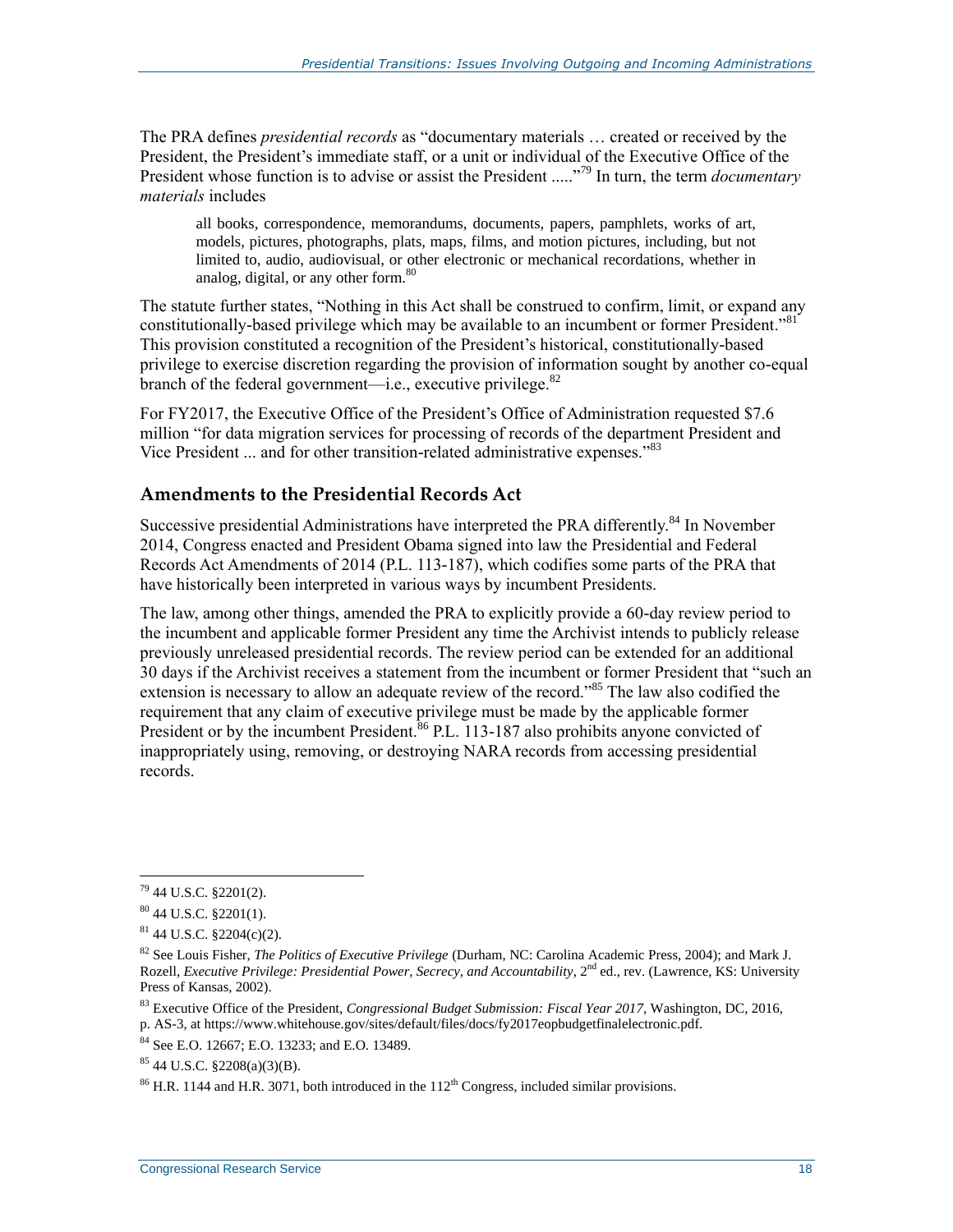#### **Growth in Records and Volume**

Pursuant to the PRA, presidential records are provided to NARA at the end of each presidential Administration.<sup>87</sup> As a result, NARA has tracked the increasing volume and varied electronic formats employed by each Administration.

In June 2010, GAO submitted testimony to the House Committee on Oversight and Government Reform's Subcommittee on Information Policy, Census, and National Archives on "The Challenges of Managing Electronic Records." GAO stated that the "[h]uge volumes of electronic information" were a "major challenge" in agency record management.<sup>8</sup>

Electronic information is increasingly being created in volumes that pose a significant technical challenge to our ability to organize it and make it accessible. An example of this growth is provided by the difference between the digital records of the George W. Bush administration and that of the Clinton administration: NARA has reported that the Bush administration transferred 77 terabytes<sup>89</sup> of data to the [National] Archives [and Records Administration] on leaving office, which was about 35 times the amount of data transferred by the Clinton administration. $90$ 

On April 25, 2013, a NARA blog post provided additional details on the records being transferred to the George W. Bush Library and Museum in Dallas, TX—"more than 70 million pages of textual records, 43,000 artifacts, 200 million emails (totaling roughly 1 billion pages), and 4 million digital photographs (the largest holding of electronic records of any of our libraries)."<sup>91</sup>

Pursuant to the PRA, NARA is responsible for the custody, control, and preservation of the records of former Presidents. NARA has worked with incumbent Presidents as they prepare to leave office to ensure the capture and preservation of records generated through social media. Examples may be found in the preserved *whitehouse.gov* content available through the websites of the Clinton and George W. Bush Libraries.<sup>92</sup>

In 2015, Archivist David Ferriero stated in a NARA blog about the forthcoming Barack Obama Presidential Library that

[t]he transfer of electronic records is one of the most complex and challenging parts of a presidential transition since the volume and variety of records generated or received by presidential administrations has increased exponentially.<sup>93</sup>

 $87$  44 U.S.C. §§2201-2207. NARA is to be provided the universe of qualifying presidential records at the end of each Administration.

<sup>88</sup> U.S. Government Accountability Office, *Information Management: The Challenges of Managing Electronic Records*, GAO-10-838T, June 17, 2010, p. 10, at http://gao.gov/assets/130/124883.pdf

 $89$  A terabyte is about 1 trillion bytes, or 1,000 gigabytes.

<sup>90</sup> U.S. Government Accountability Office, *Information Management: The Challenges of Managing Electronic Records,* p. 10. GAO stated in its written testimony that it did not independently verify these reported volumes of records.

<sup>&</sup>lt;sup>91</sup> National Archives and Records Administration, "Prologue: Pieces of History," April 25, 2013, at http://blogs.archives.gov/prologue/?p=12073. The George H.W. Bush Presidential Library and Museum, by comparison, contains 1 million photographs and 10,000 videotapes. See George H.W. Bush Presidential Library and Museum, "FAQs," at http://bushlibrary.tamu.edu/research/faq.php.

 $92$  Information provided electronically to the author by NARA on March 21, 2014. The George W. Bush websites archive is at http://georgewbush-whitehouse.archives.gov, and the William J. Clinton websites archive is at http://clintonlibrary.gov/\_previous/archivesearch.html.

<sup>93</sup> David Ferriero, "Creating the Obama Library," *Prologue Magazine*, vol. 47, no. 3 (Fall 2015), at https://www.archives.gov/publications/prologue/2015/fall/archivist.html. For more on the establishment of a presidential library for President Obama, see CRS Report R41513, *The Presidential Libraries Act and the*  (continued...)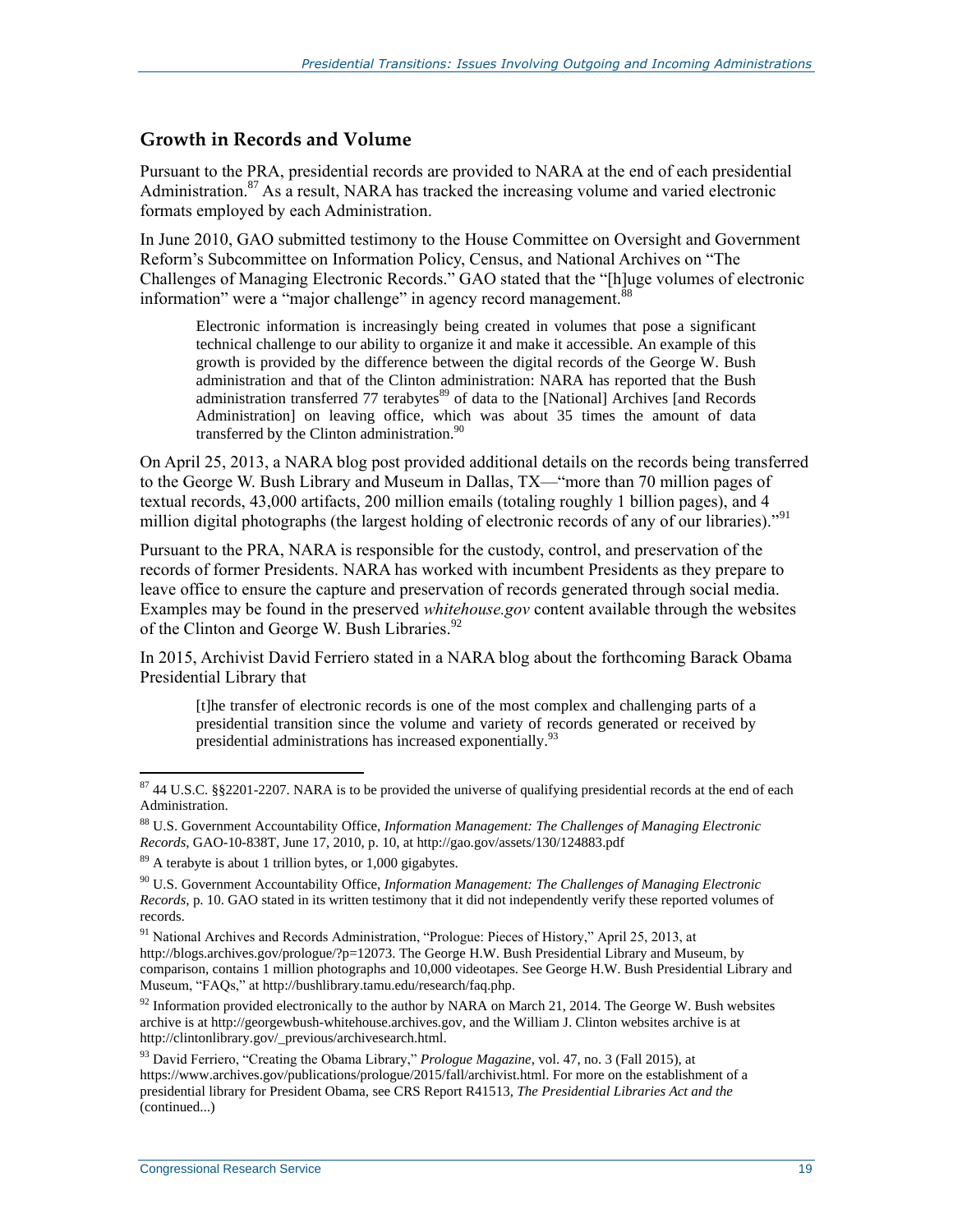## **Executive Clemency<sup>94</sup>**

### **Background**

Article II of the Constitution provides the President with the explicit authority to "grant Reprieves and Pardons for Offences against the United States." The general term for this authority is executive clemency, of which the more commonly used term, presidential pardon, is but one form. Executive clemency may also take the form of commutation, which is the reduction of a prison sentence; remission, which is the reduction of a fine or mandated restitution; or reprieve, which delays the imposition of punishment.<sup>95</sup>

The President has few restrictions on how and when executive clemency may be exercised, other than it may only apply to violations of federal laws—thereby precluding state criminal or civil proceedings from its scope—and it may not be used to interfere with the Congress's power to impeach.<sup>96</sup> Clemency in the form of a pardon, for example, may be granted at any time, even before charges have been filed.<sup>97</sup> In addition, while not frequently done, a President may bestow clemency on groups, as President Abraham Lincoln did when he issued a pardon to all persons who participated in the "rebellion" against the United States (with a number of conditions and exceptions).<sup>98</sup>

The President's use of this broad authority may come under increased scrutiny during a period of transition, in part because Presidents have historically granted petitions for clemency at a higher rate in the closing months of their Administrations. **[Table 1](#page-23-0)** shows that since 1945, every president that completed his term of office, except President Lyndon B. Johnson, increased the rate at which he granted clemency in the final four months of his Administration, when compared to his previous months in office.

| <b>President</b>     | <b>Prior to Final Four Months of</b><br><b>Administration</b> | <b>Final Four Months of</b><br><b>Administration</b> |
|----------------------|---------------------------------------------------------------|------------------------------------------------------|
| Harry S. Truman      | 22 per month                                                  | 25 per month                                         |
| Dwight D. Eisenhower | 10 per month                                                  | 53 per month                                         |
| Lyndon B. Johnson    | 21 per month                                                  | 0 per month                                          |
| Gerald R. Ford       | II per month                                                  | 34 per month                                         |
| Jimmy Carter         | II per month                                                  | 20 per month                                         |
| Ronald W. Reagan     | 4 per month                                                   | 8 per month                                          |

#### <span id="page-23-0"></span>**Table 1. Average Monthly Clemency Petitions Granted, Prior to and During the Final Four Months of Selected Administrations**

(...continued)

 $\overline{a}$ 

*Establishment of Presidential Libraries*, by Wendy Ginsberg, Erika K. Lunder, and Daniel J. Richardson.

<sup>94</sup> Prepared by Garrett Hatch, Specialist in American National Government, Government and Finance Division.

<sup>95</sup> U.S. Department of Justice, Office of the Pardon Attorney, available at http://www.usdoj.gov/pardon/.

<sup>96</sup> CRS Report RS20829, *An Overview of the Presidential Pardoning Power*, by T.J. Halstead, available upon request.

<sup>97</sup> Ibid.

<sup>&</sup>lt;sup>98</sup> U.S. President (Lincoln), "The Proclamation of Amnesty and Reconstruction," December 8, 1863, available at http://www.history.umd.edu/Freedmen/procamn.htm.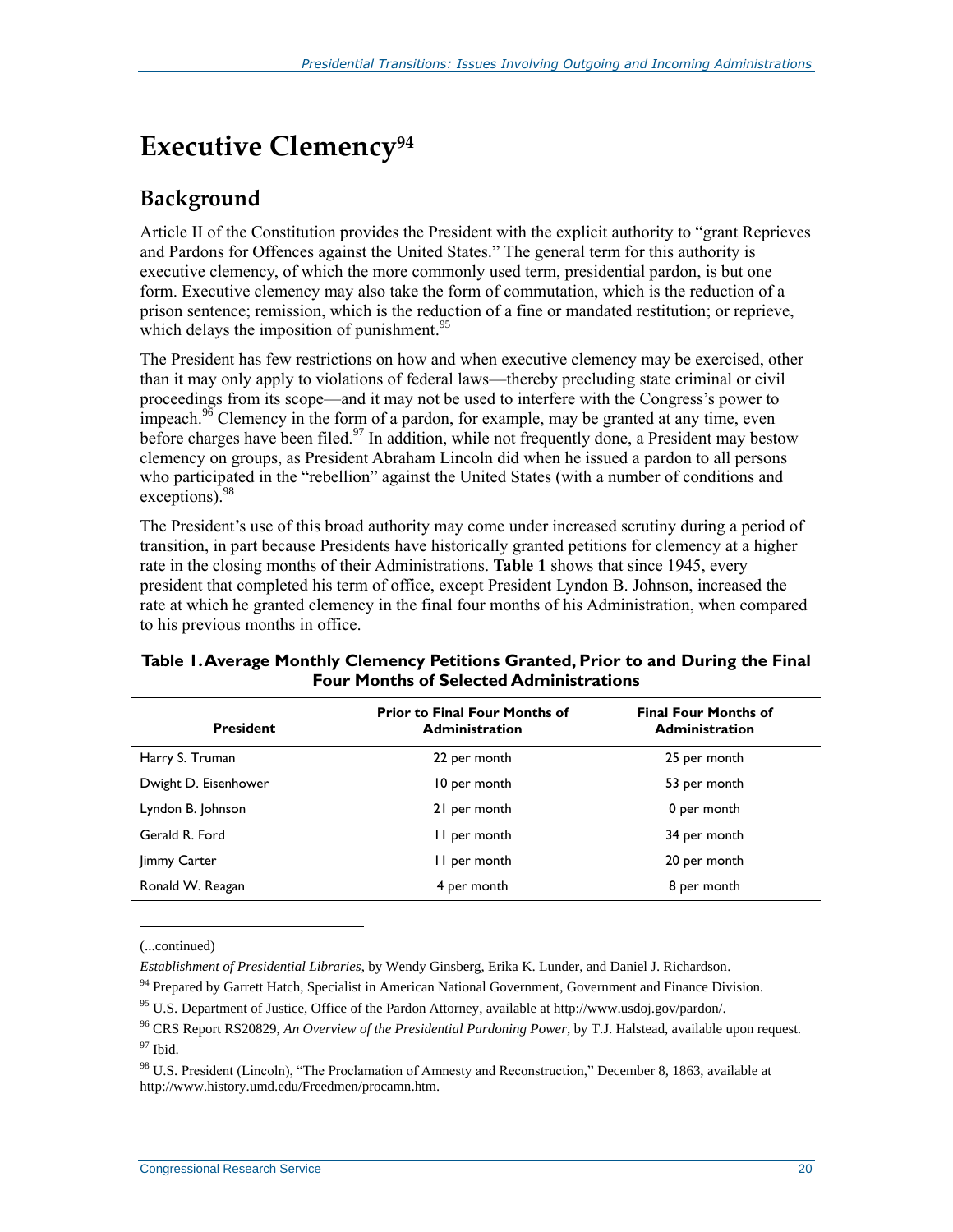| <b>President</b>   | <b>Prior to Final Four Months of</b><br><b>Administration</b> | <b>Final Four Months of</b><br><b>Administration</b> |  |
|--------------------|---------------------------------------------------------------|------------------------------------------------------|--|
| George H.W. Bush   | I per month                                                   | 10 per month                                         |  |
| William J. Clinton | 2 per month                                                   | 65 per month                                         |  |
| George W. Bush     | 2 per month                                                   | 8 per month                                          |  |

**Source:** U.S. Department of Justice, Office of the Pardon Attorney, available at http://www.usdoj.gov/pardon/.

**Notes:** Clemency statistics include pardons, commutations, and remissions of fines. Figures have been rounded to the nearest whole number. President Obama has granted clemency 22 times between taking office in the second quarter of FY2009 and the end of FY2012, an average of less than 1 per month.

Controversial acts of clemency may be among those granted in the final months of an Administration, such as President G. H.W. Bush's pardon of key figures in the Iran-Contra affair on Christmas Eve, 1992—less than four weeks before the end of his term—and President Clinton's pardon of commodities trader Marc Rich, which was issued on President Clinton's last day in office. $99$ 

#### **Possible Congressional Concerns**

#### **Acts of Clemency Might Restrict Oversight of the Executive Branch**

Ongoing investigations into the conduct of executive branch officials may be impeded or effectively ended by acts of clemency. As previously noted, President G.H.W. Bush pardoned six former officials from President Reagan's Administration for their roles in the Iran-Contra affair, including two officials who had been indicted but had not yet been to trial. These pardons essentially ended the Independent Counsel's criminal investigation, which had begun six years earlier.

#### **Acts of Clemency Might Have Implications for U.S. Foreign Relations**

In one of his last acts before leaving office, President G.W. Bush commuted the sentences of two U.S. Border Patrol agents convicted of shooting a Mexican citizen who had crossed illegally into Texas. The government of Mexico, which has been highly critical of what it deems "the excessive use of force" by American border authorities, was opposed to any clemency for the agents.<sup>100</sup> Mexico's assistant foreign minister for North American affairs criticized the commutation, describing it as "a very bad and difficult to understand message" that appeared to put "demands by anti-immigrant groups" ahead of "the efforts of the Mexican government."<sup>101</sup> It has also been suggested President G.W. Bush, prior to leaving office, considered clemency for soldiers convicted of crimes committed while serving at Abu Ghraib prison in Iraq.<sup>102</sup>

<sup>99</sup> Eric Lichtblau and Davan Maharaj, "Clinton Pardon of Rich a Saga of Power, Money and Influence," *Los Angeles Times*, February 18, 2001, at http://articles.latimes.com/2001/feb/18/news/mn-27173.

<sup>100</sup> "Mexico Slams Border Shooting, US Congress for Failing to Pass Immigration Bill," *New York Times*, Global Edition, August 9, 2008, available at http://www.iht.com/articles/ap/2007/08/10/america/LA-GEN-Mexico-Immigration.php.

<sup>101</sup> Todd J. Gillman and Laura Isenee, "Bush Commutes Sentences of Border Patrol Agents," *Dallas Morning News*, January 20, 2009, available at http://www.dallasnews.com/sharedcontent/dws/news/world/mexico/stories/ 012009dnnatborder.cb9616f.html.

<sup>&</sup>lt;sup>102</sup> Keith Koffler, "Stevens Case Puts Spotlight on Pardons," *Roll Call Newspaper Online*, October 28, 2008, available at http://www.rollcall.com/news/29610-1.html.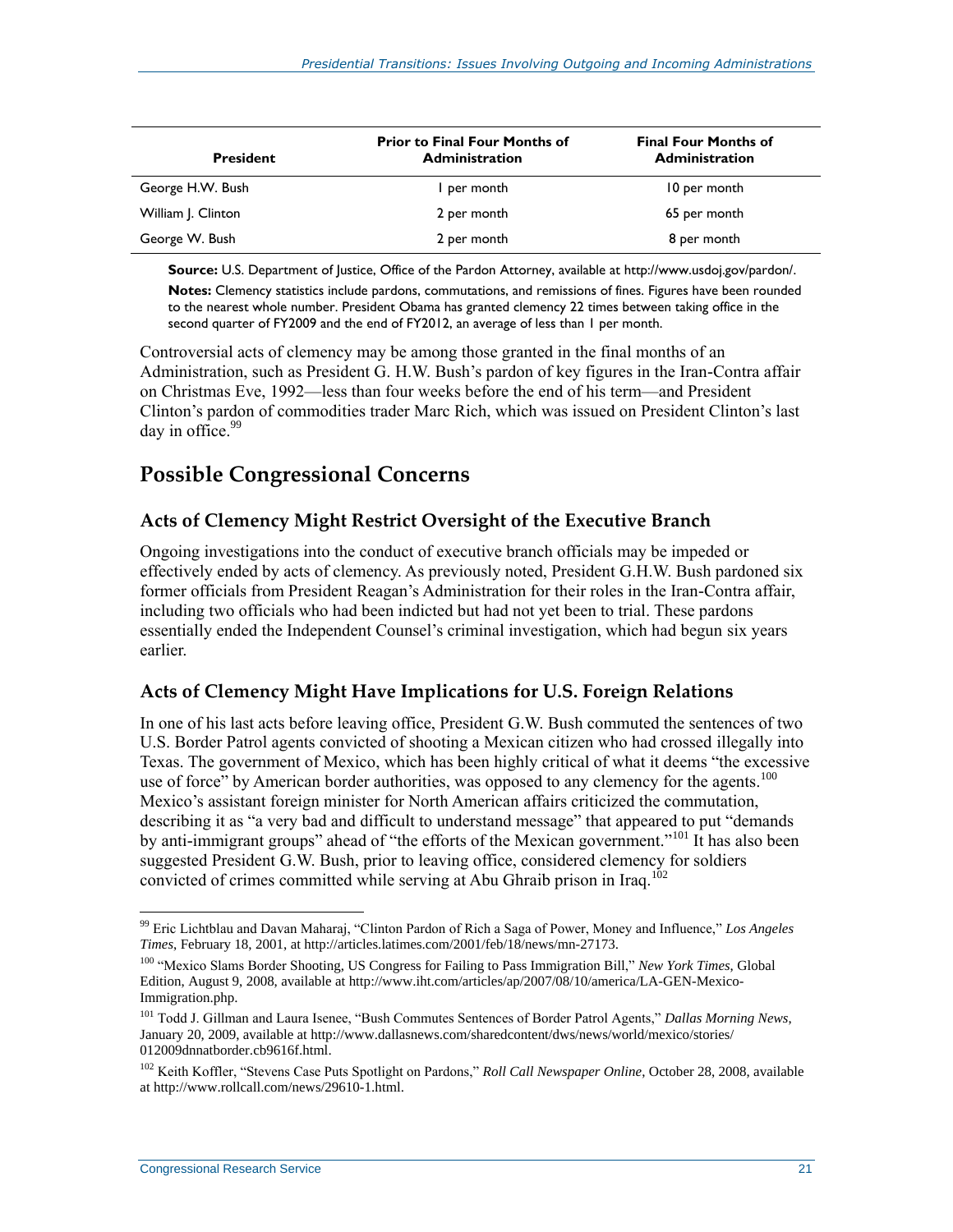## **Cybersecurity Issues<sup>103</sup>**

The increasing importance of maintaining U.S. cybersecurity has made it a critical element of the nation's broader national security apparatus. The 2015 National Security Strategy highlights "cyber" as a "shared space" (akin to oceans, air and space) and an element of national security.<sup>104</sup> Additionally, the Director of National Intelligence (DNI) included an assessment of cyberspacebased threats in the 2016 *Worldwide Threat Assessment of the US Intelligence Community.*<sup>105</sup>

Although cybersecurity is an ongoing concern, the presidential transition period may present its own set of challenges in this area. Cybersecurity concerns may be heightened if a cybersecurity incident occurs during the transition, or positions (including PAS and non-PAS) with cybersecurity responsibilities are not filled in a timely manner.

### **Cybersecurity Incident Coordination**

An architecture that allows federal agencies to coordinate their responsibilities for cybersecurity incidents is vital to the federal government's capability to prepare for, respond to, or recover from a cybersecurity incident. On July 26, 2016, President Obama released Presidential Policy Directive 41 (PPD-41), "United States Cyber Incident Coordination," which provides a unifying architecture for a coordinated cyber incident response among federal departments and agencies.<sup>106</sup>

PPD-41 establishes incident response principles which are shared by the victim entity and any entity which may assist them (whether a private security firm or federal agency). When responding to an incident, federal government agencies are to be guided by the following principles: (1) the relevant federal agencies, private sector and individuals share responsibility for responding to the incident; (2) the federal government's response is to be based on a risk assessment; (3) the federal government is to safeguard incident details, privacy, civil liberties, and sensitive information, to the extent permitted by law; (4) the federal government's response is to be unified; and (5) the federal response is to be carried out in a way that facilitates the recovery and restoration of the entity that experienced the incident.<sup>107</sup>

The directive also establishes federal agency lines of effort and the lead agency for each line of effort.

 *Threat Response* includes activities related to law enforcement and national security investigations to gather evidence and identify the actor(s) responsible for the incident. The Department of Justice (DOJ), acting through the Federal Bureau

<sup>&</sup>lt;sup>103</sup> Prepared by Chris Jaikaran, Analyst in Cybersecurity Policy, Government and Finance Division

<sup>&</sup>lt;sup>104</sup> The White House, *National Security Strategy*, Washington, DC, February 2015, https://www.whitehouse.gov/sites/ default/files/docs/2015\_national\_security\_strategy.pdf.

<sup>105</sup> U.S. Congress, Senate Committee on Armed Services, *Worldwide Threat Assessment of the US Intelligence Community*, Statement for the Record, prepared by James R. Clapper, Director of National Intelligence,  $114<sup>th</sup>$  Cong., 2<sup>nd</sup> sess., February 9, 2016, at https://www.dni.gov/files/documents/SASC\_Unclassified\_2016\_ATA\_SFR\_FINAL.pdf.

<sup>106</sup> U.S. President (Obama), Presidential Policy Directive 41,"United States Cyber Incident Coordination," July 26, 2016, at https://www.whitehouse.gov/the-press-office/2016/07/26/presidential-policy-directive-united-states-cyberincident; U.S. President (Obama), Annex for PPD-41, United States Cyber Incident Coordination, "Federal Government Coordination Architecture for Significant Cyber Incidents," July 26, 2016, at

https://www.whitehouse.gov/the-press-office/2016/07/26/annex-presidential-policy-directive-united-states-cyberincident.

<sup>107</sup> Obama, Presidential Policy Directive 41,"United States Cyber Incident Coordination."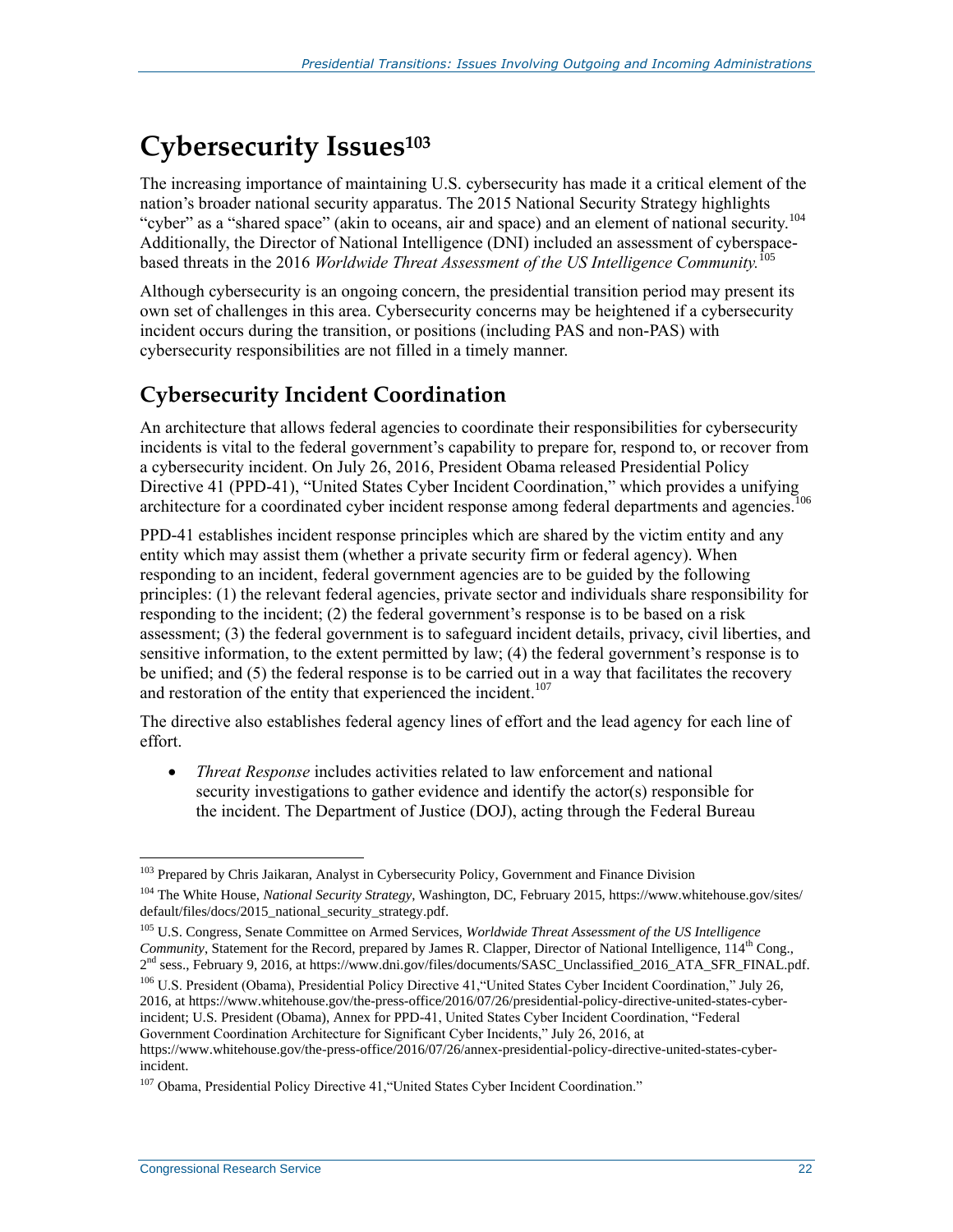of Investigation (FBI) and the National Cyber Investigative Joint Task Force (NCIJTF), is the government lead for this line of effort.

- *Asset Response* includes providing technical assistance to the victim entity to mitigate the impacts of the incident and restore functionality. The Department of Homeland Security (DHS), acting through the National Cybersecurity and Communications Integration Center (NCCIC), is the federal lead for this line of effort.
- *Intelligence Support* includes activities related to intelligence collection in support of threat and asset response activities and analysis. The Office of the Director of National Intelligence (ODNI), acting through the Cyber Threat Intelligence Integration Center (CTIIC), is the federal lead for this line of effort.

The Department of Defense (DOD) does not have the lead for a line of effort, but it is identified as the lead for the Defense Industrial Base critical infrastructure sector and is required to participate in national response planning.

Although the stated aim of this policy is to help stakeholder communities understand how the U.S. government will respond to a cybersecurity incident, it does not discuss the allocation of agencies' responsibilities. Specifically, PPD-41 does not address the matter of agencies' unique responsibilities and shared (or overlapping) responsibilities for cybersecurity beyond the duration of time when agencies are responding to an incident.

The intelligence community (IC) provides an intelligence briefing to each party's presidential candidate. The topics and issues covered in these briefings reportedly align with the Director of National Intelligence's "Worldwide Threat Assessment" report to Congress.<sup>108</sup> The Worldwide Threat Assessment for 2016 began with a discussion of cybersecurity and technology threats, to include challenges presented by the Internet-of-Things, artificial intelligence, integrity of information, infrastructure weaknesses, targeting of personally identifiable information, and deterrence in cyberspace.<sup>109</sup> The assessment also identified Russia, China, Iran, North Korea and non-state actors as the greatest threat actors in cyberspace.<sup>110</sup>

#### **Positions with Cybersecurity Responsibilities**

Another possible issue involves the cybersecurity qualifications of executive branch political appointees, particularly agency heads, and the implications for the federal government and the nation, if some positions are not filled in a timely manner.<sup>111</sup>

Some agency heads, such as the Secretaries of Defense and Homeland Security, lead organizations that have cybersecurity missions. However, all federal agency heads have a cybersecurity responsibility for their agencies' systems, data and networks. Per the Federal Information Security Management Act (FISMA; P.L. 113-283), each agency head is responsible for

<sup>108</sup> Justin Fischel, "Classified Intelligence Briefings For Presidential Candidates: Questions Answered," *ABC News*, August 5, 2016, at http://abcnews.go.com/Politics/classified-intelligence-briefings-presidential-candidates-questionsanswered/story?id=41145433.

<sup>109</sup> Clapper, *Worldwide Threat Assessment of the US Intelligence Community.* statement for the record,  $110$  Ibid.

<sup>111</sup> CRS Report R44083, *Appointment and Confirmation of Executive Branch Leadership: An Overview*, by Henry B. Hogue and Maeve P. Carey.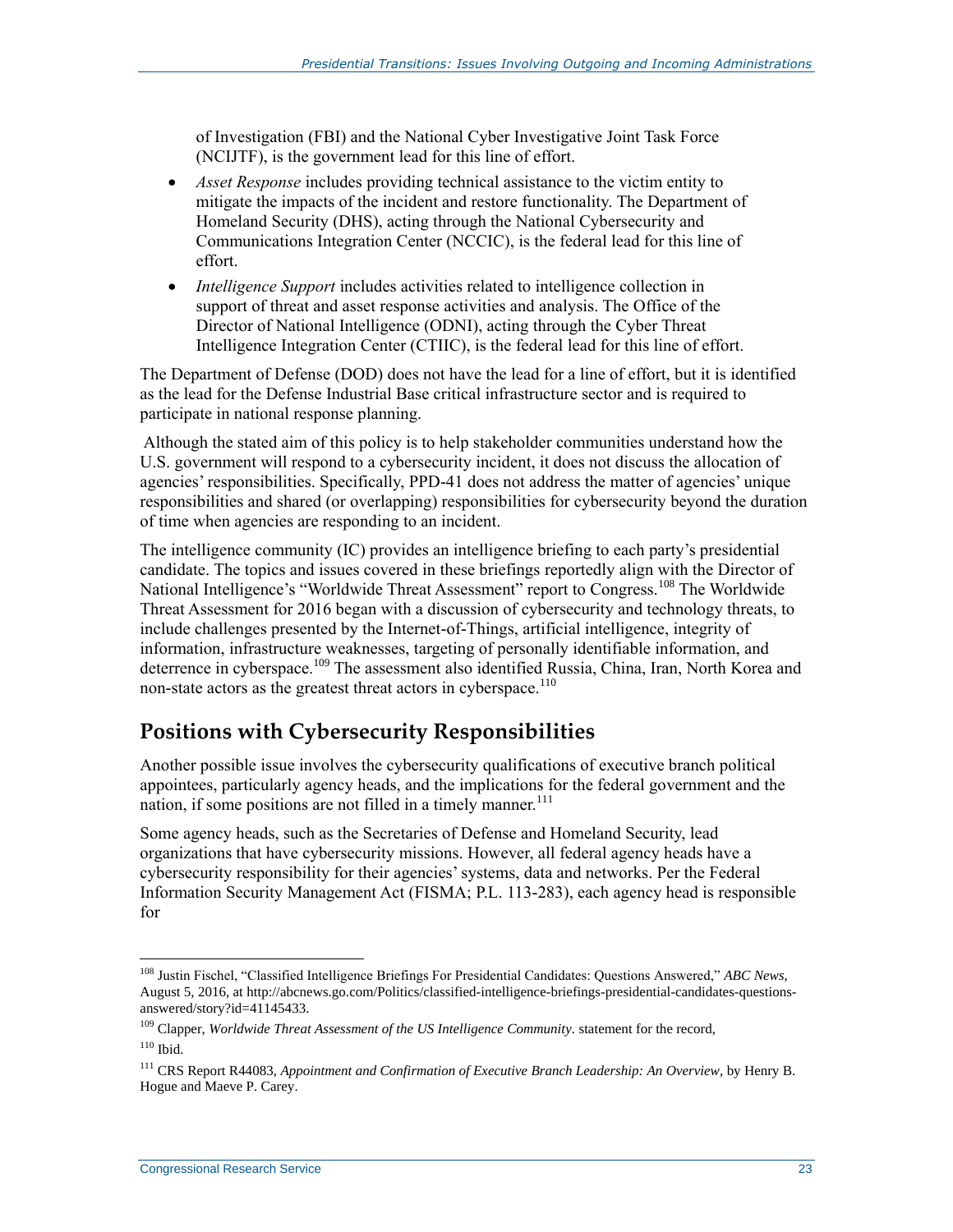providing information security protections commensurate with the risk and magnitude of the harm resulting from unauthorized access, use, disclosure, disruption, modification, or destruction of information collected or maintained by or on behalf of the agency; and information systems used or operated by an agency or by a contractor of an agency or other organization on behalf of an agency.<sup>112</sup>

In recent years, Congress has included agency heads in hearings over cybersecurity incidents. For example, in April 2016, the Senate Finance Committee included the Commissioner of the Internal Revenue Service (IRS) on a panel during a hearing on cybersecurity.<sup>113</sup> Because of their overarching managerial responsibilities (namely, with budget and resource prioritization), agency heads have cybersecurity responsibilities incumbent in their positions, regardless of the overall agency's cybersecurity roles and responsibilities.

Other cybersecurity responsibilities may belong to other officials within federal agencies. Chief Information Security Officers (CISOs) have explicit responsibilities for the security of an agency's information technology in the Clinger-Cohen Act of 1996 and the Federal Information Technology Acquisition Reform Act (FITARA).<sup>114</sup>

In the event a nationally significant cybersecurity incident occurs while one or more cybersecurity positions are vacant, the possible implications are unknown. Agencies are responsible for planning for vacancies and devolving responsibilities to career employees.<sup>115</sup> Furthermore, PPD-41 establishes a Cyber Response Group (CRG) to coordinate national policy and a Cyber Unified Coordination Group (Cyber UCG) to coordinate national operations. Through these coordination mechanisms, federal agencies would have an opportunity to become aware of key vacancies and adjust their policy or operational responses accordingly.<sup>116</sup>

## **National Security Considerations and Options<sup>117</sup>**

A presidential transition period<sup>118</sup> is a unique time in America and holds the promise of opportunity, as well as a possible risk to the nation's security interests. While changes in Administration during U.S. involvement in national security-related activities are not unique to the 2016-2017 election period, many observers suggest that the current security environment may portend a time of increased risk. Whether the enemies of the United States choose to undertake action that may harm the nation's security interests during the 2016-2017 election transition period, or the new President experiences a relatively peaceful period during the transition, many foreign policy and security challenges will await the new Administration. Collaboration and

<sup>112 44</sup> U.S.C. §3554.

<sup>&</sup>lt;sup>113</sup> U.S. Congress, Senate Committee on Finance, *Cybersecurity and Protecting Taxpayer Information*, 114<sup>th</sup> Cong., 2<sup>nd</sup> sess., April 12, 2016.

<sup>&</sup>lt;sup>114</sup> The Clinger-Cohen Act, otherwise known as the Information Technology Management Reform Act of 1996, was included in the National Defense Authorization Act of 1996, P.L. 104-106. FITARA is P.L. 113-291.

<sup>115</sup> 3 U.S.C. §102 note; PTA, §4(f)(2).

<sup>116</sup> U.S. President (Obama), Presidential Policy Directive 41,"United States Cyber Incident Coordination"; U.S. President (Obama), Annex for PPD-41, United States Cyber Incident Coordination, "Federal Government Coordination Architecture for Significant Cyber Incidents."

<sup>&</sup>lt;sup>117</sup> Prepared by John W. Rollins, Specialist in Terrorism and National Security, Foreign Affairs, Defense and Trade Division. For a thorough explanation of national security considerations and options during presidential transitions, see CRS Report R42773, *2012-2013 Presidential Election Period: National Security Considerations and Options*, by John W. Rollins.

<sup>&</sup>lt;sup>118</sup> The presidential *election* period encompasses all pre- and post-election day transition-related issues and activities whereas the presidential *transition* period ranges from the day of the election to the inauguration.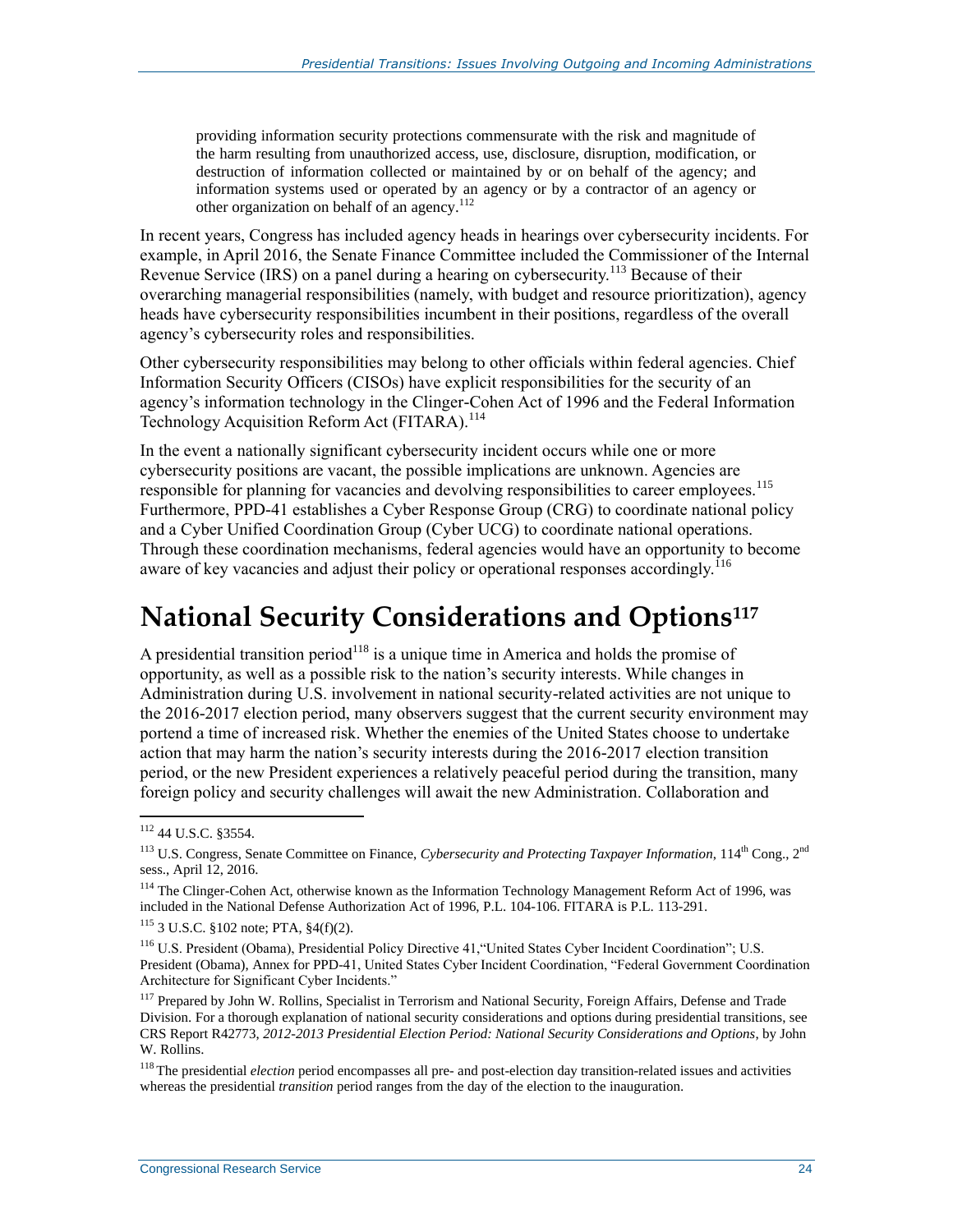coordination during the presidential election period between the current Administration and that of the new one may have a long-lasting effect on the new President's ability to effectively safeguard U.S. interests and may affect the legacy of the outgoing President.

On a given day the outgoing Administration has the ability to change the policies of a nation and possibly affect the international security environment, yet the following day the President and the national security leadership team may be replaced by a new set of leaders who could have different strategy and policy goals.<sup>119</sup> This political dynamic, coupled with the inherent uncertainty accompanying a presidential transfer of power, may provide an opportunity for those who wish to harm U.S. security interests. Unlike other man-made incidents that may occur with little warning, the presidential transition period offers a broadly defined time frame in which an enemy of the United States may decide to undertake an incident of national security significance<sup>120</sup> in an attempt to manipulate the nation's foreign and domestic policies.<sup>121</sup>

#### **Risks Accompanying the Presidential Transition Period**

Many national security observers speculate that extremist groups and some foreign powers might prefer to take action just prior to or after election day. However, the timing of such acts may be solely based on the convergence of an entity attaining a desired capability with a perceived best opportunity to successfully complete its objective. Furthermore, an attack or event that occurs at any time during the presidential transition period could affect the transition and the Administration's policies. 122

#### **Presidential Transition Period Considerations**

Many presidential historians argue that, during the early days of a new Administration, decisionmaking activities will, in part, be based on information provided by the outgoing Administration. Specifically, some scholars state that "enhanced cooperation and communication between the two

<sup>&</sup>lt;sup>119</sup> William P. Marshall and Jack M. Beermann, "The Law of Presidential Transitions," Boston University School of Law Working Paper No. 05-15, 2005, pp. 1 - 2. "The outgoing President retains all the formal legal powers of the presidency, yet his last electoral success is four years removed and his political capital is at low ebb.... [H]e may also affirmatively want to create obstacles to prevent his successor from too quickly achieving political and policy success." Ibid. "The incoming president, on the other hand, will be focused on beginning her own initiatives and ... may desire to expeditiously reverse the policies of the previous president." Ibid., p. 2. "When the two Presidents are from opposing parties, the conflicts during the transition period, certainly, will be even more acute." Ibid.

 $120$  While an "incident of national security significance" could entail a catastrophic natural disaster, this term, for purposes of this report, is used to describe foreign and domestic security-related man-made acts, including a terrorist attack (in the United States, against interests overseas, or against an ally), significant offensive action against troops deployed overseas, assassination of a U.S. or foreign leader, seizure or attacking of an embassy or consulate, a change in the political environment where the United States is undertaking stabilization activities, significant foreign power nuclear-related activity, or a foreign power or extremist group taking military action against a U.S. ally.

<sup>&</sup>lt;sup>121</sup> Transitions in American government power are not reserved for the executive branch. Congressional elections and changes in state and local leadership are also occasions where individuals wishing to harm U.S. national security interests could place the nation at risk. While the focus of this section is on security implications during a presidential transition, it is acknowledged that planning, prevention, preparedness, response, and recovery activities could also be hampered should an incident of national security concern occur during a congressional or non-federal government election period.

<sup>&</sup>lt;sup>122</sup> For example, while the terrorist attacks of March 2004 did appear to have an effect on the election outcome and the Spanish government's support of military actions in Iraq, the new prime minister actually increased Spain's commitment to counterterrorism military efforts in Afghanistan. It is speculated that while the tactical operation may have been a success, the long-term results of the attack were counter to the strategic desires of the terrorist group.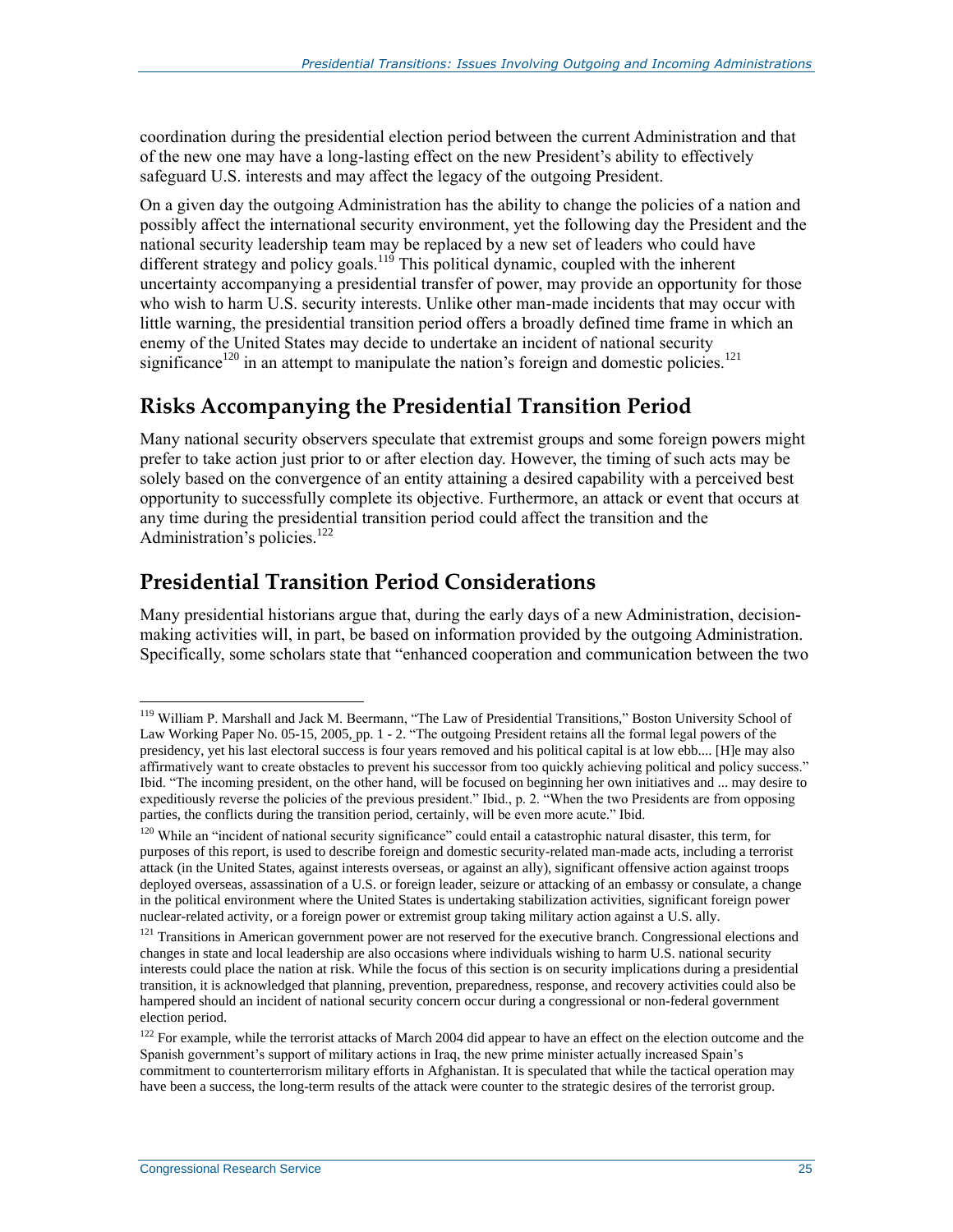Administrations is demanded by national security and foreign policy concerns."<sup>123</sup> It is further observed that, "as the world becomes more dangerous and the risks to harm more immediate, the need for effective and seamless transitions becomes correspondingly greater.<sup>"124</sup>

To further complicate matters, modern presidential transition activities are no longer constrained to the time between the election and inauguration.<sup>125</sup> Some presidential historians argue that, "history tells us that any winning candidate who has not started [transition efforts] at least six months before the election will be woefully behind come the day after the election day."<sup>126</sup> While the exact time period and phases of a presidential transition are not statutorily or constitutionally defined, the presidential transition period could be seen as comprising five phases, extending from presidential campaign activities to the new President's establishment of a national security team and development of accompanying strategies and policies.<sup>127</sup>

#### **Congressional and Executive Branch Options**

The executive branch is not alone in attempting to ensure the country passes power from one Administration to the next in a safe and thoughtful manner.<sup>128</sup> However, the outgoing and incoming Administrations are viewed as being primarily responsible for addressing risks to the nation and taking actions to prevent and respond to any incident that may affect transition-related processes. How the newly elected president recognizes and responds to these challenges will "depend heavily upon the planning and learning that takes place during the transition from one Administration to another.<sup>5,129</sup> During past presidential transitions, the current and incoming Administrations and Congress have traditionally undertaken numerous activities to facilitate a smooth transfer of executive branch power. Some of the actions often taken during presidential transitions include

- consulting with government and private sector experts who have presidential transition expertise,
- providing information to the President-elect after the election and prior to the inauguration,
- offering operational briefings on ongoing national security matters to prospective presidential nominees and their staff,

<sup>123</sup> Todd J. Zywicki, "The Law of Presidential Transitions and the 2000 Election," *Brigham Young University Law Review*, vol. 1573, 2001, p.1.

<sup>&</sup>lt;sup>124</sup> Ibid; Marshall and Beermann, "The Law of Presidential Transitions," p. 9.

<sup>125</sup> Glenn P. Hastedt and Anthony J. Eksterowicz, "Perils of Presidential Transition," *Seton Hall Journal of Diplomacy and International Relations,* vol. II, no. 1, Winter/Spring 2001, p. 67.

 $126$  John Kamensky, "One Year and Counting," IBM Center for The Business of Government Weblog, November 6, 2007, at https://transition2008.wordpress.com/2007/11/06/one-year-and-counting/.

 $127$  For a complete explanation of the five phases of the presidential transition period and accompanying national security considerations, see CRS Report R42773, *2012-2013 Presidential Election Period: National Security Considerations and Options*, by John W. Rollins.

<sup>&</sup>lt;sup>128</sup> Congress and state and local governments provide support to various aspects of the presidential transition. Other government and non-governmental entities that offer advice and assistance to presidential transition related activities include the General Services Administration, National Archives and Records Administration, Office of Government Ethics, Congressional Research Service, Government Accountability Office, Center for the Study of the Presidency, Council for Excellence in Government, Mandate for Leadership Project, Presidential Appointment Initiative, Reason Public Policy Institute, and the Transition to Governing Project.

<sup>129</sup> Hastedt and Eksterowicz, "Perils of Presidential Transition," p. 67.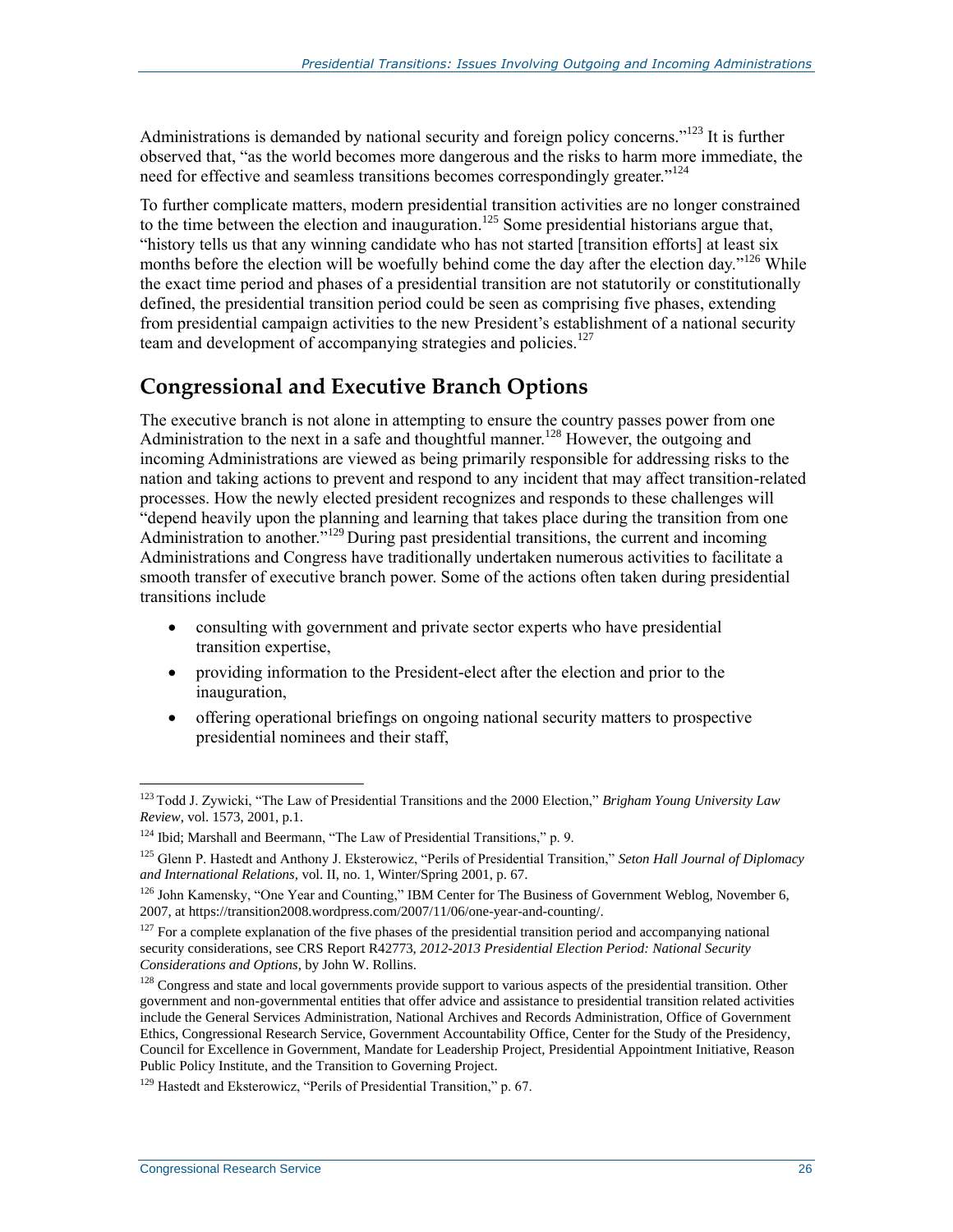- preparing briefings books and policy memos detailing the issues of most concern to the current Administration, and
- expediting security clearances for president-elect transition team members.

## **Agency Rulemaking<sup>130</sup>**

When Congress enacts a statute, it often delegates rulemaking authority to one or more federal agencies to implement the statute. Agencies are required to follow certain procedures when they issue those rules. For example, under the Administrative Procedure Act (APA), agencies are generally required to publish a notice of rulemaking in the *Federal Register*, take comments on the proposed rule, and publish a final rule in the *Federal Register*. <sup>131</sup> Because regulations carry the force of law and may have significant policy effects, they are an important policymaking tool for the federal government and for a presidential Administration.

### **Overview of Midnight Rulemaking**

During the final months of recent presidential Administrations, federal agencies have issued an increased number of regulations.<sup>132</sup> This phenomenon is often referred to as "midnight rulemaking." Various scholars and public officials have documented evidence of midnight rulemaking by several recent outgoing Administrations, especially for those outgoing Administrations that will be replaced by an Administration of a different party.<sup>133</sup>

One general concern raised about midnight rulemaking is that an outgoing Administration may have less political accountability compared to an Administration faced with the possibility of reelection, and that agencies may not have sufficient time to review and digest public comments taken during the comment period.<sup>134</sup> Another concern is that the quality of the regulations may suffer during the midnight period, because the departing Administration may issue rules quickly, and, as a result, the rules may not receive adequate review within the agency itself or from the Office of Management and Budget (OMB).<sup>135</sup> Finally, some have argued that the task of

 $\overline{a}$ <sup>130</sup> Prepared by Maeve P. Carey, Specialist in Government Organization and Management, Government and Finance Division.

<sup>&</sup>lt;sup>131</sup> The APA is at 5 U.S.C. §551 *et seq*. For additional information on the rulemaking process, see CRS Report RL32240, *The Federal Rulemaking Process: An Overview*, coordinated by Maeve P. Carey.

<sup>132</sup> See CRS Report R42612, *Midnight Rulemaking: Background and Options for Congress*, by Maeve P. Carey.

<sup>133</sup> See, for example, Anne Joseph O'Connell, "Agency Rulemaking and Political Transitions," *Northwestern University Law Review*, vol. 105, no. 2 (2011), pp. 471-534; Anne Joseph O'Connell, "Political Cycles of Rulemaking: An Empirical Portrait of the Modern Administrative State," *Virginia Law Review*, vol. 94, no. 4 (June 2008), pp. 889- 986.; and Patrick A. McLaughlin, "The Consequences of Midnight Regulations and Other Surges in Regulatory Activity," *Public Choice*, vol. 147, no. 3/4 (June 2011), pp. 395-412.

<sup>&</sup>lt;sup>134</sup> Jack M. Beermann, "Midnight Rules: A Reform Agenda," draft report prepared for the consideration of the Administrative Conference of the United States, March 3, 2012, available at http://www.acus.gov/wp-content/uploads/ downloads/2012/03/Revised-Draft-Midnight-Rules-Report-3-13-12.pdf. Beermann cited an example in which an agency had to review 300,000 comments in one week to issue a rule on time.

<sup>&</sup>lt;sup>135</sup> Under Executive Order 12866, OMB's Office of Information and Regulatory Affairs (OIRA) reviews most agencies' significant rules before they are published in the *Federal Register*, both at the proposed rule stage and final rule stage. This includes a review of the rule itself and the agency's cost-benefit analysis of the rule, if one is required. See Executive Order 12866, "Regulatory Planning and Review," 58 *Federal Register* 51735, October 4, 1993. For more information about OIRA's role in this process, see CRS Report RL32397, *Federal Rulemaking: The Role of the Office of Information and Regulatory Affairs*, coordinated by Maeve P. Carey.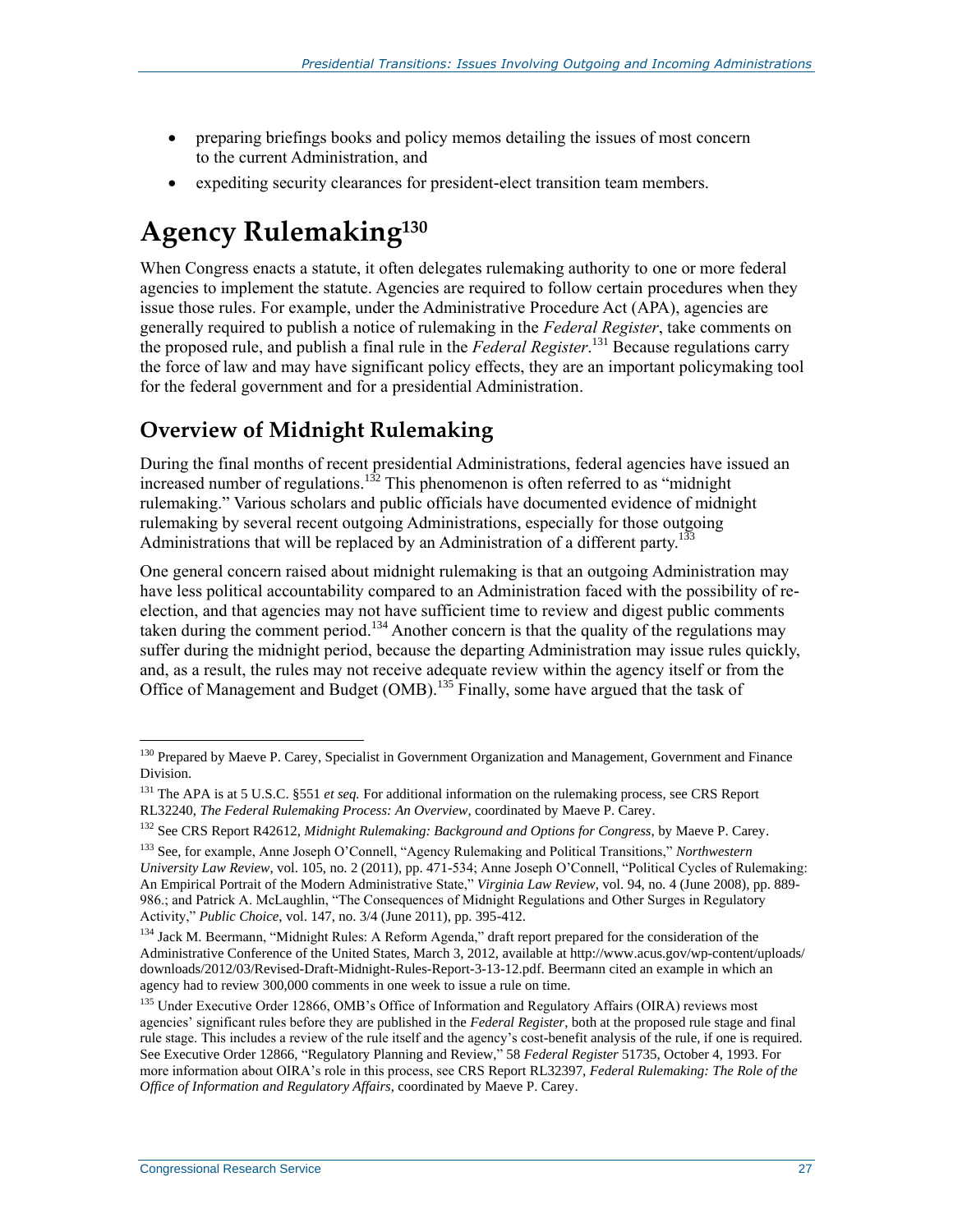evaluating a previous Administration's midnight rules can potentially overwhelm a new Administration. 136

On the other hand, a 2012 study for the Administrative Conference of the United States (ACUS) concluded that many midnight regulations were "relatively routine matters not implicating new policy initiatives by incumbent administrations," and that the "majority of the rules appear to be the result of finishing tasks that were initiated before the Presidential transition period or the result of deadlines outside the agency's control (such as year-end statutory or court-ordered deadlines)."<sup>137</sup>

#### **Regulatory Moratoria and Postponements**

One approach previous Presidents have used to control rulemaking at the start of their Administrations has been the imposition of a moratorium on new regulations from executive departments and independent agencies. Such moratoria have sometimes been accompanied by a requirement that the departments and agencies postpone the effective dates of certain rules that were issued at the end of the previous President's term.<sup>138</sup> Also, any proposed rules that have not been published in the *Federal Register* as final rules by the time the outgoing President leaves office can be withdrawn by a new Administration. However, once final rules have been published in the *Federal Register*, the only way for a new Administration to eliminate or change them is to go through the rulemaking process again. 139

A few weeks after he took office in 1981, President Reagan issued Executive Order 12291, which, among other things, generally required covered agencies to "suspend or postpone the effective dates of all major rules that they have promulgated in final form as of the date of this Order, but that have not yet become effective."<sup> $140$ </sup> In 1993, the incoming Clinton Administration imposed a moratorium on rules issued at the end of the G. H.W. Bush Administration.<sup>141</sup> Similarly, on January 20, 2001, the incoming G. W. Bush Administration issued a memorandum delaying the implementation of many rules issued in the last months of the Clinton Administration.<sup>142</sup> Most recently, on January 20, 2009, Rahm Emanuel, then-assistant to President Obama and chief of staff, sent a memorandum to the heads of executive departments and agencies requesting that they generally (1) not send proposed or final rules to the Office of the Federal Register, (2) withdraw from the Office rules that had not yet been published in the *Federal Register*, and (3) consider postponing for 60 days the effective dates of rules that had been published in the *Federal Register* but had not yet taken effect.<sup>143</sup>

<sup>&</sup>lt;sup>136</sup> See, for example, the testimony of Michael Abramowicz, U.S. Congress, House Committee on the Judiciary, Subcommittee on Commercial and Administrative Law, *Midnight Rulemaking: Shedding Some Light*, 111<sup>th</sup> Cong., 1<sup>st</sup> sess., February 4, 2009, H. Hrg. 111-2 (Washington: GPO, 2009), pp. 236-242.

<sup>&</sup>lt;sup>137</sup> Beermann, "Midnight Rules," pp. 1-2.

<sup>&</sup>lt;sup>138</sup> Such presidential moratoria on rulemaking have generally exempted regulations issued by independent regulatory boards and commissions, as well as regulations issued in response to emergency situations or statutory or judicial deadlines.

<sup>&</sup>lt;sup>139</sup> Under the APA, "rulemaking" is defined as "formulating, amending, or repealing a rule," meaning that an agency must follow the rulemaking procedures set forth by the APA to change or repeal a rule (5 U.S.C. §551(5)). Such procedures apply even for a change to a rule's effective date.

<sup>140</sup> Executive Order 12291, "Federal Regulation," 46 *Federal Register* 13193, February 17, 1981.

<sup>141</sup> U.S. Office of Management and Budget, "Regulatory Review," 58 *Federal Register* 6074, January 22, 1993.

<sup>&</sup>lt;sup>142</sup> Executive Office of the President, "Memorandum for the Heads and Acting Heads of Executive Departments and Agencies," 66 *Federal Register* 7702, January 24, 2001.

<sup>&</sup>lt;sup>143</sup> Executive Office of the President, "Memorandum for the Heads of Executive Departments and Agencies," 74 (continued...)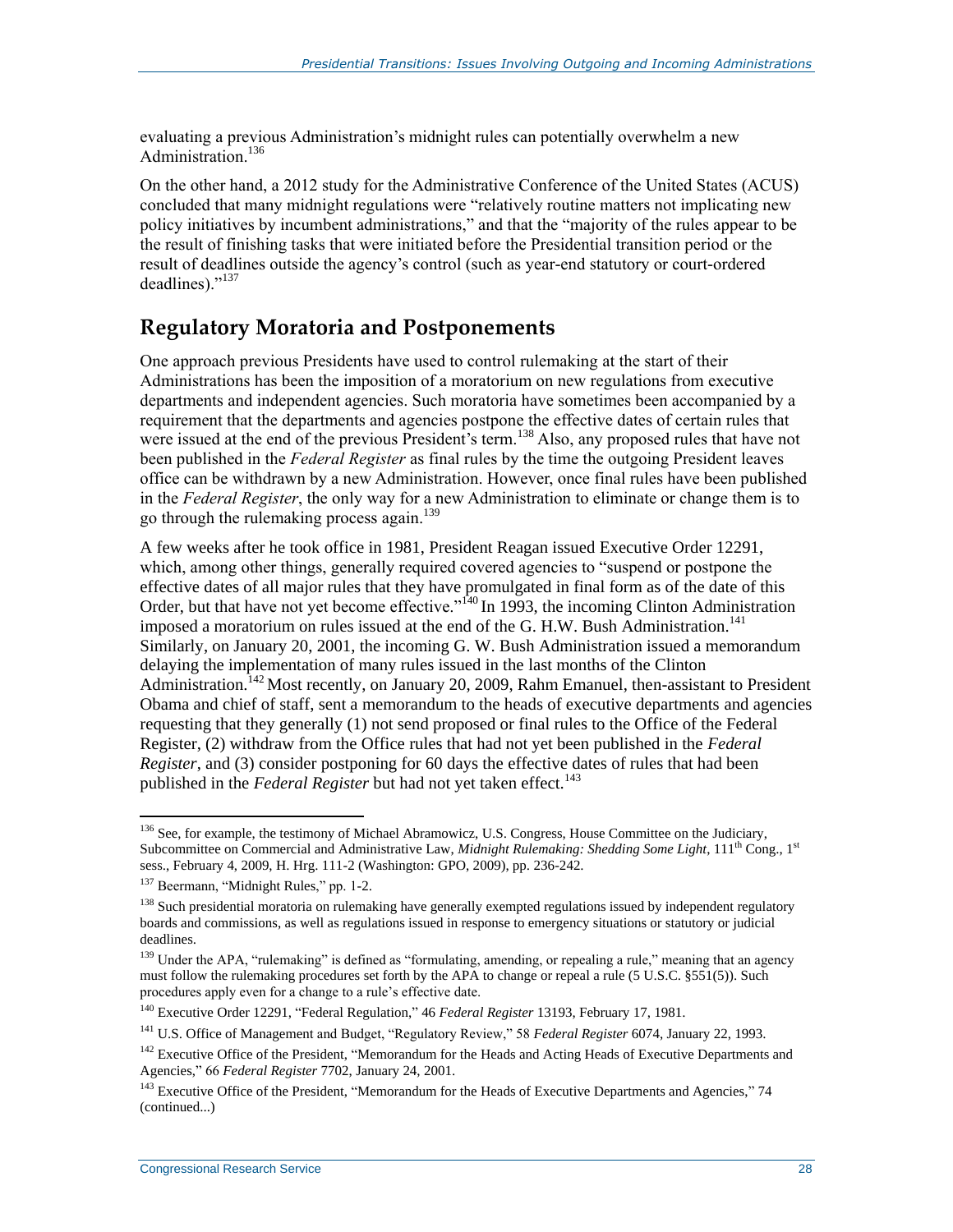Recent outgoing Administrations have attempted to protect rules issued in their final months from the possibility of being rendered ineffective by establishing an effective date prior to the advent of the new Administration. For example, President G. W. Bush's Chief of Staff, Joshua B. Bolten, issued a memorandum encouraging agencies to issue their proposed rules no later than June 1, 2008, and final regulations no later than November 1, 2008.<sup>144</sup> Similarly, on December 17, 2015, President Obama's OIRA Administrator, Howard Shelanski, wrote a memorandum to deputy secretaries asking them to "strive to complete their highest priority rulemakings by the summer of 2016 to avoid an end-of-year scramble that has the potential to lower the quality of regulations that OIRA receives for review and to tax the resources available for interagency review."<sup>145</sup>

#### **Options for Congress: Oversight of Midnight Rules**

Congress may examine the issuance of proposed and final midnight regulations at the end of an Administration and conclude that they should be allowed to go forward. Should Congress conclude otherwise, though, various options are available—even for rules that have already taken effect. First, Congress can use its legislative power to overturn or change a regulation that has been issued by an agency. Congress can also use its legislative power to amend the statutory authority underlying a regulation. A change in the underlying statutory authority could force an agency to amend a regulation that has been already issued, or it could provide additional instruction to an agency while a rule is under development and before it has been finalized.

In addition, Congress may use the expedited procedures provided in the Congressional Review Act (CRA) to disapprove agency rules, including, in some cases, rules issued during a previous session of Congress and by the previous Administration. Alternatively, Congress can add provisions to agency appropriations bills to prohibit certain rules from being implemented or enforced. These two options are discussed in detail below.

#### **Congressional Review Act<sup>146</sup>**

Congress may use its general legislative powers to overturn agency rules by regular legislation. The CRA, enacted in 1996, was an attempt by Congress to reassert control over agency rulemaking by establishing a special set of expedited or "fast track" legislative procedures for this purpose, primarily in the Senate.<sup>147</sup>

In short, the CRA requires that all final rules (including rules issued by independent boards and commissions) be submitted to both houses of Congress and to the Government Accountability Office (GAO) before they can take effect. Members of Congress have 60 "days of continuous

<sup>(...</sup>continued)

*Federal Register* 4435, January 26, 2009.

<sup>&</sup>lt;sup>144</sup> Memorandum from Joshua B. Bolten, White House Chief of Staff, to Heads of Executive Departments and Agencies, May 9, 2008.

<sup>&</sup>lt;sup>145</sup> Memorandum from Howard Shelanski, Administrator, Office of Information and Regulatory Affairs, to Deputy Secretaries, December 17, 2015.

<sup>146</sup> For an overview of the CRA, see CRS Report R43992, *The Congressional Review Act: Frequently Asked Questions*, by Maeve P. Carey, Alissa M. Dolan, and Christopher M. Davis.

<sup>&</sup>lt;sup>147</sup> The following discussion is a synopsis of more detailed information provided in other CRS reports. For a detailed discussion of CRA disapproval procedures, see CRS Report RL31160, *Disapproval of Regulations by Congress: Procedure Under the Congressional Review Act*, by Richard S. Beth. For a discussion of the "carryover" procedures, see CRS Report RL34633, *Congressional Review Act: Disapproval of Rules in a Subsequent Session of Congress*, by Curtis W. Copeland and Richard S. Beth.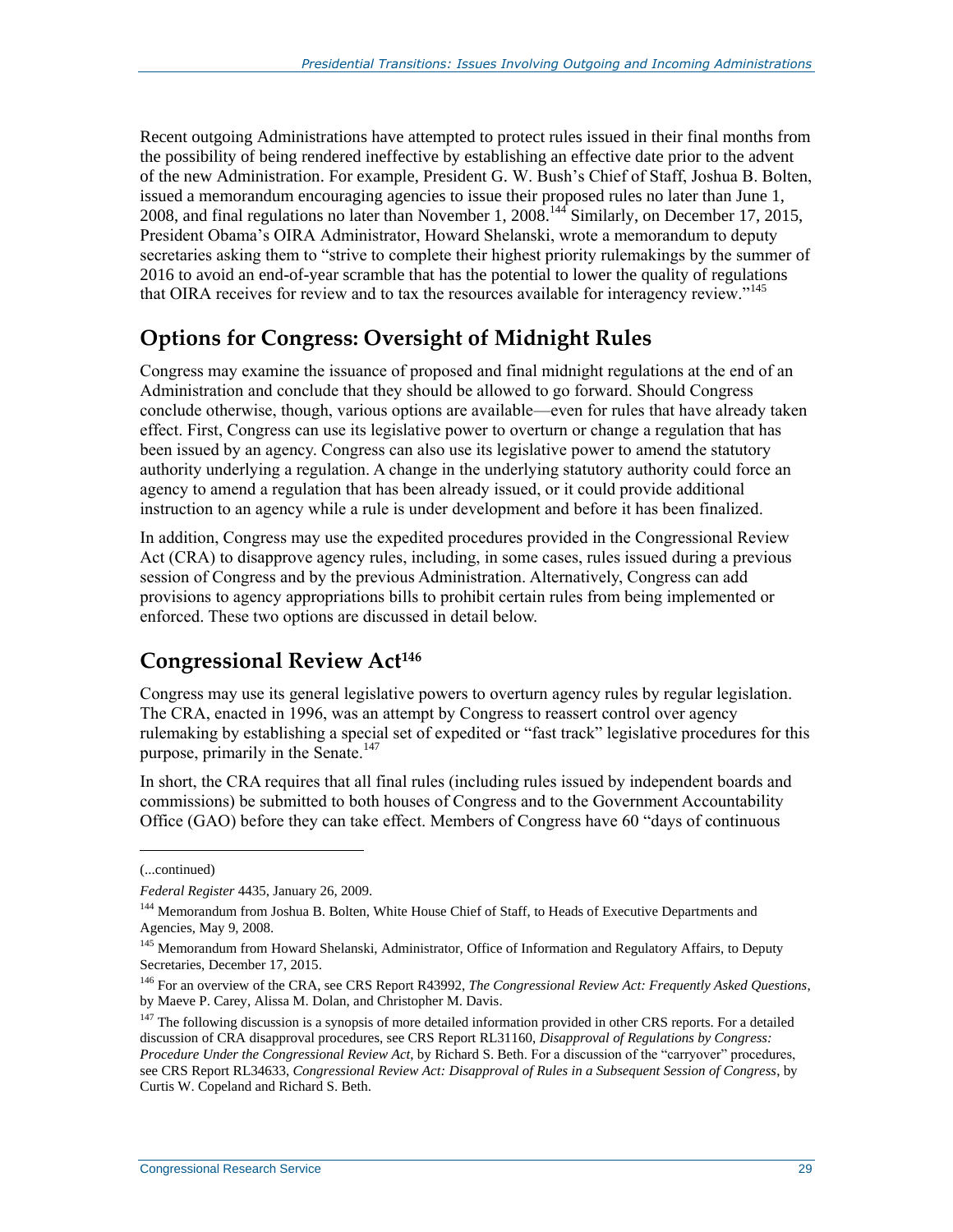session" to introduce a joint resolution of disapproval beginning on the date a rule has been received by Congress (hereafter referred to as the "initiation period").<sup>148</sup> The Senate has 60 "session days" from the date the rule is received by Congress and published in the *Federal Register* to use expedited procedures to act on a resolution of disapproval (hereafter referred to as the "action period").<sup>149</sup> For example, once a joint resolution has reached the floor of the Senate, the CRA makes consideration of the measure privileged, prohibits various other dilatory actions, disallows amendments, and limits floor debate to a maximum of 10 hours. If passed by both houses of Congress, the joint resolution is then presented to the President for signature or veto. If the President signs the resolution, the CRA specifies not only that the rule "shall not take effect" (or shall not continue if it has already taken effect), but also that the rule may not be reissued in "substantially the same form" without subsequent statutory authorization.<sup>150</sup> Also, the act states that any rule disapproved through these procedures "shall be treated as though such rule had never taken effect.<sup>5151</sup> If, on the other hand, the President vetoes the joint resolution, then (as is the case with any other bill) Congress can override the President's veto by a two-thirds vote in both houses of Congress.

Under most circumstances, it is likely that the President would veto such a resolution in order to protect rules developed under his own Administration, and it may also be difficult for Congress to muster the two-thirds vote in both houses needed to overturn the veto. Of the over 71,000 final rules that have been submitted to Congress since the legislation was enacted in 1996, the CRA has been used to disapprove one rule—the Occupational Safety and Health Administration's November 2000 final rule on ergonomics.<sup>152</sup> The March 2001 rejection of the ergonomics rule was the result of a specific set of circumstances created by a transition in party control of the presidency. Because of the structure of the periods during which Congress can take action under the CRA, there may be a period at the beginning of each new Administration during which rules issued near the end of the previous Administration would be eligible for consideration under the CRA. Such a period is often considered the most likely time in which Congress would be able to overturn a rule successfully using the CRA.

#### **Appropriations Provisions**

Along with one use of the CRA to overturn an agency rule, Congress has frequently added provisions to agency appropriations bills to affect rulemaking and regulations, and Congress could choose to apply such provisions to midnight rules. Frequently, such provisions prohibit the use of funds for certain rulemaking-related purposes.<sup>153</sup> This could include, for example,

 $\overline{a}$ <sup>148</sup> "Days of continuous session" excludes all days when either the House of Representatives or the Senate is adjourned for more than three days, that is, pursuant to an adjournment resolution.

<sup>&</sup>lt;sup>149</sup> "Session days" include only calendar days on which a chamber is in session. Once introduced, resolutions of disapproval are referred to the committees of jurisdiction in each house of Congress. The House of Representatives would consider the resolution under its general procedures, likely as prescribed by a special rule reported from the Committee on Rules. In the Senate, however, if the committee has not reported a disapproval resolution within 20 calendar days after the regulation has been submitted and published in the *Federal Register*, then the committee may be discharged and the resolution placed on the Senate calendar if 30 Senators submit a petition to do so.

 $150$ 5 U.S.C. §801(b)(2).

 $151$  5 U.S.C. §801(f).

<sup>152</sup> U.S. Department of Labor, Occupational Safety and Health Administration, "Ergonomics Program," 65 *Federal Register* 68261, November 14, 2000. Although the CRA has been used to disapprove only one rule, it may have other, less direct or discernable effects (e.g., keeping Congress informed about agency rulemaking and preventing the publication of rules that may be disapproved).

<sup>&</sup>lt;sup>153</sup> Provisions in appropriations acts that affect rulemaking may also require agencies to take certain actions. For (continued...)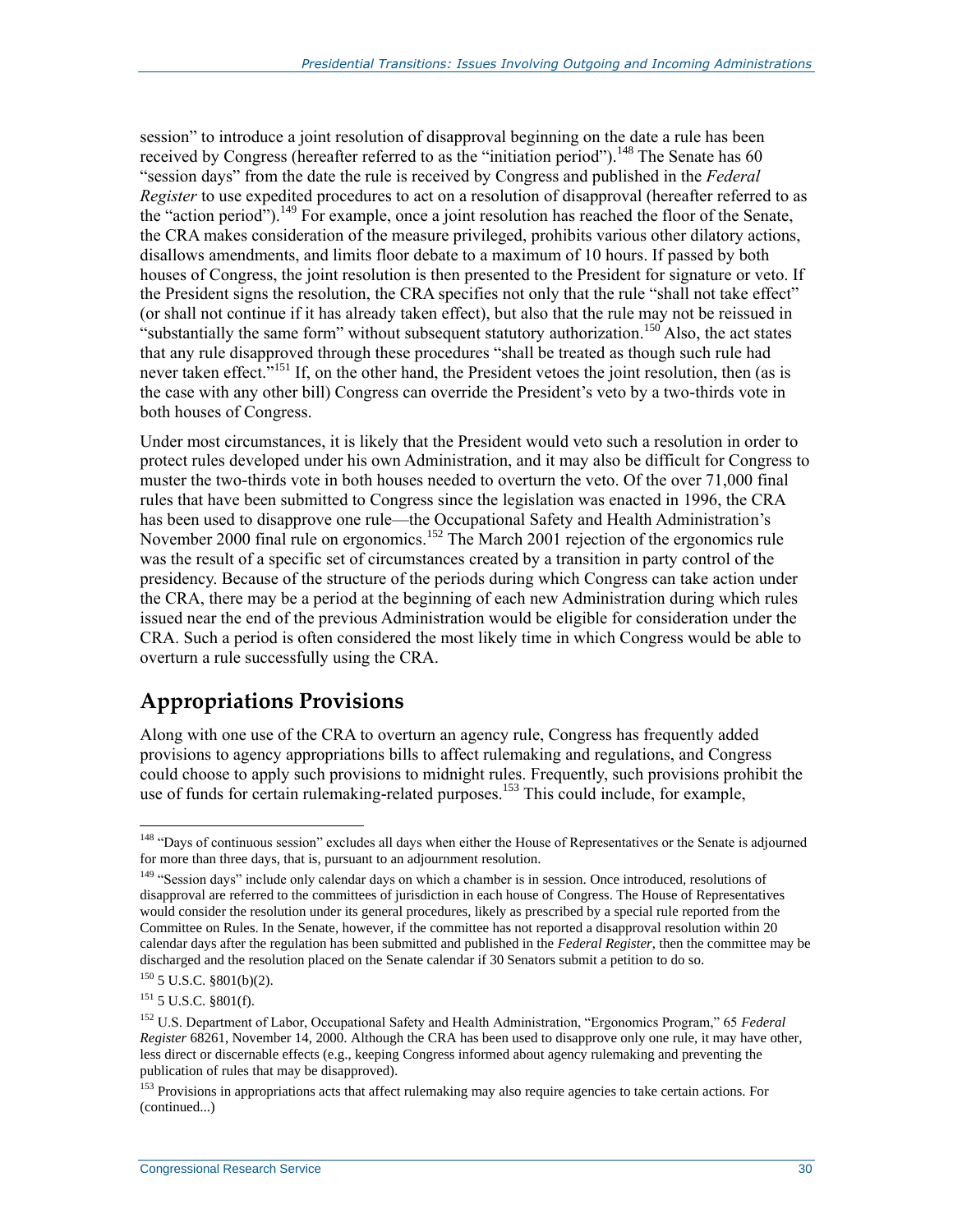prohibitions on the use of funds for the development or finalization of proposed or final rules, or prohibitions on the use of funds for implementation or enforcement of rules that have already been finalized.

Restrictions on the use of funds in appropriations bills can enable Congress to have a substantial effect on agency rulemaking and regulatory activity beyond the introduction of joint resolutions of disapproval pursuant to the CRA. However, unlike CRA joint resolutions of disapproval, these types of appropriations provisions do not nullify the force or effect of an existing regulation.<sup>154</sup> Therefore, any final rule that has taken effect and been codified in the *Code of Federal Regulations* will continue to be binding—even if language in the relevant regulatory agency's appropriations act prohibits the use of funds to enforce the rule. Regulated entities are still required to adhere to applicable requirements (e.g., installation of pollution control devices, submission of relevant paperwork), even if violations are unlikely to be detected and enforcement actions cannot be taken by federal agencies.

There may be additional limits on the ability to influence agency rulemaking through restrictions on the use of funds. For example, restrictions on the use of funds in appropriations acts, unless otherwise specified, are binding only for the period of time covered by the measure (i.e., a fiscal year or a portion of a fiscal year).<sup>155</sup> The provisions are generally applicable only to the agencies funded by that appropriations measure, unless otherwise specified. Some provisions are worded to affect agencies that are funded in other appropriations bills (e.g., those that prohibit the use of funds in "this or any other Act"), or they may be designated as "general provisions" that are "government-wide" and therefore are applicable to virtually all federal agencies.<sup>156</sup> In addition, some federal regulatory agencies derive a substantial amount of their operating funds from sources other than congressional appropriations (e.g., user fees), and the use of those funds to develop, implement, or enforce rules may not be legally constrained by language preventing the use of appropriated funds.<sup>157</sup> Finally, when federal regulations are primarily implemented or enforced by state or local governments (e.g., many of those issued by the Environmental Protection Agency and the Occupational Safety and Health Administration), those governments

<sup>(...</sup>continued)

example, agencies may be directed to develop rules in particular areas or enforce existing rules in particular ways. This section does not discuss these types of provisions. For general information on appropriations restrictions, see CRS Report R41634, *Limitations in Appropriations Measures: An Overview of Procedural Issues*, by Jessica Tollestrup and James V. Saturno.

<sup>&</sup>lt;sup>154</sup> Provisions have been included in appropriations acts that directly affect the substance of existing or future regulations, but these are not drafted as funding prohibitions.

<sup>155</sup> See GAO, *Principles of Appropriations Law, Third Edition, Volume I*, GAO-04-261SP, January 2004, p. 2-34, which states that, "Since an appropriation act is made for a particular fiscal year, the starting presumption is that everything contained in the act is effective only for the fiscal year covered. Thus, the rule is: A provision contained in an annual appropriation act is not to be construed to be permanent legislation unless the language used therein or the nature of the provision makes it clear that Congress intended it to be permanent."

<sup>&</sup>lt;sup>156</sup> See GAO, *Principles of Appropriations Law*, p. 2-33, which says that a general provision "may apply solely to the act in which it is contained ('No part of any appropriation contained in this Act shall be used ...'), or it may have general applicability ('No part of any appropriation contained in this or any other Act shall be used ...')." For example, for FY2012, Title VII of Division C of the Consolidated Appropriations Act was designated as "General Provisions— Government-Wide."

<sup>&</sup>lt;sup>157</sup> Others, however, take the view that even these non-appropriated funds must be at least figuratively deposited into the Treasury, and that "all spending in the name of the United States must be pursuant to legislative appropriation." Kate Stith, "Congress' Power of the Purse," *The Yale Law Journal*, vol. 97 (1988), p. 1345.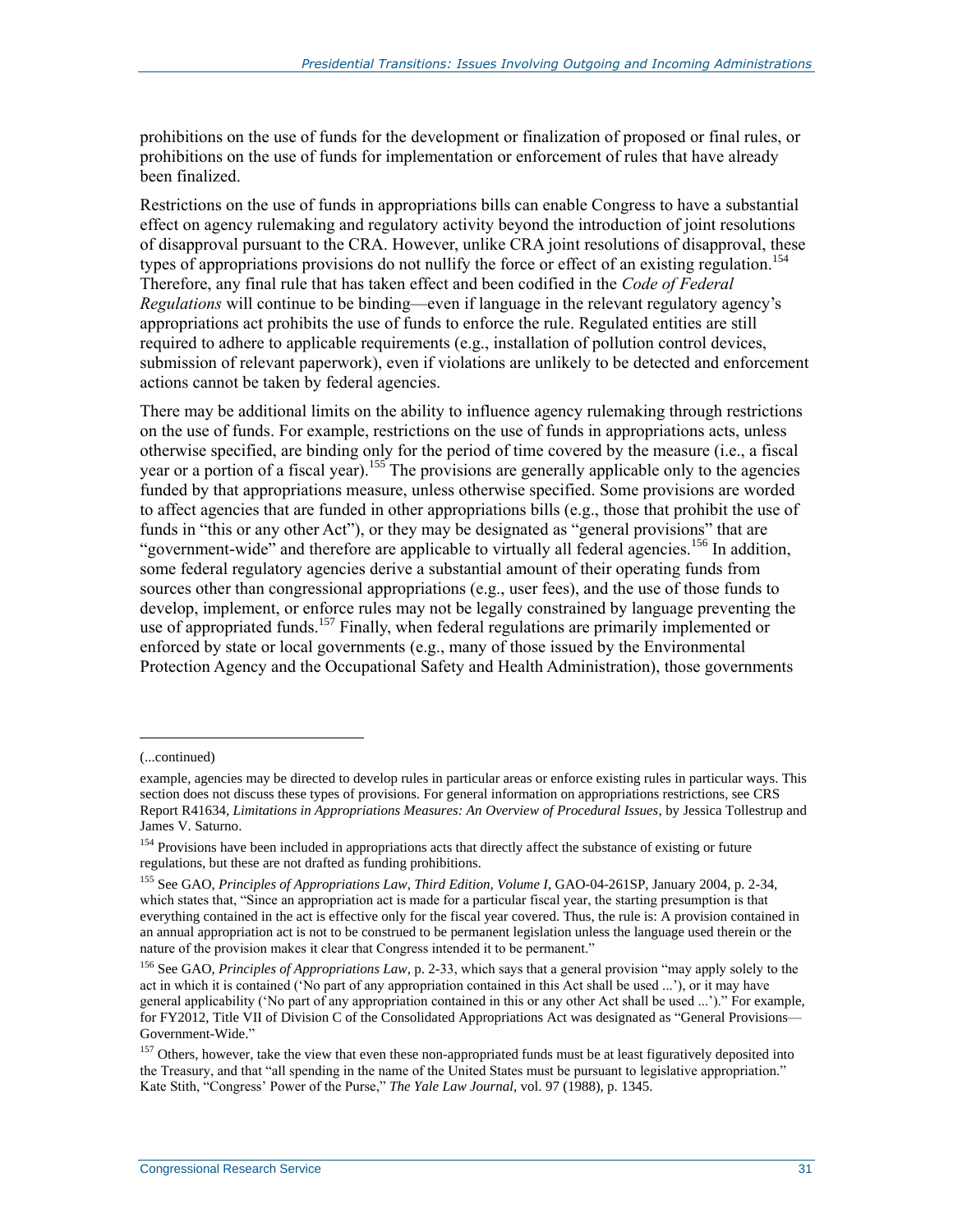may have sources of funding that are independent of the federal funds that can be restricted by the appropriations provisions.<sup>158</sup>

## **Executive Branch Political Appointments into the Next Presidency<sup>159</sup>**

The installation of executive branch political appointees is another area of presidential activity that may be of concern to Congress in the last months of an Administration. Under certain circumstances, outgoing Presidents have used the constitutional authority of the office to make recess appointments that extended into the succeeding presidency.

#### **Appointment Authority for Officers of the United States**

In general, the President and the Senate share the power to fill the top non-elected offices of the United States government. As part of its system of checks and balances, the Constitution provides a general framework for appointments to these positions:

[The President] shall nominate, and by and with the Advice and Consent of the Senate, shall appoint Ambassadors, other public Ministers and Consuls, Judges of the supreme Court, and all other Officers of the United States, whose Appointments are not herein otherwise provided for, and which shall be established by Law: but the Congress may by Law vest the Appointment of such inferior Officers, as they think proper, in the President alone, in the Courts of Law, or in the Heads of Departments.<sup>160</sup>

In practice, the appointment process has three phases: (1) the President selects, vets, and nominates an individual, with or without input from Senators; (2) the Senate considers the nomination, with or without further action; and (3) if the nomination is confirmed by the Senate, the President signs a commission, and the appointee is sworn in. $^{161}$ 

The Constitution also empowers the President unilaterally to make a temporary appointment to such a position if it is vacant and the Senate is in recess.<sup>162</sup> Such an appointment, termed a recess appointment, expires at the end of the following session of the Senate.<sup>163</sup> At the longest, a recess appointment made in early January, after the beginning of a new session of the Senate, would last until the Senate adjourns sine die at the end of the following year, a period that could be nearly two years in duration.

Developments over the last decade have decreased the likelihood that a departing President could install a Senate-opposed appointee using the recess appointment power, particularly where one or

<sup>&</sup>lt;sup>158</sup> See GAO, *Principles of Federal Appropriations Law, Third Edition, Volume II*, GAO-06-382, February 2006, which says that, unless stated otherwise, expenditures by recipients of federal grants "are not subject to all the same restrictions and limitations imposed on direct expenditures by the federal government. For this reason, grant funds in the hands of a grantee have been said to largely lose their character and identity as federal funds."

<sup>&</sup>lt;sup>159</sup> Prepared by Henry B. Hogue, Specialist in American National Government, Government and Finance Division. <sup>160</sup> Art. II, §2, cl. 2.

<sup>161</sup> For detailed information about the appointment process, see CRS Report R44083, *Appointment and Confirmation of Executive Branch Leadership: An Overview*, by Henry B. Hogue and Maeve P. Carey; and CRS Report RL31980, *Senate Consideration of Presidential Nominations: Committee and Floor Procedure*, by Elizabeth Rybicki.

<sup>&</sup>lt;sup>162</sup> Article 2, §2, clause 3 reads, "The President shall have Power to fill up all Vacancies that may happen during the Recess of the Senate, by granting Commissions which shall expire at the End of their next Session."

<sup>&</sup>lt;sup>163</sup> Each Congress covers a two-year period, generally composed of two sessions.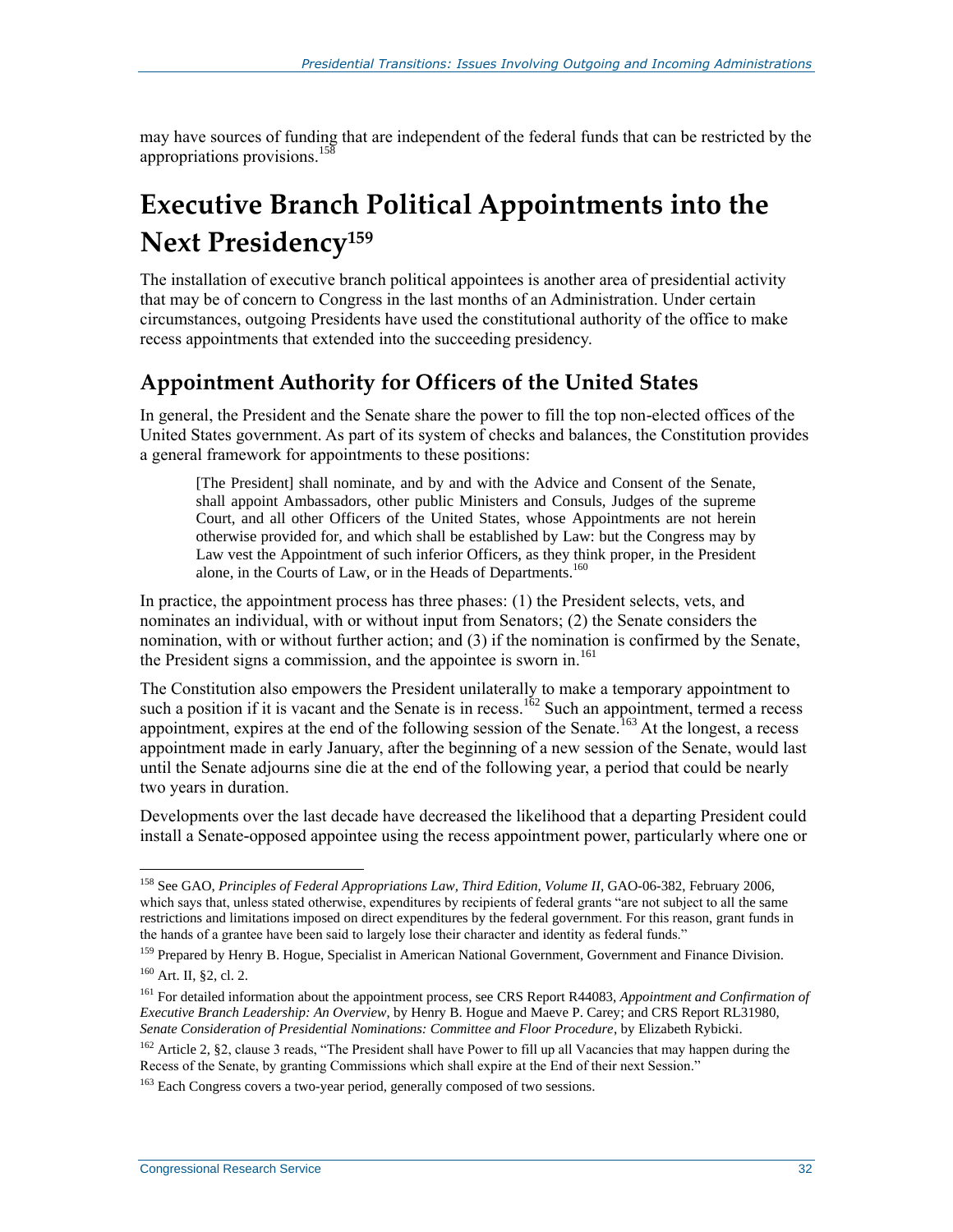both chambers are led by the party in opposition to the President. From the  $110<sup>th</sup>$  Congress onward, it has become common for the Senate and House to use certain scheduling practices as a means of precluding the President from making recess appointments.<sup>164</sup> The practices do this by preventing the occurrence of a Senate recess of sufficient length for the President to be able to use his recess appointment authority. In a June 26, 2014, opinion, the U.S. Supreme Court held that the President's recess appointment power may be used only during a recess of 10 days or longer except under "some very unusual circumstance."<sup>165</sup>

#### **Tenure during a Transition for a Confirmed Appointee**

Unless otherwise specified in law, appointees to executive branch positions usually serve at the pleasure of the President. That is, they serve for an indeterminate period of time and can be removed by the President at any time for any reason (or no stated reason).<sup>166</sup> By tradition, appointees to these positions usually step down when the appointing President leaves office, unless asked to stay by the President-elect.

Congress has periodically elected to set a specific term of office for a particular position, restrict the President's power of removal for a particular position, or both. Some removal restriction provisions require only that the President inform Congress of his reasons for removing an official, while others require that a certain threshold, such as "neglect of duty, or malfeasance in office, or for other good cause shown," be met. $^{167}$  The use of fixed terms and removal restrictions has been more common for positions on regulatory and other boards and commissions, for which Congress has elected to establish a greater level of independence from the President, than for positions in executive departments and single-headed agencies.<sup>168</sup> An appointee to a position with a fixed term and protection from removal may serve during more than one presidency and is not required to step down when the appointing President leaves office; the incoming President may not remove the appointee unless the grounds for such removal would meet the threshold established in statute. An appointee to a position with a fixed term but no specified protection from removal may be protected from removal nonetheless, based on case law.<sup>169</sup> Even where an appointee to

<sup>164</sup>The evolution of this use of scheduling practices is discussed in greater detail in CRS Report R42329, *Recess Appointments Made by President Barack Obama*, by Henry B. Hogue.

<sup>&</sup>lt;sup>165</sup> Nat'l Labor Relations Bd. v. Noel Canning, 134 S. Ct. 2550, at 2567 (2014). The opinion gave as an example of an unusual circumstance an instance such as "a national catastrophe … that renders the Senate unavailable but calls for an urgent response" and further noted that "political opposition in the Senate would not qualify as an unusual circumstance."

<sup>166</sup> It has long been recognized that "the power of removal [is] incident to the power of appointment." (*Ex Parte Hennen*, 38 U.S. (13 Pet.) 230, 259 (1839).)

<sup>&</sup>lt;sup>167</sup> There appears to be no standard clarifying under what circumstances the thresholds set by these statutory terms regarding removal might be met. (See Marshall J. Breger and Gary J. Edles, "Established by Practice: The Theory and Operation of Independent Federal Agencies," *Administrative Law Review*, vol. 52 (2000), p. 1111, at pp. 1144-1145.) A Senate committee has asserted, however, that a removal for good cause must be based on "some type of misconduct," as opposed to the refusal to carry out a presidential order. (See U.S. Congress, Senate Committee on Governmental Affairs, *Independent Counsel Reauthorization Act of 1987*, report to accompany S. 1293, 100<sup>th</sup> Cong., 1<sup>st</sup> sess.,S.Rept. 100-123 (Washington: GPO, 1987), pp. 12-13.)

<sup>&</sup>lt;sup>168</sup> Although fixed terms and removal protections for department and single-headed agency positions are unusual, notable examples do exist. The position of Commissioner of Social Security, for example, has a six-year term, and "[a]n individual serving in the office of Commissioner may be removed from office only pursuant to a finding by the President of neglect of duty or malfeasance in office." (42 U.S.C. §902(a).) Similar provisions are associated with leaders of the Office of Special Counsel (5 U.S.C. §1211), the Federal Housing Finance Agency (12 U.S.C. §4512), and the Consumer Financial Protection Bureau (12 U.S.C. §5491).

<sup>&</sup>lt;sup>169</sup> See, for example, *S.E.C.* v. *Blinder, Robinson & Co., Inc.*, 855 F.2d 677, 681 (10<sup>th</sup> Cir. 1988), in which the Court of (continued...)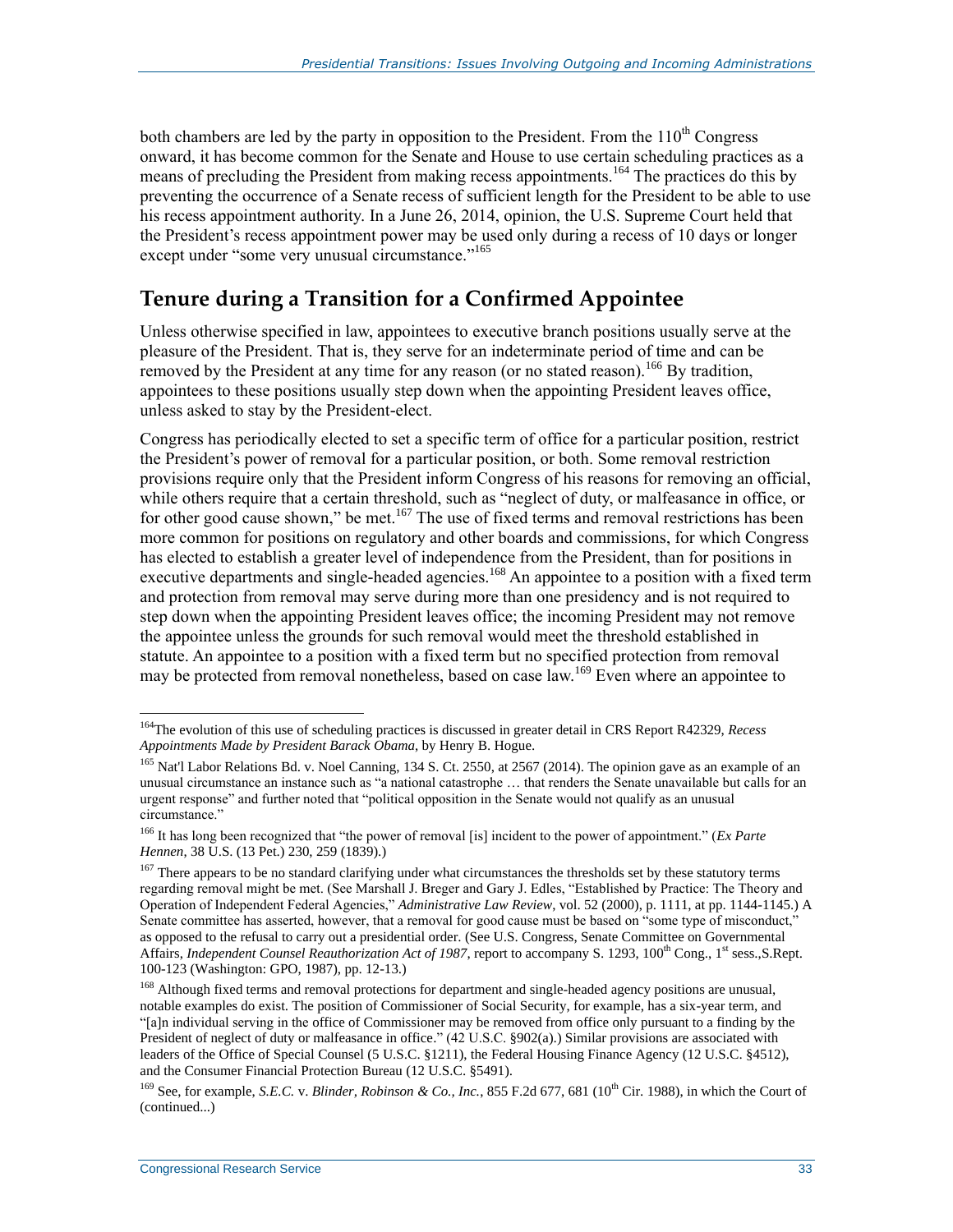such a position is not protected from removal, it could be argued that the fixed term establishes the expectation that the incumbent will be able to serve for a certain period. Removal of such an appointee by the incoming President might entail an expenditure of political capital.

#### **Tenure during a Transition for a Recess Appointee**

At times in the past, outgoing Presidents have made recess appointments, during their final months in office, to each of the kinds of positions described above. The potential tenure for recess appointees to positions without removal protections is the same as it would be if the appointee had been confirmed by the Senate; they typically leave with the appointing President. Recess appointees to positions with fixed terms and removal protection, however, may serve until the expiration of the term to which they were appointed or the expiration of the recess appointment, whichever occurs earlier.<sup>170</sup> A President could, at the end of his presidency, use a recess appointment to bypass the Senate and fill a fixed-term position for a period that would outlast his time in office by a year or more. As noted above, even an appointee without explicit statutory removal protection might prove difficult or costly for an incoming President to remove.

In some cases, recess appointees who serve past the end of an Administration might be "consensus appointees," who have the support of the incoming President and the reconstituted Senate. In other cases, however, an outgoing President could install more controversial appointees, who would not be nominated by the new President or confirmed by the reconstituted Senate to the positions to which they are appointed. As previously noted, developments over the last decade have decreased the likelihood that a departing President could install a Senateopposed appointee using the recess appointment power, particularly where one or both chambers are led by the party in opposition to the President.

Notwithstanding the low likelihood of a late-term recess appointment by the President within the current context,  $^{171}$  arguments could be advanced in support of, and opposition to, the practice. In support, it could be argued that the outgoing President carries the full constitutional authority of the office until his term is over, that he must be able to exercise that authority as he sees fit, and that he should not be expected to abstain from implementing his agenda until he leaves office. Furthermore, it might be argued, other recent Presidents have made recess appointments in their final months in office, and some of these recess appointments have been to positions with terms that carry over into the following Presidency. A counter argument might be made that, in making recess appointments to fixed term positions with removal protections, an outgoing President would be effectively circumventing the Senate and undermining the incoming President.

<sup>(...</sup>continued)

Appeals for the Tenth Circuit stated that "it is commonly understood that the President may remove a commissioner only for 'inefficiency, neglect of duty or malfeasance in office.'"

 $170$  As previously noted, a recess appointment can last for as much as nearly two years. A full fixed term is usually of longer duration, but sometimes individuals are appointed to the final portion of an unexpired term that is already under way (e.g., the final year of a five-year term begun by another appointee).

 $171$  Floor remarks by one Senator in early 2016 suggest that the majority intends, for the duration of President Obama's time in office, to follow scheduling practices that would appear to preclude a recess of sufficient length to allow him to make a recess appointment. Senator James Lankford, "Comprehensive Addiction and Recovery Act of 2015," remarks in the Senate, *Congressional Record*, daily edition, vol. 162, part 38 (March 9, 2016), p. S1359.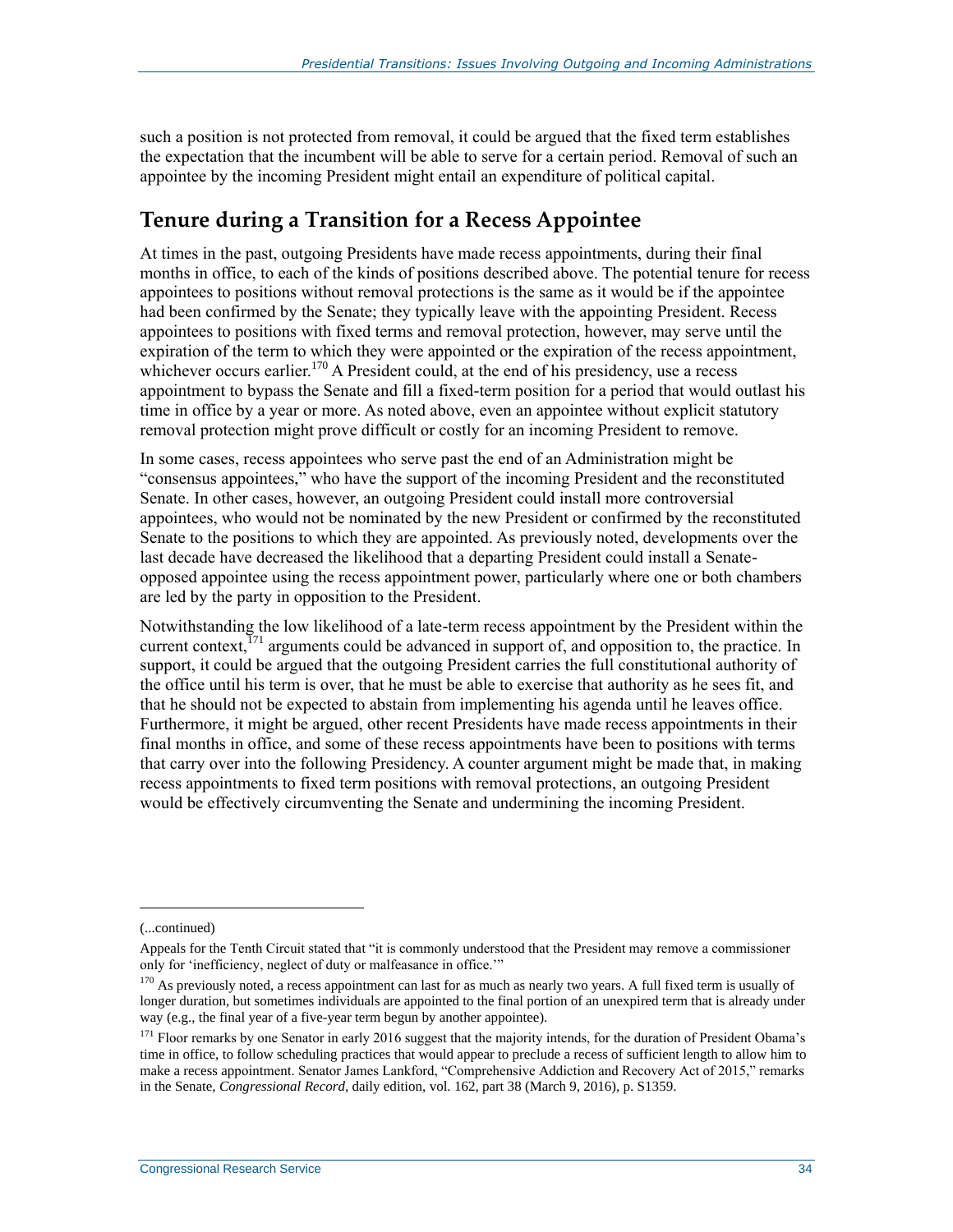## **Judicial Branch Appointments<sup>172</sup>**

As with executive branch political appointees, the procedure for appointing federal judges is provided for by the Constitution in a few words. The Appointments Clause (Article II, Section 2, clause 2) states that the President "shall nominate, and by and with the Advice and Consent of the Senate, shall appoint ... Judges of the supreme Court, and all other Officers of the United States," including lower federal court judges (i.e., U.S. circuit and district court judges). $^{173}$ 

The appointment process for federal judges is similar to that of executive branch appointees in that the President is responsible for submitting a nomination to the Senate (which, in turn, may or may not act on the nomination). While the process of appointing federal judges has undergone some changes over two centuries, its most essential feature—the sharing of power between the President and the Senate<sup>174</sup>—has remained unchanged: To receive appointment as a federal judge, one must first be formally selected ("nominated") by the President<sup> $175$ </sup> and then approved ("confirmed") by the Senate. $176$ 

#### **Vacancies Awaiting a New President**

At the onset of a new Administration, there are typically dozens of vacant lower federal court judgeships awaiting nominations by a new President.<sup>177</sup> It is, however, relatively rare for a vacancy on the Supreme Court to exist at the start of a new presidency. At present, there is a

<sup>&</sup>lt;sup>172</sup> Prepared by Barry J. McMillion, Analyst in American National Government, Government and Finance Division.

<sup>&</sup>lt;sup>173</sup> The focus of this section is on vacant U.S. circuit and district court judgeships. Additionally, this section does not address vacancies on the United States Court of International Trade (a specialized court with nine authorized judgeships).

<sup>&</sup>lt;sup>174</sup> One of the primary ways in which the Senate exercises its power in the judicial appointment process is through the "blue slip" procedure of the Judiciary Committee, a procedure which affords Senators the opportunity to convey to the President their views about candidates under consideration for judgeships in their states. In recent and many past Congresses, the Judiciary Committee's blue slip procedure has reinforced Senators' influence over judicial nominations in their state by permitting nominations to receive committee action only when both home state Senators have returned "positive" blue slips. Note that, generally, Senators exert less influence over a President's selection of circuit court nominees than they do over his selection of district court nominees.

<sup>&</sup>lt;sup>175</sup> A president may also make a recess appointment to a vacant U.S. circuit or district court judgeships. Such recess appointments, however, are relatively rare.

<sup>&</sup>lt;sup>176</sup> The most common ways in which a judicial nomination fails to receive Senate confirmation include (1) the full Senate voting against the confirmation; (2) the President withdrawing the nomination because the Senate Judiciary Committee has voted against reporting the nomination to the Senate or has made clear its intention not to act on the nomination, or because the nomination, even if reported, is likely to face substantial opposition on the Senate floor, or because the nominee has requested that the nomination be withdrawn; and (3) the Senate, without confirming or rejecting the nomination, returning the nomination to the President under Rule XXXI, paragraph 6 of the *Standing Rules of the Senate* after it has adjourned or been in recess for more than 30 days.

<sup>&</sup>lt;sup>177</sup> At the end of a Congress that coincides with the end of a presidency, the Senate typically returns any outstanding judicial nominations to the outgoing President (who does not then re-nominate individuals prior to leaving office on January 20). A relatively recent exception to this was during the final weeks of the Clinton presidency. The Senate, under the provisions of Senate Rule XXXI, paragraph 6 of the Standing Rules of the Senate, returned a number of circuit court nominations to the President in December 2000 at the conclusion of the  $106<sup>th</sup>$  Congress. At the beginning of the  $107<sup>th</sup>$  Congress, in January 2001, President Clinton resubmitted 9 of these nominations to the Senate prior to leaving office several weeks later on January 20. The nominations were eventually withdrawn by President G.W. Bush in March 2001.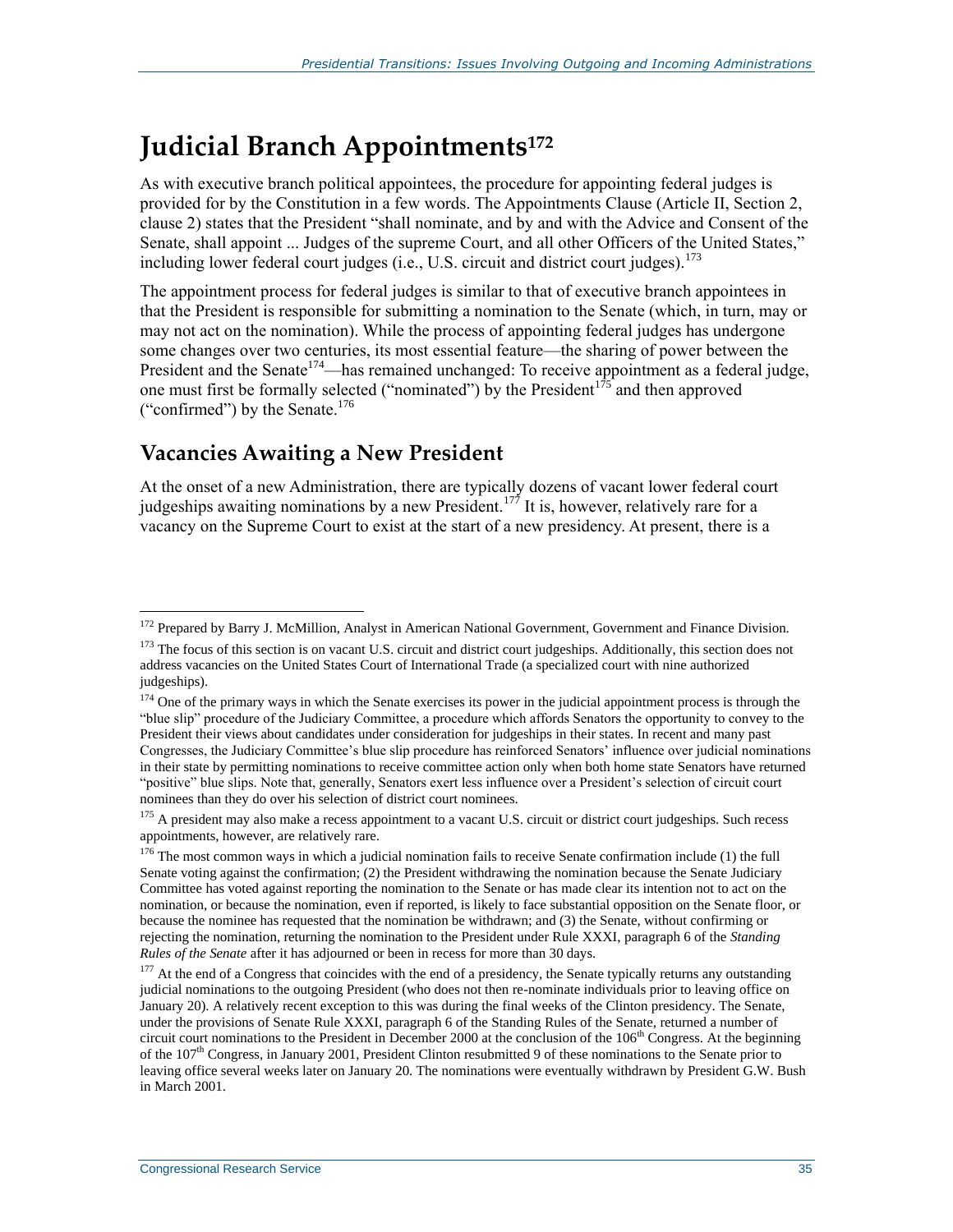vacancy on the Court that may not be filled prior to a new President assuming office on January 20, 2017.<sup>178</sup>

The relatively large number of vacant judgeships at the beginning of a new presidency is due, in part, to the Senate approving fewer judicial nominations during an outgoing President's final year in office (particularly if it is a President's eighth year in office).<sup>179</sup> Additionally, the Senate typically has not approved U.S. circuit court nominations during a presidential election year past June or July of the election year, regardless of whether it's the fourth or eighth year of a presidency.<sup>180</sup>

Beginning with President Ronald Reagan, the number of vacant circuit court judgeships<sup>181</sup> on January 20 of a newly-elected President's first year in office included 5 (1981); 10 for the George H.W. Bush presidency (1989); 18 for the Clinton presidency (1993); 26 for the George W. Bush presidency (2001); and 13 for the Obama presidency (2009).

The number of vacant district court judgeships<sup>182</sup> on January 20 of a newly-elected President's first year in office included 29 at the start of the Reagan presidency (1981); 27 for the George H.W. Bush presidency (1989); 93 for the Clinton presidency (1993); 55 for the George W. Bush presidency (2001); and 45 for the Obama presidency (2009).

#### **Timing of Nominations Made by a New President**

Prior to a President nominating an individual to a lower federal court judgeship, there can be a lengthy pre-nomination evaluation of judicial candidates by staff in the White House Counsel's Office, as well as by the Department of Justice. Candidate finalists also undergo a confidential background investigation by the Federal Bureau of Investigation (FBI) and an independent evaluation by a committee of the American Bar Association. The selection process is completed when the President, approving of a particular candidate, signs a nomination message (which is then transmitted to the Senate).<sup>183</sup>

 $178$  The current vacancy was created by the death of Antonin Scalia on February 13, 2016. As of this writing, Majority Leader Mitch McConnell (R-KY) has stated that the Scalia vacancy will not be filled until after President Obama's successor takes office. Senator Mitch McConnell, Press Release, "McConnell On Supreme Court Nomination," March 16, 2016, available at http://www.mcconnell.senate.gov/public/index.cfm?p=PressReleases&ContentRecord\_id= 50492600-6758-4FC2-928D-302FAB54BEA8. Additionally, for further discussion of a President's selection of a nominee for the Supreme Court, see CRS Report R44235, *Supreme Court Appointment Process: President's Selection of a Nominee*, by Barry J. McMillion.

<sup>179</sup> For further discussion, see CRS Report R44353, *Final Senate Action on U.S. Circuit and District Court Nominations During a President's Eighth Year in Office*, by Barry J. McMillion.

<sup>&</sup>lt;sup>180</sup> For example, in 2012, the last circuit court nomination approved by the Senate during the calendar year was on June 12 (while the last district court nomination was approved during the lame duck session in December). In 2008, the last circuit court nomination approved by the Senate during the calendar year was on June 24 (while the last district court nomination was approved on September 26). In 2004, the last circuit court nomination approved during the calendar year was similarly on June 24 (while the last district court nomination was approved during the lame duck session in November). For further discussion of the processing of judicial nominations by the Senate during presidential election years, see CRS Report R42600, *Confirmation of U.S. Circuit and District Court Nominations in Presidential Election Years*, by Denis Steven Rutkus and Barry J. McMillion.

<sup>&</sup>lt;sup>181</sup> U.S. circuit courts take appeals from U.S. district courts and are also empowered to review the decisions of many administrative agencies.

<sup>&</sup>lt;sup>182</sup> U.S. district courts are the federal trial courts of general jurisdiction.

<sup>183</sup> For further discussion, see CRS Report R43762, *The Appointment Process for U.S. Circuit and District Court Nominations: An Overview*, by Denis Steven Rutkus.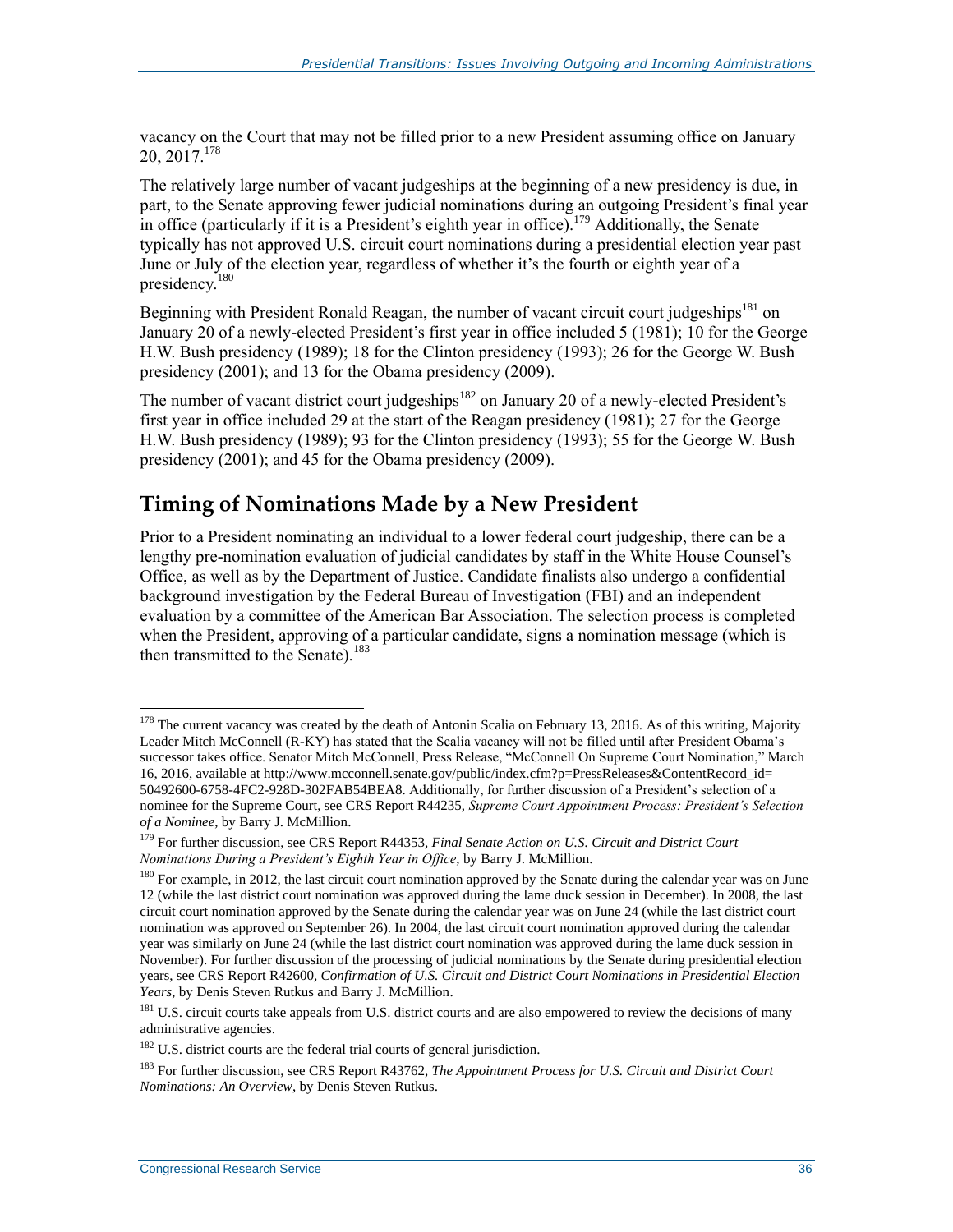Given the steps involved in the pre-nomination stage, it is often at least several months before the Administration submits its first circuit and district court nominations to the Senate for consideration. During the Reagan presidency, the first circuit court nomination was submitted on July 16, 1981. During the G.H.W. Bush, Clinton, and G.W. Bush presidencies, the first circuit court nominations were submitted on February 28, 1989,  $^{184}$  August 6, 1993, and May 9, 2001, respectively. During President Obama's first year in office, the first circuit court nomination was submitted on March 17, 2009.

Regarding district court nominations, the first nomination was submitted by President Reagan on July 8, 1981. During the G.H.W. Bush, Clinton, and G.W. Bush presidencies, the first district court nominations were submitted on February 28, 1989,  $^{185}$  August 6, 1993, and May 17, 2001, respectively. During President Obama's first year in office, the first district court nomination was submitted on June 25, 2009.

### **Executive Orders<sup>186</sup>**

Concerns about the volume, timing, and content of executive orders may be heightened during presidential transitions. The perception, if not necessarily the reality, exists that an outgoing President's inclination to act unilaterally increases during the transition period.

Executive orders are a significant vehicle for unilateral action by the President: they have the force and effect of law—unless voided or revoked by congressional, presidential, or judicial action—and they combine "the highest levels of substance, discretion, and direct presidential involvement."<sup>187</sup> Being able to act unilaterally enables a President to establish control over policymaking. Presidents are sometimes aided in this endeavor by the proliferation and ambiguity of statutes, which increase their opportunities for justifying presidential action.<sup>188</sup> Another appealing feature of executive orders is that they allow Presidents to act "quickly, forcefully, and (if they like) with no advance notice."<sup>189</sup> Capitalizing on these features enables Presidents to seize the initiative on an issue, shape the national agenda, and force others to respond. For practical or political reasons, Presidents may choose to use executive orders to circumvent a Congress that they perceive as hostile to their policies, after considering whether the Congress is likely to overturn a particular executive order,<sup>190</sup> or as moving too slowly.<sup>191</sup>

<sup>&</sup>lt;sup>184</sup> President G.H.W. Bush renominated two circuit court nominees who had previously been nominated by President Reagan but whose nominations were not approved by the Senate prior to the end of the 100<sup>th</sup> Congress. President G.H.W. Bush submitted his third circuit court nomination on August 4, 1989.

<sup>&</sup>lt;sup>185</sup> President G.H.W. Bush renominated three district court nominees who had been nominated by President Reagan but whose nominations were not approved by the Senate prior to the end of the  $100<sup>th</sup>$  Congress. President G.H.W. Bush submitted his fourth district court nomination on August 4, 1989.

<sup>&</sup>lt;sup>186</sup> Prepared by L. Elaine Halchin, Specialist in American National Government, Government and Finance Division.

<sup>187</sup> Joel L. Fleishman and Arthur H. Aufses, "Law and Orders: The Problem of Presidential Legislation," *Law and Contemporary Problems*, vol. 40 (1976), p. 5. Executive orders disposition tables, which list each President's executive orders from Franklin D. Roosevelt through the current President, are available at http://www.archives.gov/federalregister/executive-orders/disposition.html.

<sup>188</sup> Terry M. Moe and William J. Howell, "The Presidential Power of Unilateral Action," *Journal of Law, Economics, and Organization*, vol. 15 (1999), pp. 141 and 143.

<sup>189</sup> Ibid., p. 138.

<sup>&</sup>lt;sup>190</sup> Christopher J. Deering and Forrest Maltzman, "The Politics of Executive Orders: Legislative Constraints on Presidential Power," *Political Research Quarterly*, vol. 52 (1999), pp. 2 and 6.

<sup>191</sup> Paul C. Light, *The President's Agenda: Domestic Policy Choice from Kennedy to Reagan* (Baltimore: Johns Hopkins University Press, 1991), p. 118.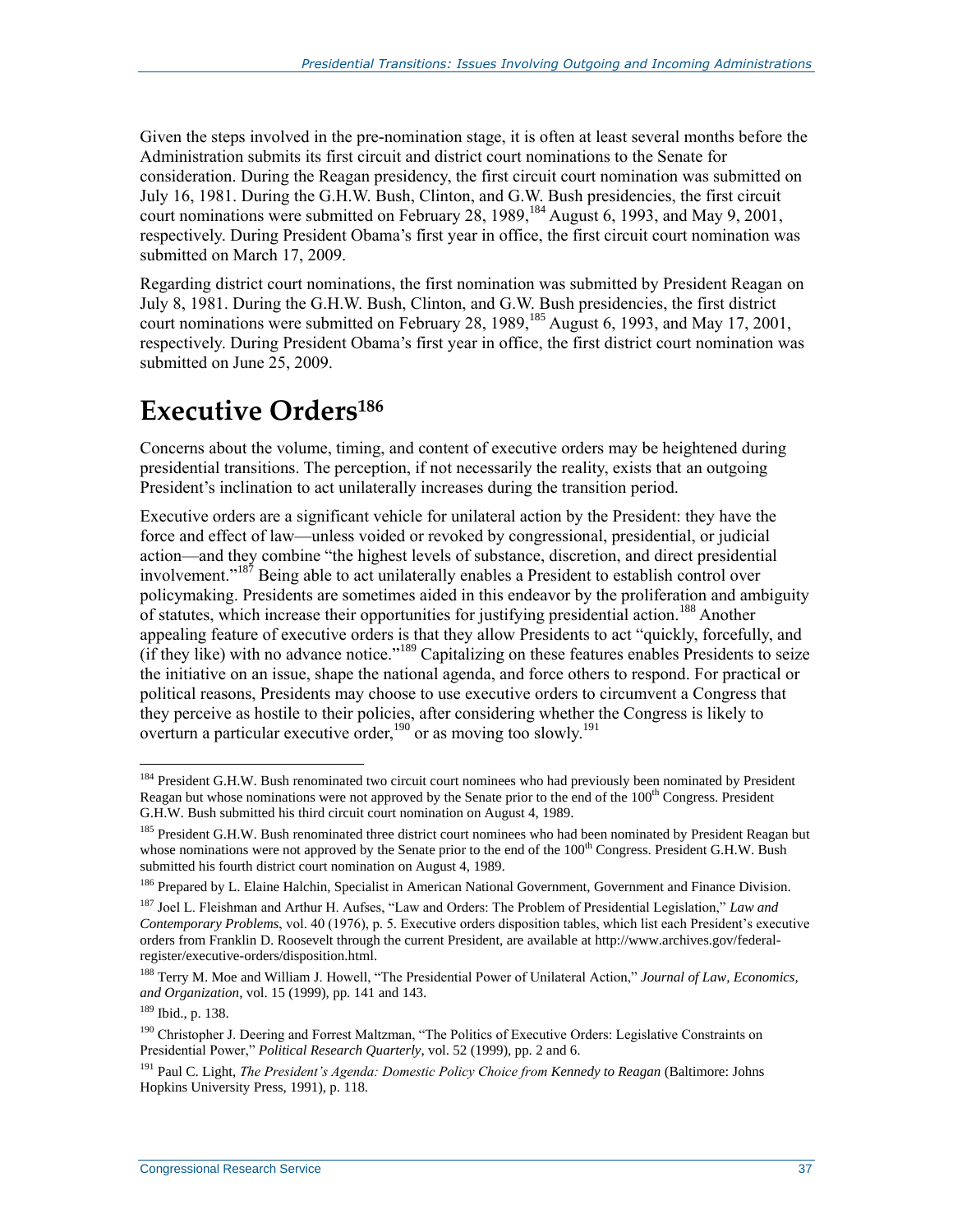Executive orders suit the needs of an outgoing President who wants to establish or change policy, or is striving to secure his legacy. Howell and Mayer have noted that when a President's successor belongs to the opposition political party, "he has every reason to hurry through lastminute public policies, doing whatever possible to tie his successor's hands."<sup>192</sup> An outgoing President's use of unilateral directives, such as executive orders, might be greeted with criticism from some quarters. Some scholars note that the "directives lack the sort of legitimacy that preelection activity has, because by definition they are issued after a president (and, in many cases, his party) has been repudiated at the polls. Moreover, there are no opportunities for democratic accountability, because, again, voters do not have a subsequent chance to express their approval or disapproval."<sup>193</sup>

An incoming President, who is eager to act quickly on his policy agenda, seeking to modify or overturn certain of his predecessor's actions, or distinguish himself from his predecessor, particularly when they are from different parties, would find executive orders an effective way to  $\alpha$  accomplish these objectives.<sup>194</sup> He might be stymied, though, in his efforts to amend his predecessor's actions: "Occasionally, presidents cannot alter orders set by their predecessors without paying a considerable political price, undermining the nation's credibility, or confronting serious legal obstacles."<sup>195</sup>

#### **Timing and Volume of Executive Orders**

**[Table 2](#page-42-0)** presents the number of executive orders issued by Presidents Obama, G.W. Bush, Clinton, G.H.W. Bush, Reagan, and Carter in each of three different transition periods.<sup>196</sup> These three periods are comparable, but not equal, in duration, which means it is more meaningful to compare data within each column rather than across columns.

<sup>&</sup>lt;sup>192</sup> Howell and Mayer, "The Last One Hundred Days," p. 533.

<sup>193</sup> Ibid., p. 551.

<sup>194</sup> Kenneth R. Mayer, "Executive Orders and Presidential Power," *Journal of Politics*, vol. 61 (1999), p. 451. For example, President Clinton signed E.O. 12834 on January 20, 1993, which required his senior political appointees to take an ethics pledge that would prohibit them from lobbying federal government officials for five years. President George W. Bush launched a major initiative early in his term with the signing of E.O. 13198 and E.O. 13199 on January 29, 2001, which directed the Attorney General and four cabinets secretaries to establish offices of faith-based and community initiatives, and which established a White House Office of Faith-Based and Community Initiatives, respectively.

<sup>&</sup>lt;sup>195</sup> Howell and Mayer, "The Last One Hundred Days," p. 543. On the other hand, as the following examples show, several recent Presidents revoked, partly or completely, one or more executive orders issued by their immediate predecessor. President Reagan revoked two executive orders signed by President Carter, thus terminating certain aspects of the government's wage and price program (E.O. 12288, January 29, 1981) and disbanding the Tahoe Federal Coordinating Council (E.O. 12298, March 12, 1981). President Clinton revoked (E.O. 12836, February 1, 1993) two of President Bush's executive orders having to do with labor unions. President G.W. Bush signed four executive orders (Executive Orders 13201, 13202, 13203, and 13204), on February 17, 2001, that dealt with labor issues and that partially or completely revoked executive orders that had been signed by his predecessor.

<sup>&</sup>lt;sup>196</sup> For the sake of consistency within this report, the  $41<sup>st</sup>$  President is identified as President George H.W. Bush or President G.H.W. Bush. However, he signed his executive orders as President George Bush or President Bush. His son, the 43rd President, is identified as President George W. Bush (his signature on executive orders) or President G.W. Bush.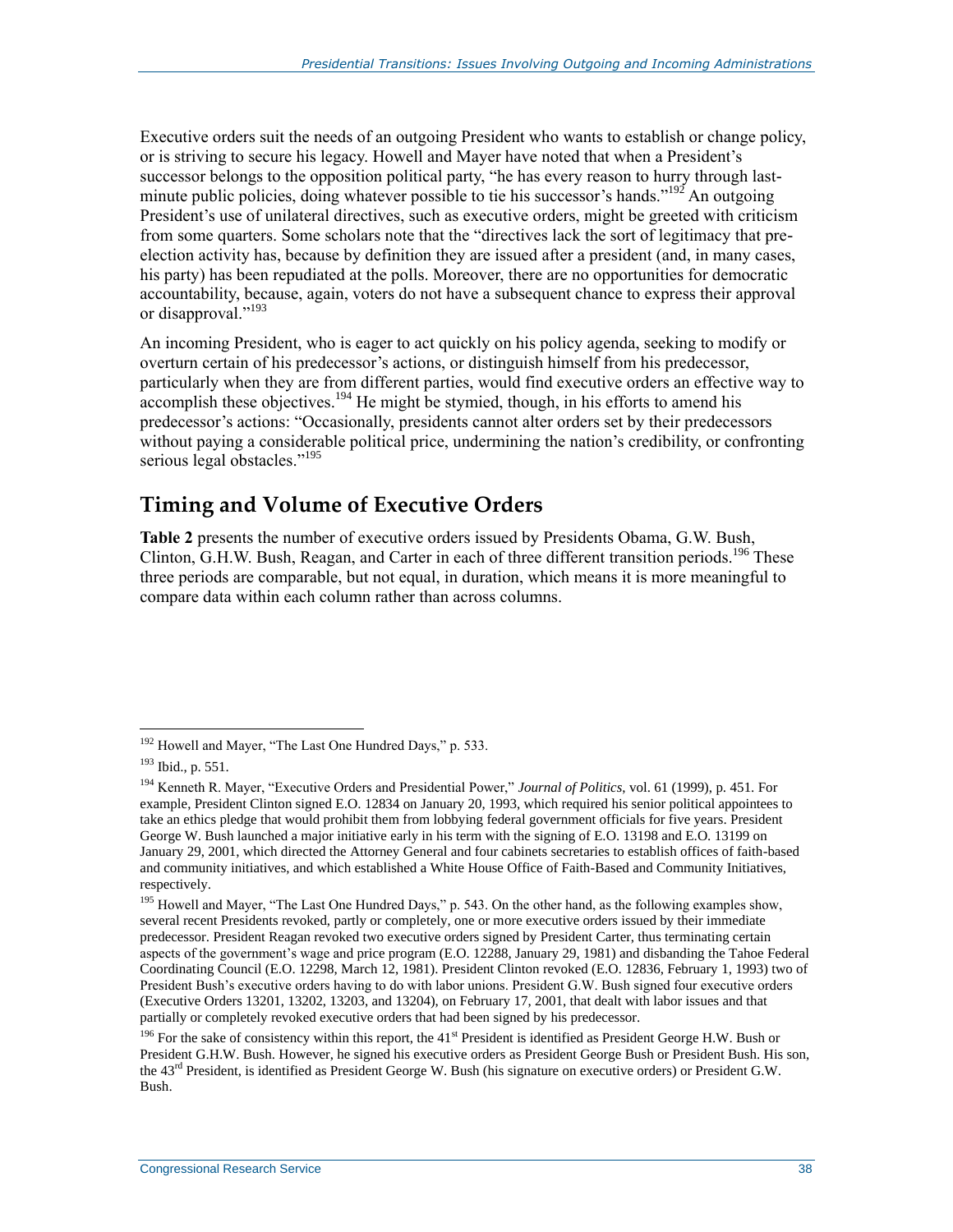<span id="page-42-0"></span>

| <b>President</b>     | Incoming:<br>(First term)<br>Jan. 20-Apr. 30 | <b>Pre-election:</b><br>(Final term)<br>Aug. I-Election | <b>Lame Duck:</b><br>(Final term)<br>Election-Jan. 20 |
|----------------------|----------------------------------------------|---------------------------------------------------------|-------------------------------------------------------|
| <b>Barack Obama</b>  | 10<br>(2009)                                 | 6<br>(2012)<br>5<br>(2016)                              | Not applicable                                        |
| George W. Bush       | 12<br>(2001)                                 | 10<br>(2004)<br>7<br>(2008)                             | $\mathbf{H}$<br>$(2008 - 2009)$                       |
| William J. Clinton   | $\overline{13}$<br>(1993)                    | 10<br>(1996)<br>$\mathbf{H}$<br>(2000)                  | 22<br>$(2000-2001)$                                   |
| George H.W. Bush     | $\mathbf{H}$<br>(1989)                       | $\overline{7}$<br>(1992)                                | 4<br>$(1992 - 1993)$                                  |
| <b>Ronald Reagan</b> | 18<br>(1981)                                 | 7<br>(1984)<br>9<br>(1988)                              | 12<br>$(1988 - 1989)$                                 |
| <b>Jimmy Carter</b>  | 16<br>(1977)                                 | 20<br>(1980)                                            | 36<br>$(1980 - 1981)$                                 |

#### **Table 2. Number of Executive Orders Issued During Presidential Transitions, 1977 - Present**

**Sources:** U.S. National Archives and Records Administration, "Executive Orders Disposition Tables," available at http://www.archives.gov/federal-register/executive-orders/disposition.html.

**Notes:** Executive orders are categorized according to signing date.

As incoming Presidents, Obama, G.W. Bush, Clinton, G.H.W. Bush, Reagan, and Carter issued comparable numbers of executive orders. The range of executive orders issued was 10 (Obama) to 18 (Reagan). During the pre-election period, four of the Presidents also issued comparable numbers of executive orders, ranging from 7 (Reagan, G.H.W. Bush, and G.W. Bush) to 11 (Clinton). President Carter issued 20 executive orders during the pre-election period. The lame duck period shows the greatest variation. Reagan, G.H.W. Bush, and G.W. Bush issued comparable numbers of executive orders: 12, 14, and 11, respectively. Clinton issued 22, and Carter issued 36.<sup>197</sup> However, nearly one-third of the executive orders President Carter signed at the end of his term had to do with the hostage crisis in Iran.

<sup>&</sup>lt;sup>197</sup> The quantity of orders President Carter signed during the pre-election and lame duck periods is consistent with the pace he maintained throughout his four-year term. President Obama issued an average of 32 executive orders per year; President G.W. Bush 36; President Clinton 46; President G.H.W. Bush 42; President Reagan 48; and President Carter 80. The figure for President Obama is an average for the years 2009-2015. National Archives and Records Administration, "Administration of Barack Obama (2009-Present)," at http://www.archives.gov/federal-register/ executive-orders/obama.html; National Archives and Records Administration, "Administration of George W. Bush (2001-2009)," at http://www.archives.gov/federal-register/executive-orders/wbush.html; National Archives and Records Administration, "Administration of William J. Clinton (1993-2001)," at http://www.archives.gov/federalregister/executive-orders/clinton.html; National Archives and Records Administration, "Administration of George Bush (1989-1993)," at http://www.archives.gov/federal-register/executive-orders/bush.html; National Archives and Records Administration, "Administration of Ronald Reagan (1981-1989)," at http://www.archives.gov/federal-register/ executive-orders/reagan.html; National Archives and Records Administration, "Administration of Jimmy Carter (1977- (continued...)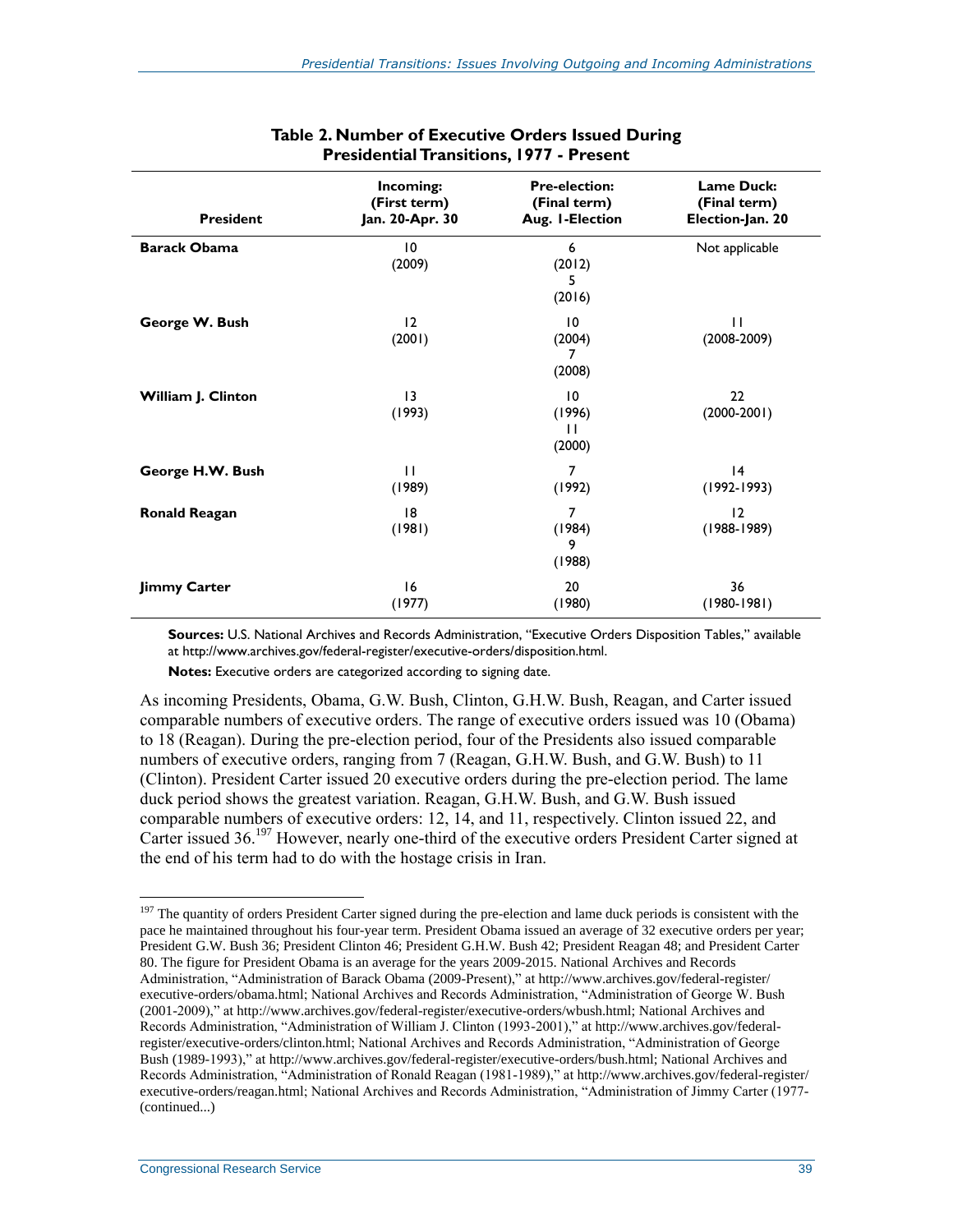A study that examined executive orders issued between April 1936 and December 1995 found that, while the start of a new President's term does not result in a higher number of executive orders, the end of a President's term is notable for an increase in the quantity of executive orders issued.<sup>198</sup> Presidents who were succeeded by a member of the other party signed "nearly six additional orders ... in the last month of their term, nearly double the average level."<sup>199</sup> When party control of the White House did not change following a presidential election, there was "no corresponding increase in order frequency.... "<sup>200</sup> The author of this study asserts that these data are evidence that "executive orders have a strong policy component, as otherwise presidents would have little reason to issue such last-minute orders." Mayer also found that reelection plays a role in the number of executive orders signed and issued. Presidents who were running for reelection issued approximately 1.4 more executive orders per month—14 during campaign season from January 1 through the end of October—than when they were not running for reelection $^{201}$ 

#### **Content of Executive Orders**

Executive orders range, in terms of their import for government management and operations and the principle of shared powers, and the scope of their impact, from the somewhat innocuous to the highly significant. Presidents use executive orders to recognize groups and organizations; establish commissions, task forces, and committees; and make symbolic statements. Presidents also use executive orders "to establish policy, reorganize executive branch agencies, alter administrative and regulatory processes, [and] affect how legislation is interpreted and implemented."202

Unilateral action by Presidents during transition periods can, and does, result in a mixture of executive orders in terms of their significance and scope. President Carter established a committee charged with selecting a director for the FBI and closed the federal government on Friday, December 26, 1980.<sup>203</sup> President Bush designated the Organization of Eastern Caribbean States as a public international organization and delegated some disaster relief and emergency assistance functions from the President to the director of the Federal Emergency Management Agency.<sup>204</sup> Turning to executive orders with policy implications, President Reagan brought agency rulemaking under the control of OMB and required cost-benefit analyses be conducted for proposed rules.<sup>205</sup> Most notable among the executive orders signed by President Carter during a

<sup>(...</sup>continued)

<sup>1981),&</sup>quot; at http://www.archives.gov/federal-register/executive-orders/carter.html.

<sup>198</sup> Mayer, "Executive Orders and Presidential Power," p. 457.

 $199$  Ibid.

<sup>200</sup> Ibid.

 $201$  Ibid., p. 459.

 $202$  Ibid., p. 445.

<sup>&</sup>lt;sup>203</sup> Executive Order 11971, "Establishing the Committee on Selection of the Director of the Federal Bureau of Investigation," 42 *Federal Register* 9155, February 15, 1977,.and Executive Order 12255, "Providing for the Closing of Government Departments and Agencies on Friday, December 26, 1980," 45 *Federal Register* 80807, December 5, 1980, respectively.

<sup>204</sup> Executive Order 12669, "Organization of Eastern Caribbean States," 54 *Federal Register* 7753, February 23, 1989, and Executive Order 12673, "Delegation of Disaster Relief and Emergency Assistance Functions," 54 *Federal Register* 12571, March 23, 1989, respectively.

<sup>205</sup> Executive Order 12291, "Federal Regulation," 46 *Federal Register* 13193, February 17, 1981.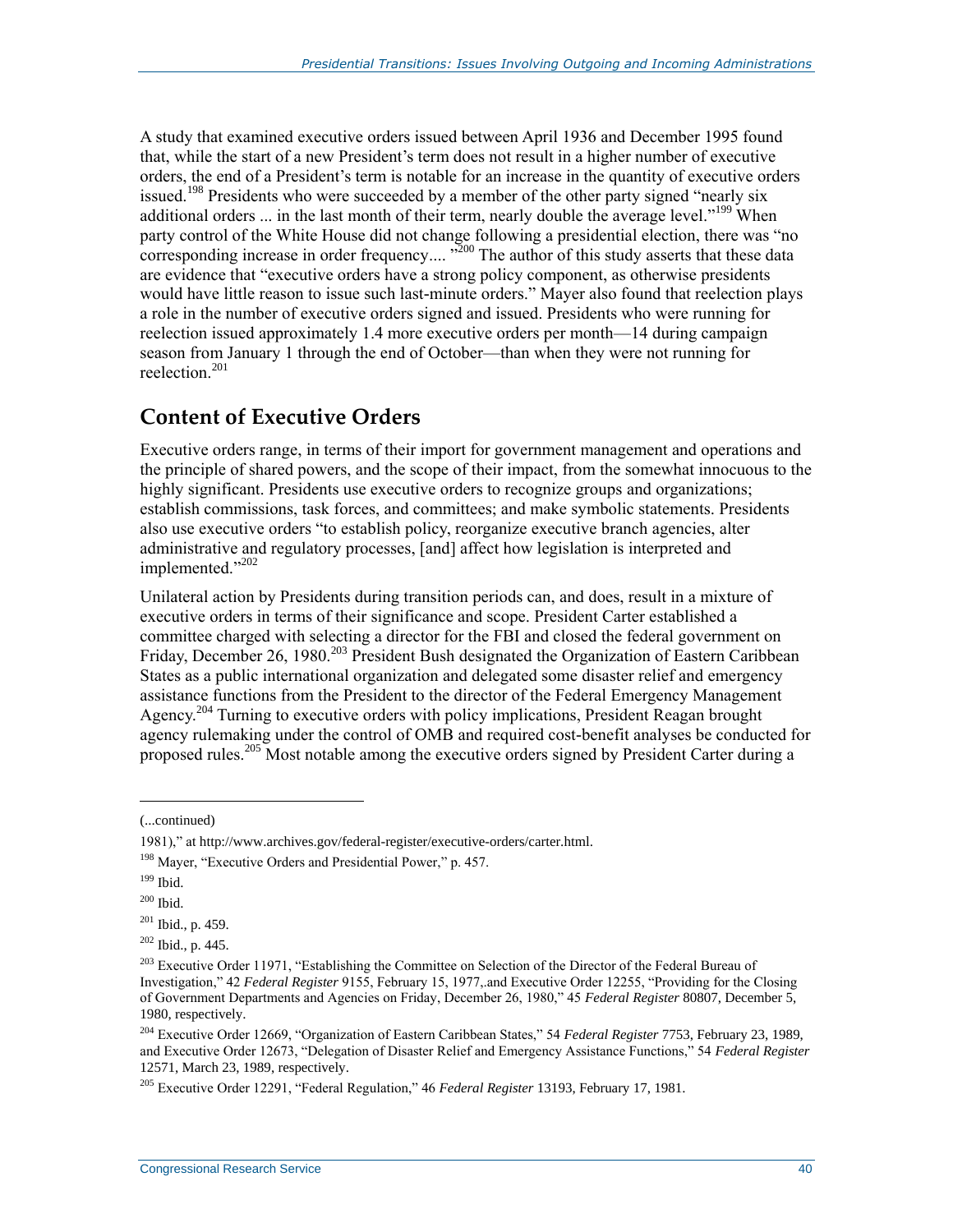transition period was a package of executive orders relating to the negotiated release of American hostages being held in Iran. $^{206}$ 

## **Submission of the President's Budget in Transition Years<sup>207</sup>**

When a new Congress convenes in January, one of its first orders of business is to receive the annual budget submission of the President. Following receipt of the President's budget submission, Congress begins the consideration of the budget resolution and other budgetary legislation for the upcoming fiscal year, which starts on October  $1.^{208}$  The transition from one presidential Administration to another raises special issues regarding the annual budget submission. Which President—the outgoing President or the incoming one—is required to submit the budget, and how will the transition affect the timing and form of the submission? This section provides background information that addresses these questions.<sup>209</sup>

### **Is the Outgoing or Incoming President Required to Submit the Budget?**

The Budget and Accounting Act of 1921, as amended, requires the President to submit a budget annually to Congress toward the beginning of each regular session.<sup>210</sup> This requirement first applied to President Warren Harding, for FY1923.

The deadline for submission of the budget, first set in 1921 as "on the first day of each regular session," has changed several times over the years:

• in 1950, to "during the first 15 days of each regular session"; $^{211}$ 

<sup>210</sup> 31 U.S.C. §1105a; P.L. 67-13; 42 Stat. 20.

<sup>206</sup> Executive Order 12276, "Direction Relating to Establishment of Escrow Accounts," 46 *Federal Register* 7913, January 23, 1981; Executive Order 12277, "Direction to Transfer Iranian Government Assets," 46 *Federal Register* 7915, January 23, 1981; Executive Order 12278, "Direction to Transfer Iranian Government Assets Overseas, 46 *Federal Register* 7917, January 23, 1981; Executive Order 12279, "Direction to Transfer Iranian Government Assets Held by Domestic Banks," 46 *Federal Register*7917, January 23, 1981; Executive Order 12280, "Direction to Transfer Government Financial Assets Held by Non-banking Institutions," 46 *Federal Register* 7921, January 23, 1981; Executive Order 12281, "Direction to Transfer Certain Iranian Government Assets," 46 *Federal Register* 7923, January 23, 1981; Executive Order 12282, "Revocation of Prohibitions Against Transactions Involving Iran," 46 *Federal Register* 7925, January 23, 1981; Executive Order 12283, "Non-prosecution of Claims of Hostages and for Actions at the United States Embassy and Elsewhere," 46 *Federal Register* 7927, January 23, 1981; Executive Order 12284, "Restrictions on the Transfer of Property of the Former Shah of Iran," 46 *Federal Register* 7929, January 23, 1981; Executive Order 12285, "President's Commission on Hostage Compensation," 46 *Federal Register* 7931, January 23, 1981.

<sup>&</sup>lt;sup>207</sup> Prepared by Michelle D. Christensen, Analyst in Government Organization and Management, Government and Finance Division.

<sup>208</sup> For more information on the federal budget process, see CRS Report 98-721, *Introduction to the Federal Budget Process*, coordinated by James V. Saturno.

<sup>209</sup> For additional information on this topic, see CRS Report RS20752, *Submission of the President's Budget in Transition Years*, by Michelle D. Christensen. For information on the executive budget process generally, see CRS Report R42633, *The Executive Budget Process: An Overview*, by Michelle D. Christensen.

<sup>&</sup>lt;sup>211</sup> The 1950 change was made by the Budget and Accounting Procedures Act of 1950 (P.L. 81-784; 64 Stat. 832).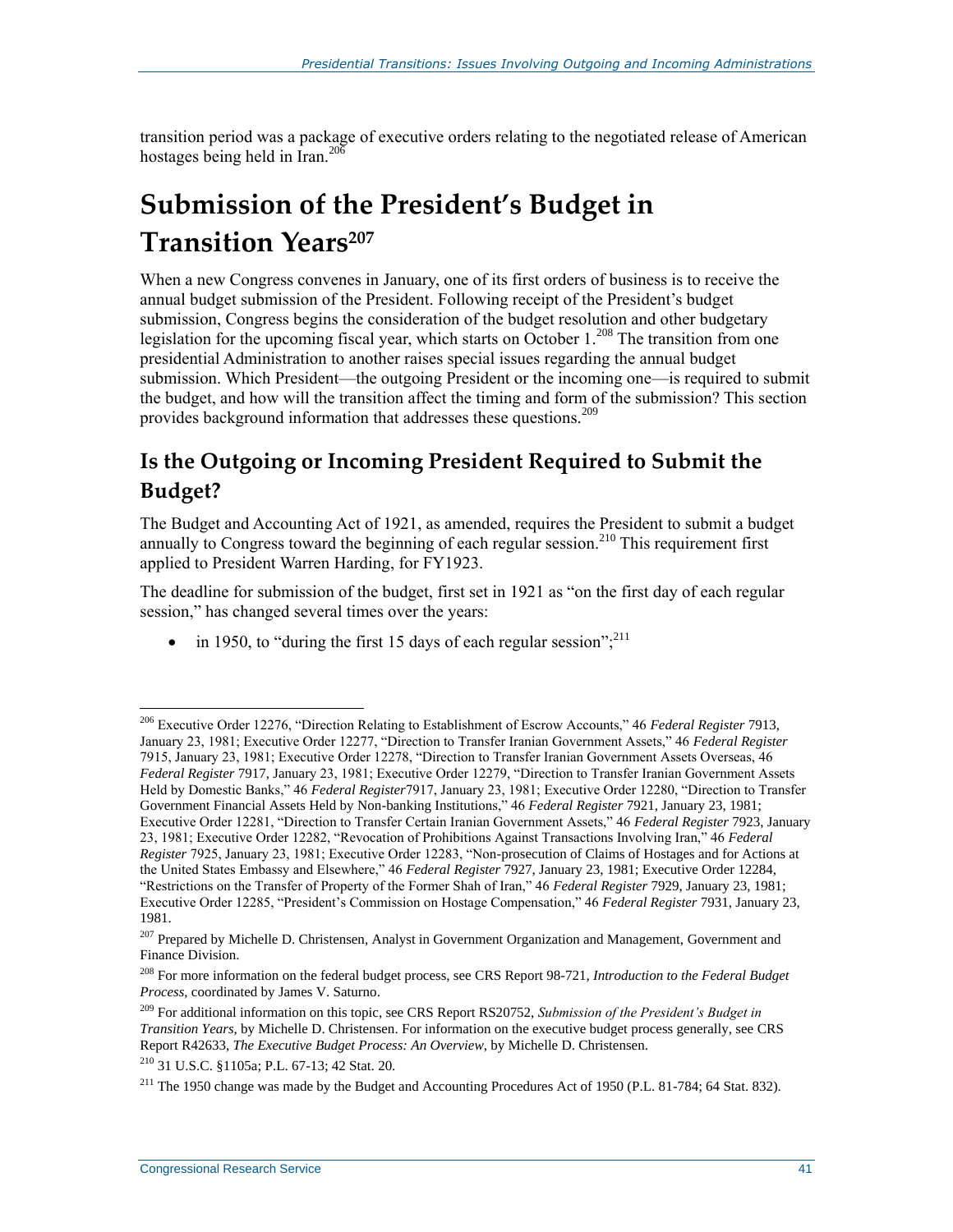- in 1985, to "on or before the first Monday after January 3 of each year (or on or before February 5 in 1986)"; $^{212}$  and
- in 1990, to "on or after the first Monday in January but not later than the first Monday in February of each year."<sup>213</sup>

The 20<sup>th</sup> Amendment to the Constitution, ratified in 1933, requires each new Congress to convene on January 3 (unless the date is changed by the enactment of a law) and provides a January 20 beginning date for a President's four-year term of office. Therefore, under the legal framework for the beginning of a new Congress, the beginning of a new President's term, and the deadline for the submission of the budget, all outgoing Presidents prior to the 1990 change were obligated to submit a budget.

The 1990 change in the deadline made it possible for an outgoing President to leave the annual budget submission to his successor, an option which the three outgoing Presidents since then (G.H.W. Bush, Clinton, and G.W. Bush) have chosen. The most recent budget, for FY2017, was submitted by President Obama. If outgoing President Obama chooses the same option as his three predecessors, the submission of the FY2018 budget would be the responsibility of his successor.

Because President G.H.W. Bush chose not to submit a budget for FY1994 (and was not obligated to do so), President Clinton submitted the original budget for FY1994 rather than budget revisions. Similarly, the budget for FY2002 was submitted by the incoming President G.W. Bush, rather than by outgoing President Clinton, and the budget for FY2010 was submitted by incoming President Obama, rather than outgoing President G.W. Bush.

### **Transition Year Budgets: Deadlines and Timing of Recent Submissions**

During the period beginning with the full implementation of the congressional budget process (in FY1977), six presidential transitions of Administration have occurred. During this time, the three outgoing Presidents required to submit a budget (Ford, Carter, and Reagan) did so on or before the statutory deadline. As mentioned above, the three Presidents who were not required to submit an outgoing budget (George H.W. Bush, Bill Clinton, and George W. Bush) chose to leave the budget submission to their respective successors.

In past years, Congress authorized the submission of a budget for a fiscal year after the statutory deadline by enacting a deadline extension in law. For example, the deadlines for submission of the budgets for FY1981, FY1984, and FY1986 were extended from mid-January to late-January or early-February by P.L. 96-186, P.L. 97-469, and P.L. 99-1, respectively. Beginning in the late 1980s, however, several original budgets were submitted late without authorization. For FY1991, the budget was submitted a week after a deadline that already had been extended by law (P.L. 101-228). For FY1989, the budget was submitted 45 days after the deadline without the consideration of any measure granting a deadline extension.

The three most recent transition-year budgets (FY1994, FY2002, and FY2010), were submitted 66, 63, and 98 days after the deadline, respectively, without consideration of a measure granting a deadline extension. Presidents Clinton and G.W. Bush submitted the original budgets for FY1994

 $\overline{a}$ <sup>212</sup> The 1985 change was made by the Balanced Budget and Emergency Deficit Control Act (P.L. 99-177; 99 Stat. 1038).

<sup>&</sup>lt;sup>213</sup> The 1990 change was made by the Budget Enforcement Act of 1990, which was included in the Omnibus Budget Reconciliation Act of 1990 (P.L. 101-508, Title XIII; 104 Stat. 1388-1573).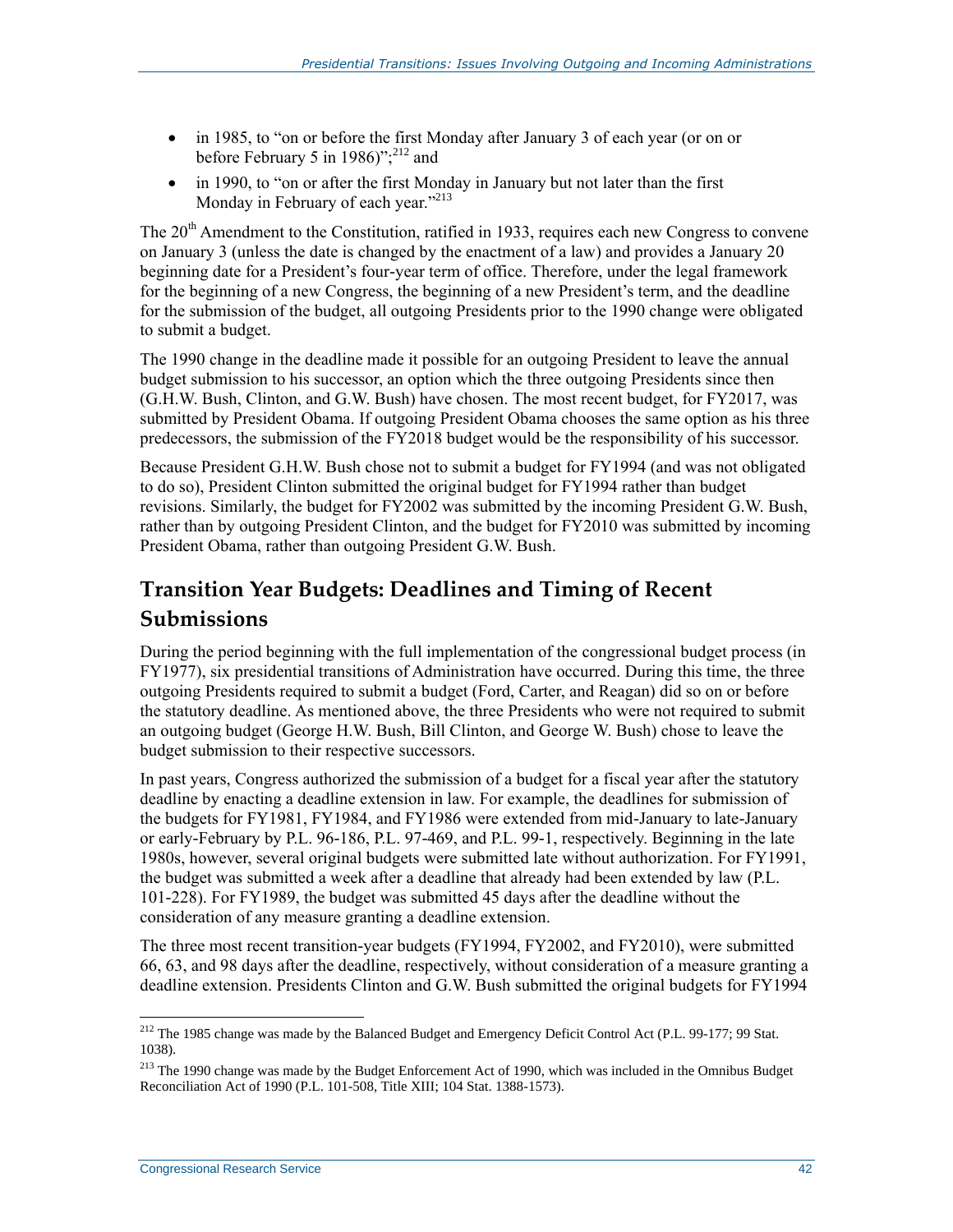and FY2002 (on April 8, 1993 and April 9, 2001, respectively). President Obama submitted an overview of his budget, "A New Era of Responsibility: Renewing America's Promise" on February 26, 2009, two days after delivering an address on his economic and budget plan to a joint session of Congress. He submitted his *Appendix*, which contained detailed budget information on May 7, 2009, and additional supplemental volumes, including the *Analytical Perspectives* and the *Terminations, Reductions, and Savings* volume, on May 11, 2009.

#### **Transition Year Budgets: Special Messages and Budget Revisions**

Although Presidents Reagan, Clinton, G.W. Bush, and Obama did not submit detailed budget proposals until April or May of their first year in office, each of them advised Congress regarding the general contours of their economic and budgetary policies in special messages transmitted to Congress in February. In addition, each incoming President since Reagan has presented his special message on the budget to a joint session of Congress.<sup>214</sup>

Once the original budget for a fiscal year has been submitted, a President or his successor may submit revisions at any time. Since 1921, incoming Presidents, except for Warren Harding,  $^{215}$ Clinton, G.W. Bush, and Obama, assumed their position with a budget of their predecessor in place. Six incoming Presidents chose to modify their predecessor's budget by submitting revisions shortly after taking office: Eisenhower, Kennedy, Nixon, Ford, Carter, and Reagan. Six incoming Presidents chose not to submit revisions: Calvin Coolidge, Herbert Hoover, Franklin D. Roosevelt, Truman, Johnson, and G.H.W. Bush.<sup>216</sup>

Since FY1977, two incoming Presidents (Carter<sup>217</sup> and Reagan)<sup>218</sup> submitted revisions of their predecessors' budgets. Though President George H. W. Bush did not submit an official revision of President Reagan's FY1990 budget, he submitted a document to Congress to coincide with his first State of the Union Address that contained many of the same elements as budget revisions that had been submitted by previous incoming Presidents.<sup>219</sup>

<sup>&</sup>lt;sup>214</sup> While not technically State of the Union Addresses, these presentations contain many of the same elements and serve much the same purpose as the State of the Union. As such, they are frequently counted as State of the Union Addresses by scholars. For additional information, see CRS Report R40132, *The President's State of the Union Address: Tradition, Function, and Policy Implications*, by Colleen J. Shogan.

<sup>&</sup>lt;sup>215</sup> Warren G. Harding was the first President required to submit a consolidated federal budget to Congress. For additional information, see CRS Report R43163, *The President's Budget: Overview of Structure and Timing of Submission to Congress*, by Michelle D. Christensen.

<sup>&</sup>lt;sup>216</sup> Presidents Coolidge and Hoover each assumed office with a reduced opportunity of time to submit budget revisions. President Coolidge assumed office on August 3, 1923, following the death of President Harding, which effectively prevented him from submitting budget revisions prior to the start of the fiscal year in July. President Hoover was the final President elected prior to the ratification of the Twentieth Amendment in 1933. Consequently, his term did not begin until March.

<sup>217</sup> The budget revisions are transmitted along with a short Presidential Message, which is noted in the *Congressional Record*. Presidential Message, *Congressional Record*, vol. 123, part 4 (February 22, 1977).

<sup>218</sup> President Reagan submitted two budget revisions for FY1982. See Presidential Message, *Congressional Record*, vol. 127, part 3 (March 10, 1981), p. 3928, and Presidential Message, *Congressional Record*, vol. 127, part 5 (April 7, 1981), p. 6627.

<sup>219</sup> President G.H.W. Bush submitted a 193-page document titled *Building a Better America* to Congress which contained select modifications of the FY1990 budget as well as legislative proposals to reform the budget process. See Presidential Message, *Congressional Record*, vol. 135, part 2 (February 9, 1989), p. 2081.